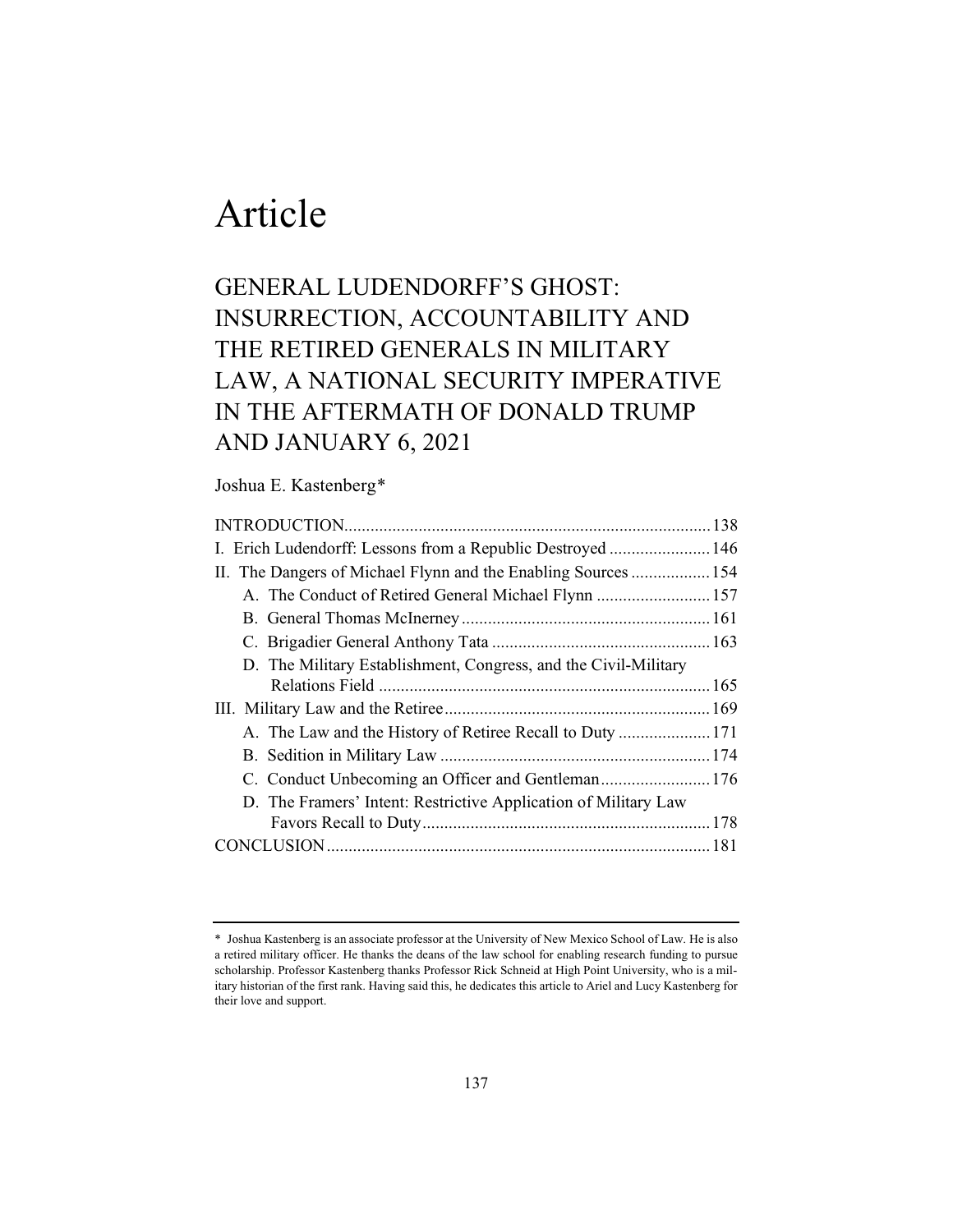#### INTRODUCTION

In the midst of a seemingly unrelenting election challenge in which the incumbent president, Donald Trump, refused to concede until after January 6, 2021, one of his key allies, retired General Michael Flynn, championed the cause of a far-right white supremacist group, self-titled as the "Proud Boys." Flynn also encouraged an amalgam of peoples, including other veterans and currently serving military personnel, to delegitimize the administration of incoming president, Joseph Biden.<sup>1</sup> Although Flynn did not take a direct role in the physical attempt to seize the Capitol building and disrupt the constitutional certification process, he goaded the demonstrators to act prior to the insurrection who took part in it.2 And he did so after Trump's reelection efforts failed in both state appellate courts as well as Article III courts, including the United States Supreme Court.3

The term "insurrection" denotes that no less than the Chairman of the Joint Chiefs of Staff, General Mark Miley, and the other chiefs of staff labeled the event an insurrection and used the term "seditious" to describe the January 6 assault.<sup>4</sup> The Proud Boys and other white nationalist organizations sought the continuation of Trump's presidency at the cost of suspending the constitutional rights of the nation's populace, by harming the legislative branch, and in Flynn's own words, forcing a declaration of martial law and the administration of ballot counting by the United States military.<sup>5</sup> Flynn,

<sup>1</sup> *See, e.g.*, Ashraf Khalil, *Four People Stabbed and at Least 23 Arrested at Pro-Trump Rally in DC*, TIME MAGAZINE, Dec. 13, 2020; *see also* Ashraf Khalil, *Multiple People Stabbed after Thousands Gather for Pro-Trump Demonstrations in Washington*, ASSOCIATED PRESS (Dec. 13, 2020), https://whyy.org/articles /multiple-people-stabbed-after-pro-trump-demonstrations-in-d-c/; *see also* Jonathan Landay, *Pro-Trump protests decry president's election loss, opposing groups clash in Washington*, REUTERS (Dec. 12, 2020), https://www.reuters.com/article/us-usa-election-protests/pro-trump-protests-decry-presidents-electionloss-opposing-groups-clash-in-washington-idUSKBN28M0E5; *see also* Hailey Fuchs, *As Bids to Overturn Vote Fail, Trump Supporters at Protests Stick With Him*, N.Y. TIMES (Dec. 12, 2020), https://news.abs-cbn.com/overseas/12/13/20/as-bids-to-overturn-vote-fail-trump-supporters-at-protestsstick-with-him.

<sup>2</sup> *See, e.g.*, *Our President Wants Us Here: The Mob that Stormed the Capitol*, N.Y. TIMES (Jan. 2, 2021), https://www.nytimes.com/2021/01/09/us/capitol-rioters.html; *see also* Will Seakin, *Longtime Trump Advisors Connected to Groups behind Rally that Led to Capitol Attack*, ABC NEWS (Jan. 15, 2021), https://abcnews.go.com/ US/longtime-trump-advisers-connected-groups-rally-led-capitol/story?id=75261028. <sup>3</sup> *See, e.g.*, Texas v. Pennsylvania, 141 S. Ct. 1230 (2020); *see also* Bowyer v. Ducey, No. CV-20-02321- PHX-DJH, 2020 U.S. Dist. LEXIS 231093 (D. Ariz. Dec. 9, 2020); *see also* Trump v. Biden, 951 N.W.2d 568 (Wis. Sup. Ct. Dec. 14, 2020); *see also* Trump v. Wis. Elections Comm'n, 983 F.3d 919 (7th Cir. 2020); *see also* Donald J. Trump For President, Inc. v. Sec'y Pennsylvania, 830 Fed. Appx. 377 (3d Cir. 2020); *see also* Donald J. Trump For President, Inc. v. Boockvar, 493 F. Supp. 3d 331 (W.D. Pa. 2020). <sup>4</sup> *See* JCS, Message to the Joint Force, January 12, 2021. The functions and authorities of the Chairman of the Joint Chiefs of Staff include a role as the principle military advisor to the president and advising Congress. *See* 10 U.S.C. § 151 et seq.

<sup>5</sup> *See, e.g.*, Michael Wines, *Here are the Threats Terrorizing Election Workers*, N.Y. TIMES (Dec. 3, 2020), https://www.nytimes.com/2020/12/03/us/election-officials-threats-trump.html. On February 3, 2020, the Canadian Government designated the "Proud Boys" as a terrorist organization under Canadian law. *See, e.g.*, Ian Austen, *Canada Formally Declares Proud Boys to be a Terrorist Group*, N.Y. TIMES (Feb. 3, 2021), https://www.nytimes.com/2021/02/03/world/canada/canada-proud-boys-terror-group.html.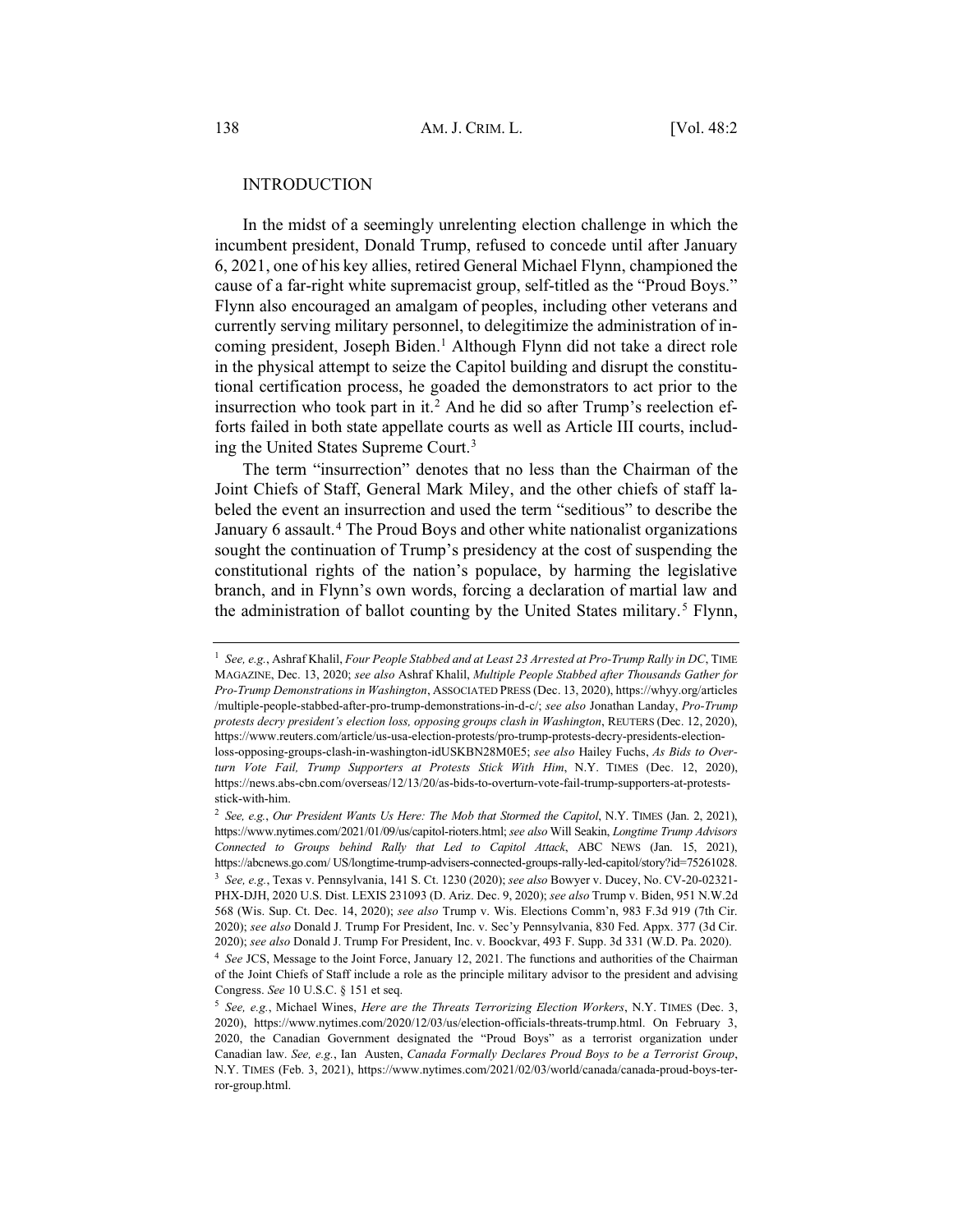moreover, is also aligned with QAnon, a conspiracy driven network which is designed to undermine the government.<sup>6</sup> An analogous act has occurred once before. In a two-year period beginning in 1921, retired General Erich Ludendorff, an influential veteran of the former Imperial German Army, participated in two militaristic right-wing revolts against the nascent Weimar Republic in Germany—the successor to the Imperial German Government after World War I—and he was an important contributor to Adolf Hitler's early rise to power.7

There are similarities between Flynn, and a number of his retired flag officer peers, including Generals Thomas McInerney and Anthony Tata in our times, and Ludendorf (the term "flag officer" denotes generals and admirals). For instance, McInerney, a former United States Air Force vice chief of staff and FOX news contributor, recently claimed that the Central Intelligence Agency operated a network in Germany to assure Joseph Biden's presidency; that United States military personnel were killed trying to seize voting machines on foreign soil; and, that the election results were fraudulent.<sup>8</sup> He once accused President Barack Obama of treason, and insisted that Senator John McCain aided his North Vietnamese captors.<sup>9</sup> Like Flynn, McInerny has argued the necessity of martial law.10 Tata, a Trump appointee to a senior position in the Department of Defense and who never obtained Senate confirmation, has articulated multiple conspiracy theories about Obama's administration as well as espoused anti-Islamic rhetoric. Ludendorff, as examined below, was conspiratorially anti-Semitic and attacked the efficacy of Germany's republican government.<sup>11</sup>

United States Supreme Court Justice Neil Gorsuch presciently observed in his recent, *A Republic If You Can Keep It*, "our founders knew that the surest protections of human freedom and the rule of law come not from

<sup>6</sup> Adrienne LaFrance, *The Prophecies of Q American Conspiracy Theories are Entering a Dangerous New Phase*, ATLANTIC (May 15, 2020), https://www.theatlantic.com/magazine/archive/2020 /06/qanon-nothing-can-stop-what-is-coming/610567/; Fruzsina Eordogh, *With Pizzagate, Is Cybersteria The New Normal?*, FORBES (Dec. 7, 2016), https://www.forbes.com/sites/fruzsinaeordogh/2016/12/07 /with-pizzagate-is-cybersteria-the-new-normal/?sh=26dd3d602b68; Matthew Choi, T*witter disables Michael Flynn, Sidney Powell accounts for spreading QAnon Content*, POLITICO (Jan. 9, 2021), https://www.politico.com/news/2021/01/08/twitter-michael-flynn-sidney-powell-456660.

 $<sup>7</sup>$  On Ludendorff's early estrangement from the post-World War I German Government and his role in</sup> the rise of Nazism, see Wilhelm Deist, *The Military Collapse of the German Empire: The Reality Behind the Stab-in-the-Back Myth*, 3 WAR IN HIST. 186, 205–07 (1996).

<sup>8</sup> On McInerney, see Howard Altman, *This Retired three-star falsely claims U.S. Soldiers Died attacking a CIA Facility in Germany Tied to Election Fraud*, MIL. TIMES (Dec. 1, 2020), https://www.militarytimes.com/news/your-army/2020/12/01/this-retired-three-star-falsely-claims-us-soldiers-died-attack-

ing-a-cia-facility-in-germany-tied-to-election-fraud/. On Tata, see Em Steck, *Top Pentagon Policy Nominee Has a History of Islamophobic and Offensive Comments*, CNN (June 12, 2020), https://www.cnn.com /2020/06/12/politics/pentagon-nominee-tata-trump-kfile/index.html.

<sup>9</sup> Camille Caldera, *Fact Check: No Soldiers Died in Nonexistent Raid to Seize Election Servers in Germany*, USA TODAY, Dec. 5, 2020.

<sup>10</sup> *Id.*

<sup>11</sup> IAN KERSHAW, HITLER 1889–1936: HUBRIS 262 (1999). Professor Kershaw notes that Ludendorff became virulently anti-Catholic as well. *Id.*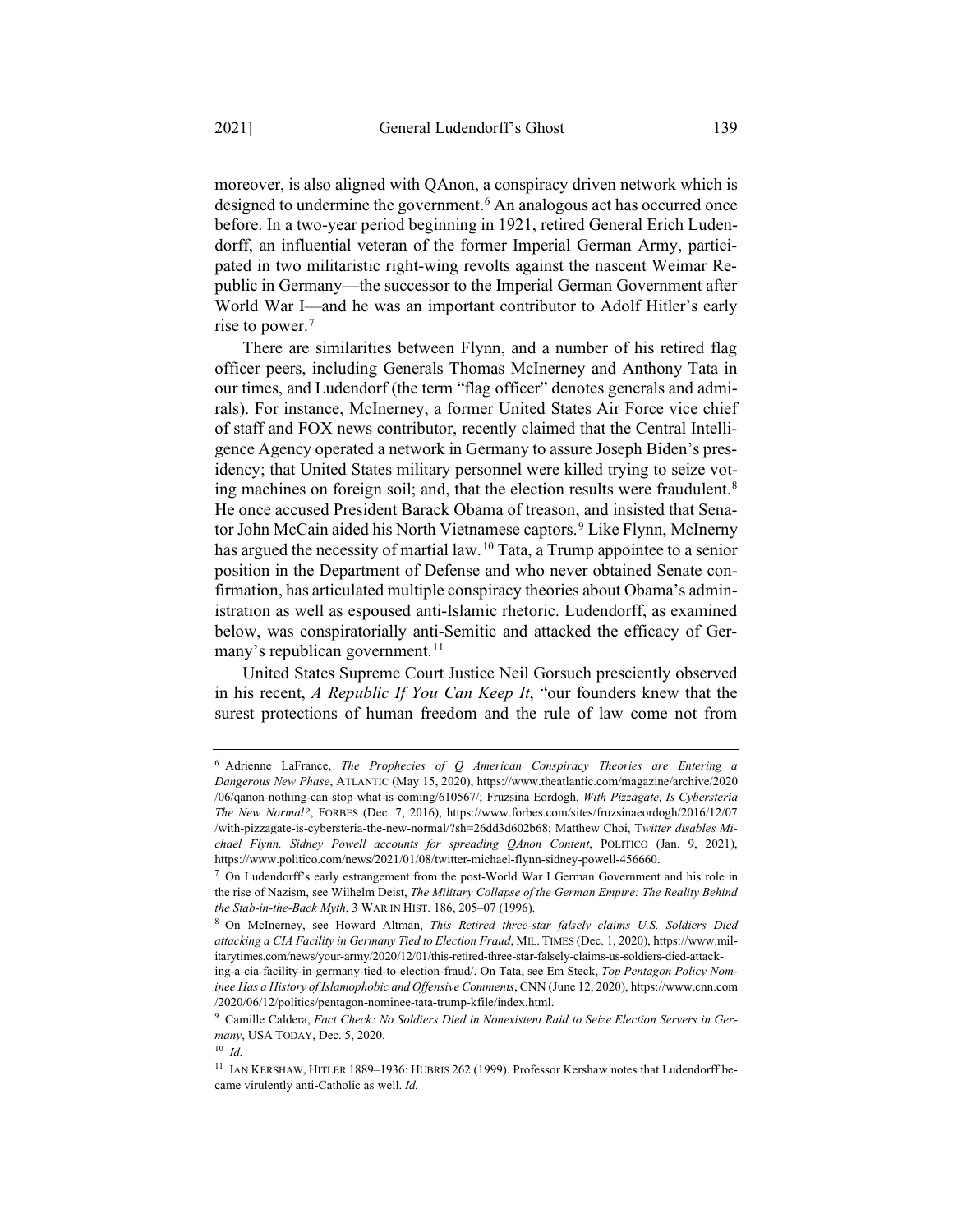written assurances of liberty, but from sound structures."<sup>12</sup> One "sound structure," as the Court earlier articulated in *Greer v. Spock*, is that an apolitical military under civilian control is a constitutional tradition.<sup>13</sup> The ability of the Department of Defense to exert the jurisdiction of the Uniform Code of Military Justice (UCMJ) over Flynn and other retired flag officers is another such a "sound structure" and must be utilized to maintain the national security. And, it is up to the command authorities to make this recall and investigation for trial by court-martial possible, as long as the court-martial meets due process standards.14 Moreover, a court-martial which sentences officers to a dismissal, the equivalent of a dishonorable discharge, essentially results in the forfeiture of all retirement benefits whereas a federal conviction may not do so.15 Thus, a court-martial is the only lawful means to divest retired flag officers who undermine the government through severe criminal actions, of their military status.

People might dismiss Flynn, McInerney, Tata, and others as "crackpots" without a sizeable audience other than the president, his administration, and core-followers on the eve of the administration's dissolution, but, as retired military officers, they can influence the rank and file of the military well into the Biden administration, and beyond. The law authorizing a recall of retirees in receipt of retirement pay to active duty exists in case of a national emergency overcoming the nation's ability to confront an enemy or law enforcement incapable of terminating an insurrection.<sup>16</sup> Since 2015, the military appellate courts have upheld retiree jurisdiction in four instances.17 As examined below, these decisions are consistent with a century of prior federal and military appellate court precedent. Although in *Larrabee v. Braithwaite*,

<sup>&</sup>lt;sup>12</sup> NEIL GORSUCH, A REPUBLIC, IF YOU CAN KEEP IT 8-9 (2019).

<sup>13</sup> Greer v. Spock, 424 U.S. 828, 839 (1976).

<sup>&</sup>lt;sup>14</sup> The military justice system is a based on military commanders deciding to proceed to a court-martial with the advice of lawyers. *See, e.g*., Rachel Vanlandingham, *Acoustic Separation in Military Justice: Filling the Decision Rule Vacuum with Ethical Standards Symposium: Sexual Assault: Military Justice, Culture, and Expectations*, 11 OHIO ST J. CRIM. L. 389 (2015); *see also* Rachel Vanlandingham, *Discipline, Justice, and Command in the U.S. Military: Maximizing Strengths and Minimizing Weaknesses in a Special Society Symposium Issue: Discipline, Justice, and Command, in the U.S. Military: Maximizing Strengths and Minimizing Weaknesses in a Special Societ*y, 50 NEW ENGLAND L. REV. 21, 23–24 (2015). <sup>15</sup> 10 U.S.C. § 12740; *see also* In re Haynes, 679 F.2d 718, 719 (7th Cir. 1982).

<sup>16</sup> *See, e.g.*, U.S. Dep't of Defense, Dir. 1352.1, Management and Mobilization of Regular and Reserve Retired Military Members (Mar. 2, 1990) (citing 10 U.S.C. §§ 672, 688). On the ability of the Secretary of Defense to recall retirees to service, see 10 U.S.C. § 688 et seq. While there is a question as to whether retiree jurisdiction should exist at all, this Article does not delve into this question. *See, e.g*., Rachel E. VanLandingham, *When Military Justice is Injustice*, HILL (Dec. 20, 2018), https://thehill.com/blogs/congress-blog/judicial/422318-when-military-justice-is-injustice; *see also* Rachel E. VanLandingham, *The First Amendment in Camouflage: Rethinking Why We Criminalize Military Speech*, 80 OHIO ST. L. J. 73, 124 n. 299 (2019) (arguing that certain military speech crimes such as Article 88, while constitutional if prosecuted against active-duty members, are unconstitutional with respect to military retirees).

<sup>17</sup> *See, e.g.*, United States v. Hennis, 75 M.J. 796 (A. Ct. Crim. App. 2016), *aff'd*, 79 M.J. 370 (C.A.A.F. 2020); United States v. Begani, 79 M.J. 767 (N–M Crim. App. 2020); United States v. Ballard, 79 M.J. 675 (A.F. Crim. App. 2019). On past decisions upholding jurisdiction over military retirees, see Hooper v. United States, 326 F.2d 982, 987–88 (Ct. Cl. 1964), cert. denied, 377 U.S. 977 (1964). *See also* United States v. Tyler, 105 U.S. 244, 245 (1881).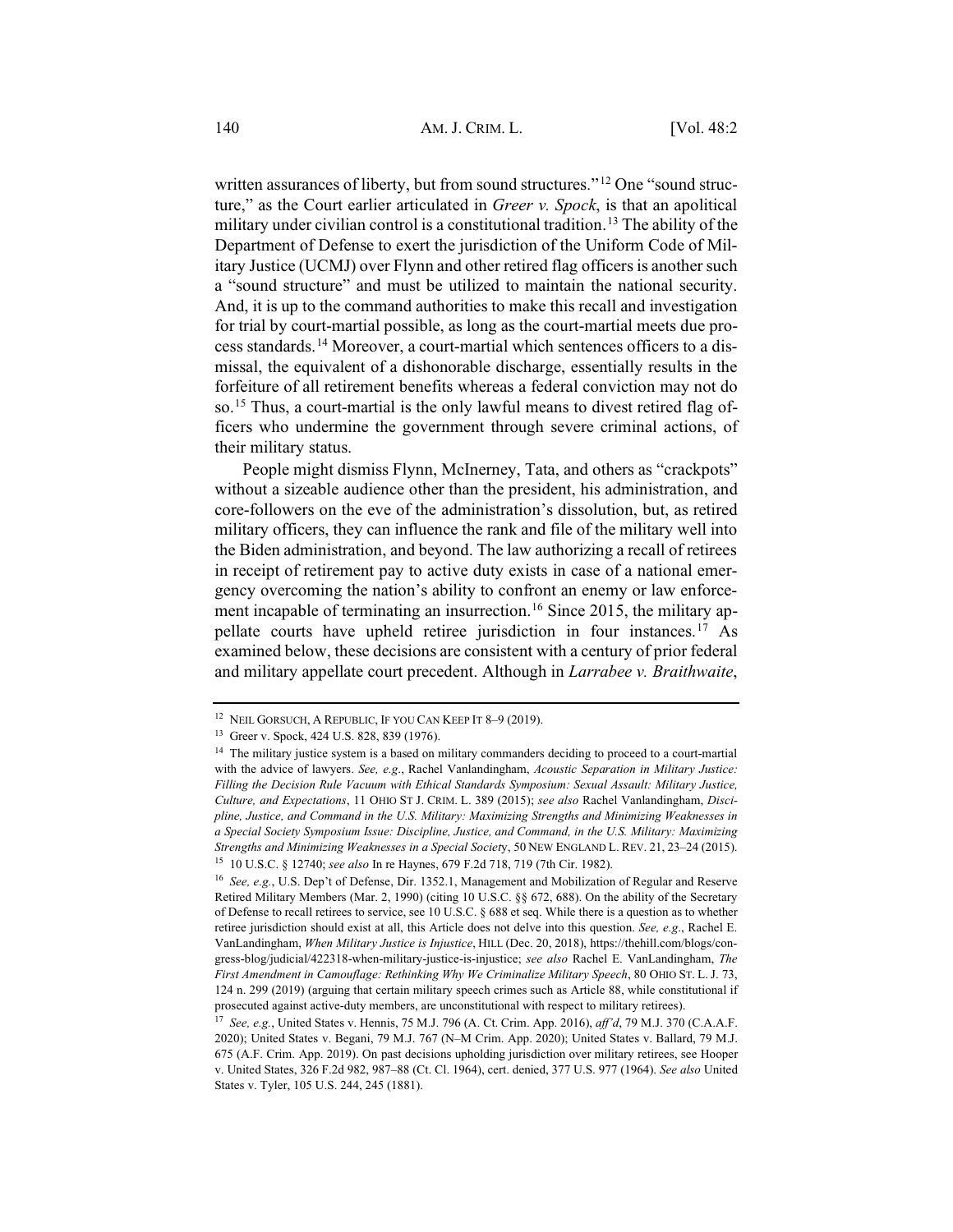a recent United States District Court order, a federal judge determined to the contrary as to a specific appellant, the court's order was suggestive that in instances where a military nexus existed, jurisdiction over retirees would be permissible.18 A reasonable question, then, is not merely whether Flynn and the others are worthy of being recalled to assume a position of military responsibility should an emergency arise, but rather, whether they should be recalled to duty for the purpose of military discipline as lawfully permissible. Because their offenses were of a military nature, the answer is that the military law—that is the court-martial process—must be the primary means of holding the three actors criminally liable.

This article is divided into three sections with several subparts to it each. Section I provides an analysis on the impact of Erich Ludendorff, an influential if not "heroic" retired general of the Imperial German Army who contributed to the rise of Nazism (although the early party was initially referred to as the Nationalsozialistische Deutsche Arbeiterpartei, or NSDAP, this article uses the term Nazi). This section also briefly touches on France's response to an attempted coup in 1962, which included the use of military trials. Section II presents Flynn's conduct, as well as that of McInerney and Tata. This section also includes an analysis of the conduct of certain members of Congress as well as the disconcerting quiet of leading civil-military relations experts and prominent pundits on that subject, and how both may have enabled Flynn and others. Section III provides the legal framework for recalling retired officers to duty for the purpose of a court-martial. It also suggests that sedition and conduct unbecoming an officer are appropriate charges to consider. Although there may be evidence of other crimes that the three retired flag officers have committed, this article concentrates on the military definition of sedition as well as conduct unbecoming an officer and gentleman (hereafter conduct unbecoming), because of the specific military nature of both crimes.19

There are five additional points of importance before turning to the example of Weimar Germany and Ludendorff. First, nothing in this article should be interpreted as presuming the guilt, beyond a reasonable doubt, of Flynn, McInerney, or Tata, or a demand for a specific sentence.<sup>20</sup> Moreover, at present, there is a significant constitutional challenge to the continuation

<sup>&</sup>lt;sup>18</sup> Larrabee v. Braithwaite, No. 19-654, 2020 WL 6822706 (D.D.C. 2020). Since this time, however, Larrabee has resulted in a published order. *See* Larrabee v. Braithwaite, 502 F. Supp.3d 322 (D.D.C. 2020).

<sup>&</sup>lt;sup>19</sup> For the federal offense of seditious conspiracy, see 18 U.S.C. § 2384. The elements of this offense are (1) a conspiracy, (2) to either (a) oppose by force the authority of the United States government or (b) prevent, hinder, or delay the execution of any law of the United States. *Id.* This charge has been held constitutional. *See, e.g.*, United States v. Rodriguez, 803 F.2d 318 (7th Cir.1986).

 $20$  United States v. Humphreys, 57 M.J. 83, 94 (C.A.A.F. 2002). A court-martial must be free from unlawful command influence as it negates the prosecution's burden of proof beyond a reasonable doubt. *See* United States v. Stoneman, 57 M.J. 35, 41 (C.A.A.F. 2002). It should also be noted that service-members facing a court-martial have broader discovery rights than in federal trials. *See, e.g*., United States v. Eshalomi, 23 M.J. 12 (C.M.A. 1986).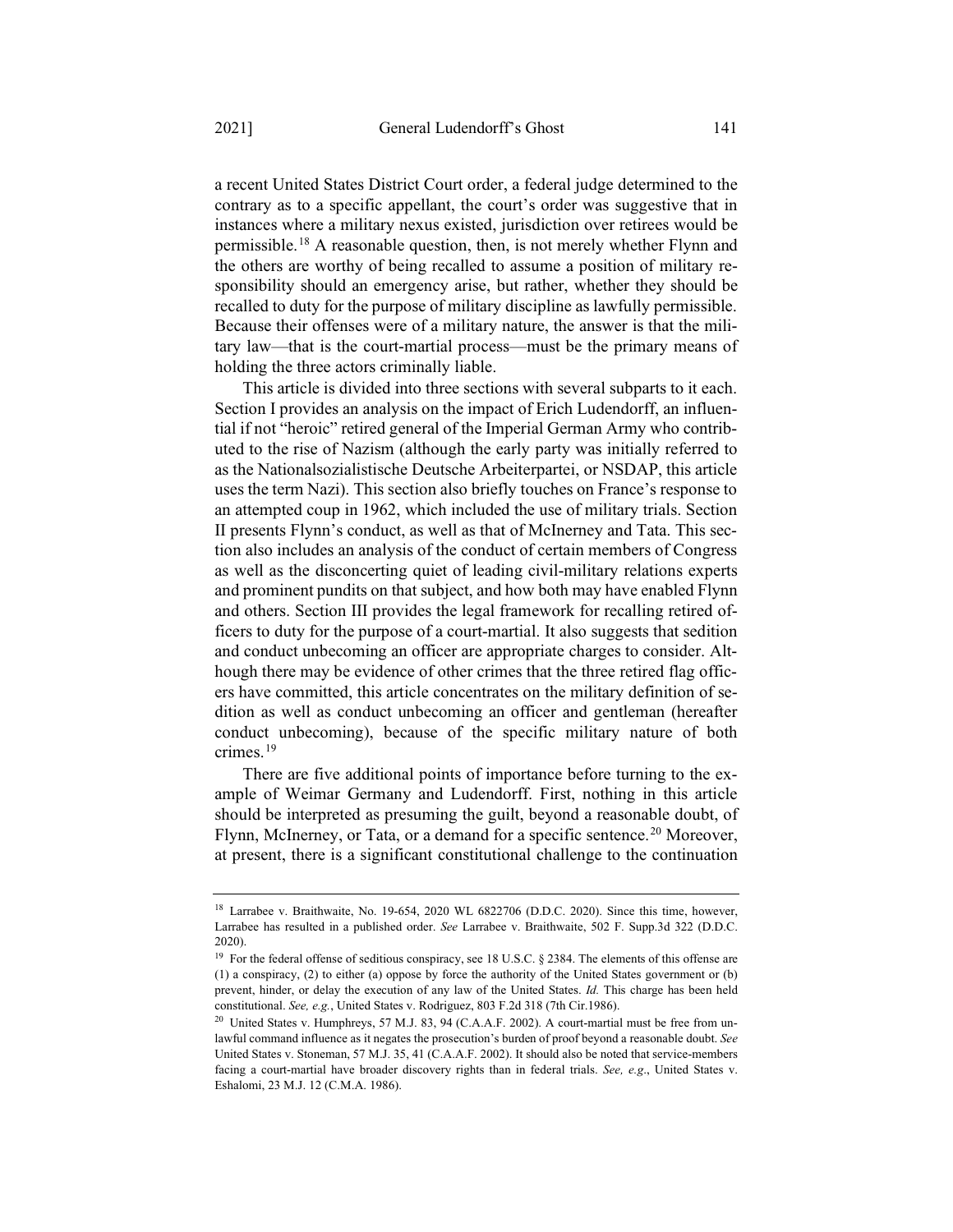of military jurisdiction over retired officers and enlisted service-members.<sup>21</sup> As an important caveat to this article, I believe that the Constitution's Framers' would have doubted the efficacy of the present legal scheme enabling retirement jurisdiction, but this article is premised on the courts maintaining such jurisdiction. That said, even without exploring German military history, all three of the retired flag officers who are the subject of this article have been placed on notice as to the potential unlawfulness of their conduct.

On September 11, 1986, Secretary of Defense Caspar Weinberger reported to the public that the Department of Defense had banned "active participation" in hate groups.<sup>22</sup> During the previous year, the military had been confronted with the fact that some of its members had taken an active role in the Ku Klux Klan and other right-wing white supremacist organizations.23 In *Middendorf v. Henry*, Justice Lewis Powell, a World War II veteran, drafted a concurrence in which he recognized that persons subject to the UCMJ do not surrender their constitutional rights, but these rights are conditioned in light of the "unique military exigencies" that necessarily govern many aspects of military service.24

Military trials of service-members begin with an investigation, followed by a referral of charges by an officer who has made some examination of the accused service-member's misconduct, and believes there is evidence that an offense exists.25 A fuller investigation differing substantially, but akin to a grand jury, will examine the charges including the military's jurisdiction and whatever defenses may exist.<sup>26</sup> The officer accused of crimes under the UCMJ is afforded the opportunity to contest evidence and present legal arguments at this pretrial hearing.<sup>27</sup> The pretrial hearing authority advises a high-ranking commanding officer on all legal and evidentiary matters related to the charges, and the accused officer is entitled to rebut this advice to the commanding officer.<sup>28</sup> Under the UCMJ, the commanding officer also is

<sup>21</sup> *See* Larrabee v. Braithwaite, No. 19-654, 2020 WL 6822706 (D.D.C. 2020), *appeal docketed sub nom.* Larrabee v. Harker, No. 21-5012 (D.C. Cir. 2021).

<sup>22</sup> *See Military Forbids Active Role of Soldiers in Hate Groups*, N.Y. TIMES, Sept. 12, 1986, at A25.

<sup>23</sup> *See, e.g.*, *Military Personnel in Racist Rallies*, PITTSBURGH COURIER, May 3, 1986; *ACLU Criticizes Pentagon "Hate Group" Policy*, N.Y. TIMES, Oct. 30, 1986, at A23.

<sup>24</sup> Middendorf v. Henry, 425 U.S. 25, 49 (1976) (Powell J., Concurring). On Powell's military service, see JOHN CALVIN JEFFRIES, JUSTICE LEWIS POWELL, JR. 29–45 (2002).

<sup>25</sup> *See* Manual for Courts-Martial Rules for Courts-Martial (RCM) 307, II-28 (2016). In instances where an officer or other convening authority prefers charges against an accused service-member under coercion or a lack of belief in the truth of charges, the court-martial is deprived of jurisdiction. *See, e.g*., Frage v. Moriarty, 27 M.J. 341 (C.M.A. 1988); United States v. Goodman, 31 C.M.R. 397 (N.B.R. 1961); *see also* United States v. Bolton, 3 C.M.R. 374 (A.B.R. 1951), *pet. denied*, 3 C.M.R. 150 (C.M.A. 1952). A defective referral is not waived if it is discovered after trial. *See* United States v. Miller, 31 M.J. 798, 801 (A.F.C.M.R. 1990).

<sup>26</sup> *See, e.g*., 10 U.S.C.S. § 832. During the pretrial investigation, the accused service-member has a right to counsel. *See, e.g*., United States v. Wimberley, 36 C.M.R. 159 (U.S. C.M.A.1966). Moreover, the pretrial investigation cannot, unlike a grand jury, be sealed from the press or public in most circumstances. *Id.*

<sup>27</sup> 10 U.S.C.S. § 832 (d)(4) (2019).

<sup>28</sup> United States v. Youngman, 48 M.J. 123, 128 (C.A.A.F. 1998).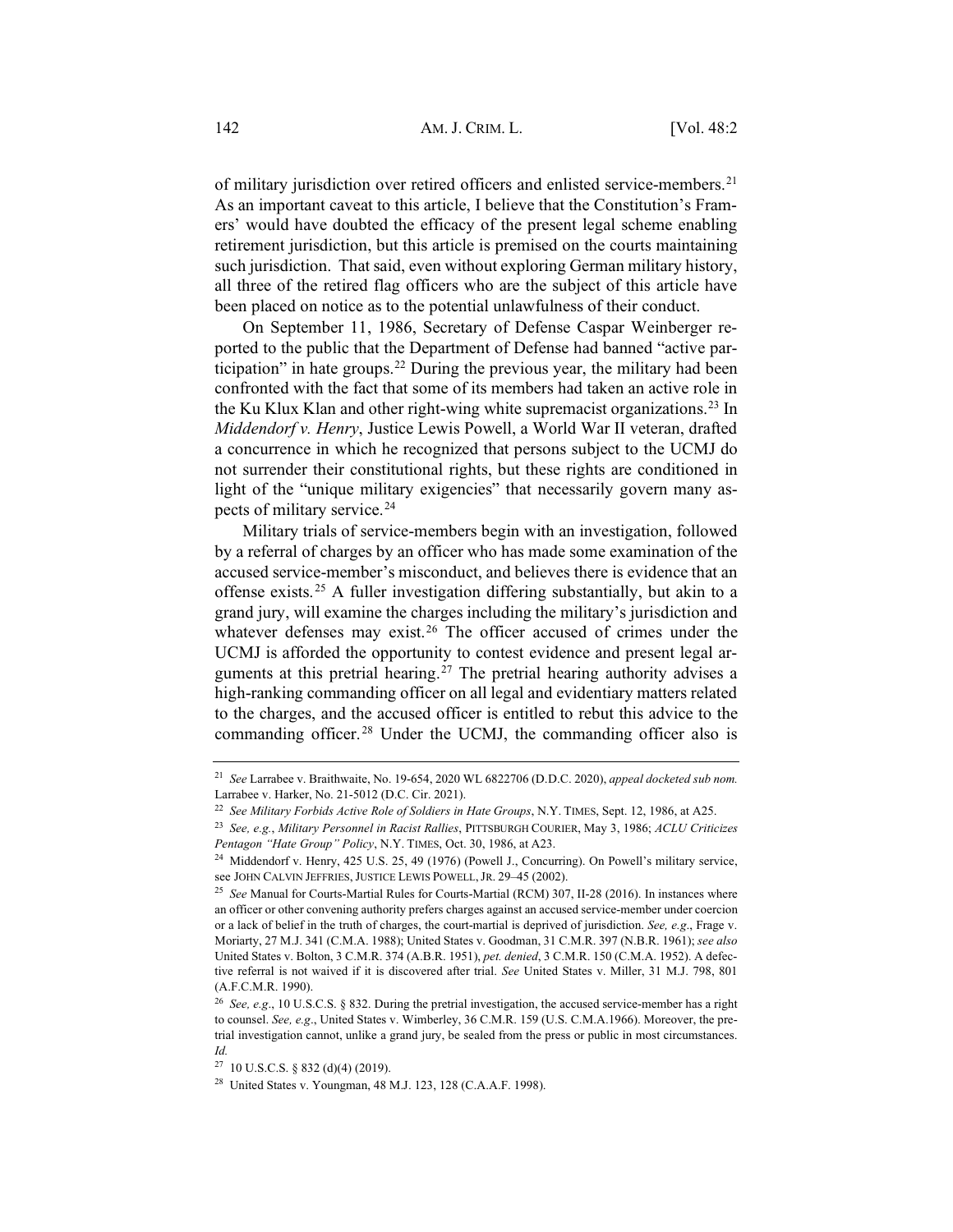required to adhere to the advice of her or his own legal counsel, and when the legal counsel—known as a staff judge advocate recommends not proceeding to trial—the commanding officer is bound by that advice.<sup>29</sup> The commanding officer then determines whether to refer the charges to a general court-martial where most of the same rights that a citizen possesses apply.<sup>30</sup> After a finding of guilt, the convicted officer has several avenues of appeal, including avenues of appeal not granted to civilians.

Secondly, the conditions of Weimar Germany and those of the United States were dissimilar in several aspects. The United States possesses a republican form of government that is well over two-hundred years old.<sup>31</sup> Thus, even though United States history is replete with legal exclusions from equality such as slavery, Jim Crow laws, the treatment of Native American peoples, and the denial of women the right to vote or enter working professions, the Constitution has served as a safeguard against a mass tyranny, such as fascism.32 Prior to 1918, Germany was an imperial state dominated by the hereditary Hohenzollern Kaiser, Wilhelm II (1859-1941).<sup>33</sup> The Weimar Republic was created in 1919 and effectively ended with Adolf Hitler's ascension to the presidency after a series of crises, the year before the death of its previous president, Paul von Hindenburg, on August 2, 1934.<sup>34</sup> In 1934, the United States, which specifically eschewed a heredity, or even life-time ruler, was demographically a more diverse nation than Weimar Germany and continues to be so.35 And the United States Constitution precludes the establishment of a state religion as well as a religious test for entry into the government, while in Weimar Germany, there were effectively two state religions.<sup>36</sup> Finally, Article 106 of the Constitution of the Weimar Republic had practically, though not completely, abolished military courts.37 The United States' military has, under the UCMJ, worldwide jurisdiction over its personnel.<sup>38</sup> In spite of these, and other differences, Ludendorff remains an important example to assess the conduct of Flynn, McInerney, and Tata.

<sup>29</sup> 10 U.S.C. § 834 (2019).

<sup>30</sup> Youngman, 48 M.J. at 129–30; Weiss v. United States, 510 U.S. 163, 167–68 (1994).

<sup>31</sup> *See, e.g*., GORSUCH, *supra* note 12, at 8–10. Not only does the United States possess a republican form of government, but each of the states admitted into the United States must also possess a republican form of government. *See* U.S. CONST. art. IV, § 4.

<sup>32</sup> *See, e.g*., SEAN WILENTZ, THE RISE OF AMERICAN DEMOCRACY: JEFFERSON TO LINCOLN 21–37  $(2006)$ 

<sup>33</sup> JOHN C.G. RÖHL, THE KAISER AND HIS COURT: WILHELM II AND THE GOVERNMENT OF GERMANY 11–14 (1987).

<sup>34</sup> *See, e.g*., BENJAMIN CARTER HETT, THE DEATH OF DEMOCRACY: HITLER'S RISE TO POWER AND THE DOWNFALL OF THE WEIMAR REPUBLIC 150–52 (1st ed. 2018).

<sup>35</sup> THOMAS JANOSKI, THE IRONIES OF CITIZENSHIP: NATURALIZATION AND INTEGRATION IN INDUSTRIALIZED COUNTRIES 120 (2010).

<sup>36</sup> STEWART A. STEHLIN, WEIMAR AND THE VATICAN: GERMAN-DIPLOMATIC RELATIONS IN THE INTERWAR YEARS 52–54 (2014); Everson v. Board of Ed. of Ewing TP, 330 U.S. 1, 8 (1947).

<sup>37</sup> WEIMAR CONST. art. 106.

<sup>38</sup> *See, e.g.*, United States v. Rice, 80 M.J. 36, 41 (C.A.A.F. 2020) (citing Solorio v. United States, 483 U.S. 435, 450–51 (1987)).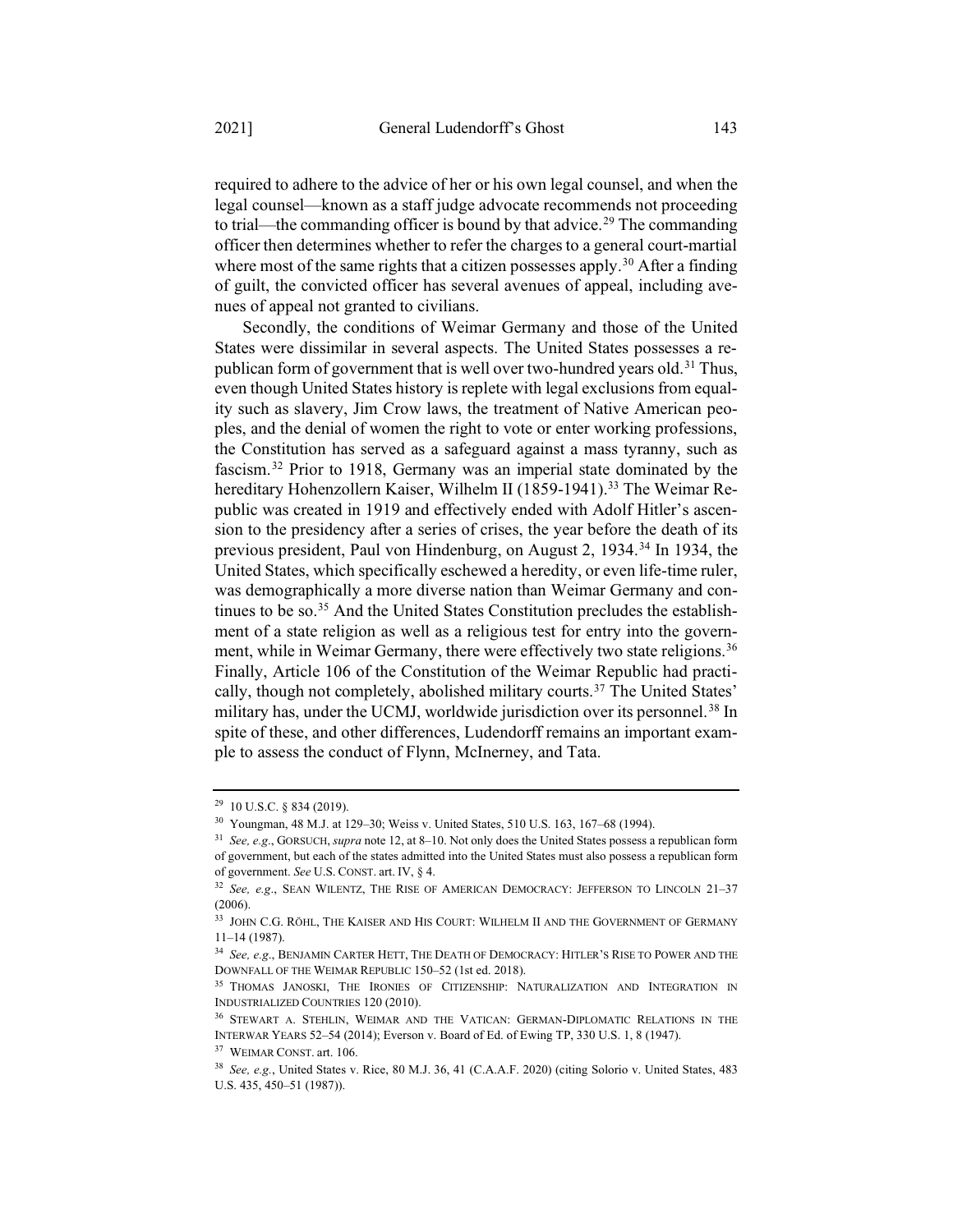#### 144 **AM. J. CRIM. L.** [Vol. 48:2]

Third, there has been an infiltration of violent right-wing extremists into the military.39 This is not new, as it may be recalled that Timothy McVeigh, who was central to the Oklahoma City bombing, served in the Army.<sup>40</sup> As the identities of people involved on the assault of the Capitol have been uncovered, the public has learned that military veterans and reservists took part.41 Moreover, one active-duty captain led a group of people to the "stop the steal" rally on January 6, and it has been reported that she boasted about doing so on social media.42 Related to this issue are the large numbers of flag officer retirees who have endorsed presidential candidates.43 That is, Flynn and McInerney were, by no means, alone in backing Trump's reelection efforts. Indeed, two-hundred and thirty-five retired generals signed a letter in support of Trump, and their number included retired generals who have violated prohibitions against divulging classified data, as well as, degraded non-European immigrants, Islam, gay and lesbian rights, and various causes associated with the Democratic Party.<sup>44</sup> Echoing a conservative refrain from the later Weimar Republic, the retired flag officers who backed Trump insisted that the Democratic Party had become pervaded with Marxism and socialism.45 An internet biographical search of the letter reveals that all of the signatories that have a pay grade above O-8 are white men. Several of the

<sup>39</sup> *See, e.g*., Jeff McCausland, *Inside the U.S. military's battle with white supremacy and far-right extremism*, NBC NEWS (May 25, 2019, 7:32 AM), https://www.nbcnews.com/think/opinion/inside-u-s-militarys-battle-white-supremacy-far-right-ncna1010221.

<sup>40</sup> *See, e.g*., DANIEL LEVITAS, THE TERRORIST NEXT DOOR: THE MILITIA MOVEMENT AND THE RADICAL RIGHT 7 (2004).

<sup>41</sup> *See, e.g*., Ron Farrow, *Air Force Combat Veteran Breached the Senate*, NEW YORKER (Jan. 9, 2021), https://www.newyorker.com/news/news-desk/an-air-force-combat-veteran-breached-the-senate.

<sup>42</sup> *Officer resigns as Army investigates her involvement in Washington rally that led to U.S. Capitol riot*, CBS NEWS (Jan. 11, 2021, 9:02 AM), https://www.cbsnews.com/news/emily-rainey-fort-bragg-captainresigngs-washington-rally-army-investigating/.

<sup>43</sup> Political endorsements have long been a concern in the field of civil-military relations. *See* Zachary E. Griffiths, *Are Retired Flag Officers Overparticipating in the Political Process?* 50 PARAMETERS 39, 39– 49 (2020); *see also* Hannah Miller, Note, *Generals & General Elections: Legal Responses to Partisan Endorsements by Retired Military Officers*, 73 VAND. L. REV. 1209, 1219–20 (2020).

<sup>44</sup> *See* John Bowden, *More than 200 retired military leaders endorse Trump as 'proven leader*,*'* HILL (Sept. 14, 2020, 5:53 PM), https://thehill.com/homenews/campaign/516374-over-200-retired-militaryleaders-endorse-trump-as-proven-leader. Some of the signatories also backed Trump in 2016*. See, e.g*., Dan Lamothe, *Retired generals endorsing Trump include one reprimanded for disclosing classified information*, WASH. POST (Sept. 6, 2016, 12:12 PM), https://www.washingtonpost.com/news/checkpoint/wp /2016/09/06/retired-generals-endorsing-trump-include-one-reprimanded-for-disclosing-classified-information/. One of the signatories, retired Major General Brian Hawley, a former Air Force Judge Advocate General, was apparently untroubled by Trump's pardons of service-members convicted of "war crime" type offenses. This is lamentable because judge advocate generals historically emphasized the necessity of compliance with the law of armed conflict since the Vietnam era. *See, e.g.*, W. Hays Parks, *The United States Military and the Law of War: Inculcating an Ethos*, 69 SOC. RSCH. 981, 981–83 (2002); *see also* Laura A. Dickinson, *Military Lawyers on the Battlefield: Am Empirical Account of International Law Compliance*, 104 AM. J. INT'L L. 1, 11–13 (2010).

<sup>45</sup> *See* Letter from Senior Military Leaders, https://cdn.donaldjtrump.com/public-files/press\_assets/235 military-leaders-endorse-president-trump-final.pdf. The letter states: "It can be argued that this is the most important election since our country was founded. With the Democratic Party welcoming to socialists and Marxists, our historic way of life is at stake." *Id*.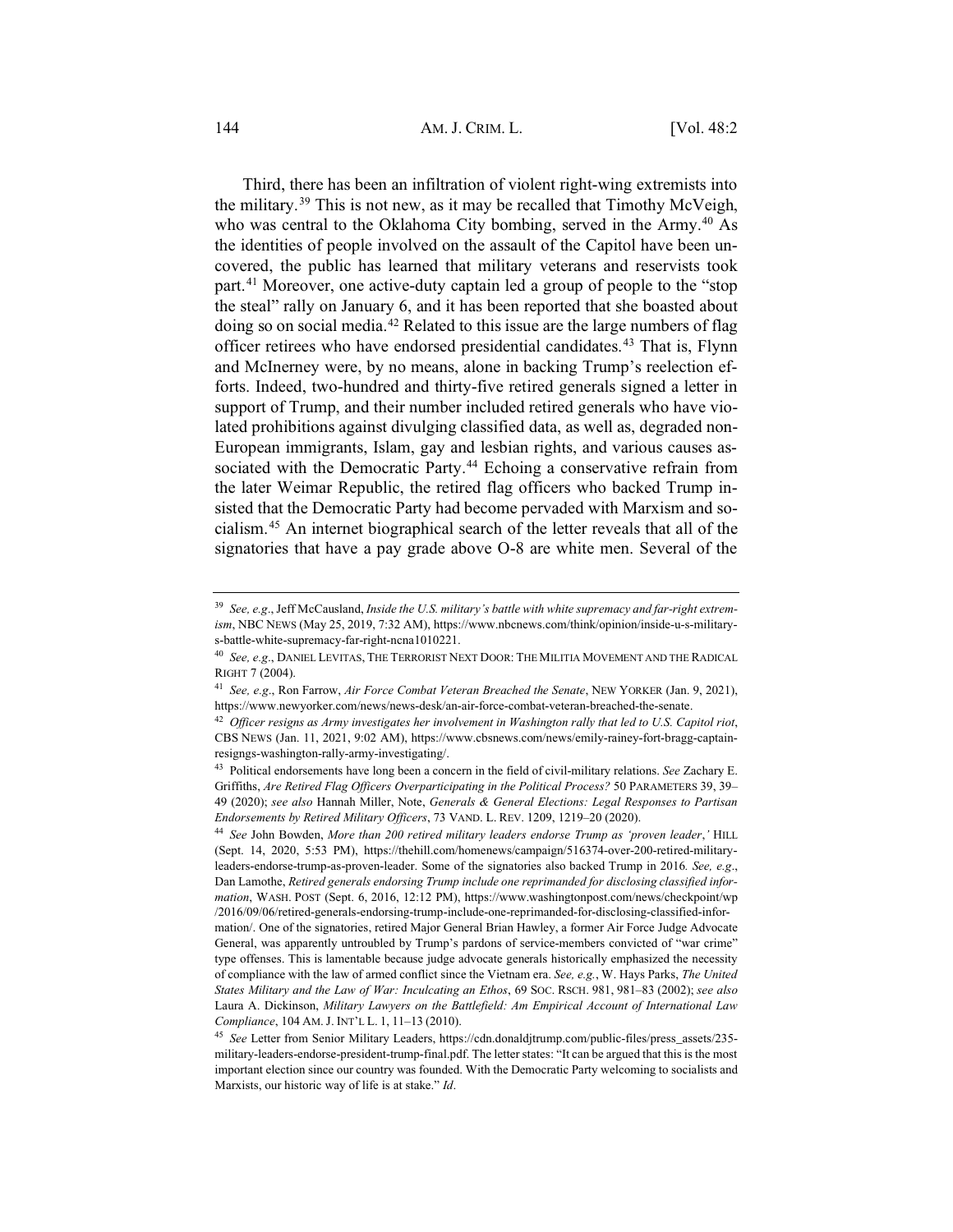signatories are noteworthy for other reasons. Retired Admiral John Poindexter who was once convicted of lying to Congress about his role in the Iran-Contra scandal also signed his support for Trump.46 And, retired General William Boykin, who had been admonished by the military for disclosing classified information, as well as, proclaimed that the United States was under threat from a stealthy Sharia intrusion into the social fabric of the nation, signed.<sup>47</sup>

Fourth, officers are different than the enlisted military force. There are expectations placed on officers that are embodied in their oath of office and the public trust placed in their commission.<sup>48</sup> For instance, an officer masquerading as another person on a telephone for the innocuous purpose of terminating an apartment lease may not have violated a state or federal criminal statute. But, under the UCMJ, he or she can still be guilty of conduct unbecoming of an officer.<sup>49</sup> However, the chargeable conduct against Flynn, McInerny, and Tata is supportable in military law both for the substantive reasons discussed below, and for the fact that they have had ample notice of the prohibition, satisfying any legitimate due process concerns.<sup>50</sup> One basis for notice is that the military law is partly based on *lex non-scripta*. <sup>51</sup> That is, past historic norms or customs, placed Flynn, McInerney, and Tata, on notice as to the dangerousness of their conduct, and the example of Ludendorff is one part of this *lex non-scripta*. And German military history is a subject of study throughout the military officers' educational process which Flynn, McInerney, and Tata undertook.

<sup>46</sup> United States v. Poindexter, 951 F.2d 369, 371 (D.C. Cir. 1991). It should be noted that the Court of Appeals for the District of Columbia overturned the defendant's conviction. *Id.*

<sup>47</sup> Lamothe, *supra* note 44.

<sup>48</sup> *See, e.g.*, WILLIAM WINTHROP, MILITARY LAW AND PRECEDENTS 712–13 (Boston, Little, Brown, and Company 2d ed. 1896); *see also* JOINT SERVICE COMMITTEE ON MILITARY JUSTICE, MANUAL FOR COURTS-MARTIAL UNITED STATES (2016). All officers take the following oath per 5 U.S.C.A. § 3331:

I, AB, do solemnly swear (or affirm) that I will support and defend the Constitution of the United States against all enemies, foreign and domestic; that I will bear true faith and allegiance to the same; that I take this obligation freely, without any mental reservation or purpose of evasion; and that I will well and faithfully discharge the duties of the office on which I am about to enter. So help me God.

<sup>5</sup> U.S.C.A § 3331 (1960).

<sup>49</sup> *See, e.g.*, United States v. Weldon, 7 M.J. 938, 943 (N.C.M.R. 1979). The (then) Court of Military Appeals determined, in light of a restrictive jurisdiction test, that this offense possessed a military nexus. *Id*. at 944 (citing Relford v. Commandant, 401 U.S. 355 (1971)).

<sup>50</sup> The Due Process Clause of the Fifth Amendment "requires 'fair notice' that an act is forbidden and subject to criminal sanction" before a person can be prosecuted for committing that act*.* United States v. Vaughan, 58 M.J. 29, 31 (C.A.A.F. 2003) (citing United States v. Bivens, 49 M.J. 328, 330 (C.A.A.F. 1998)). Moreover, "[t]he due process principle of fair notice mandates that an 'accused has a right to know what offense and under what legal theory' he will be convicted." *See* United States v. Tunstall, 72 M.J. 191, 192 (C.A.A.F. 2013) (quoting United States v. Jones, 68 M.J. 465, 468 (C.A.A.F. 2010)).

<sup>51</sup> WINTHROP, *supra* note 48, at 42. As defined by Winthrop, the military's *lex non scripta* consists of "the customs of the service," and "the unwritten laws and customs of war." *Id.*; *see also* United States v. Pitasi, 44 C.M.R. 31, 36 (1971). Winthrop maintained the importance of military law throughout the Articles of War and courts-martial procedures*. See, e.g.*, JOSHUA E. KASTENBERG, THE BLACKSTONE OF MILITARY LAW 237–38 (Matin Gordon ed., 2009).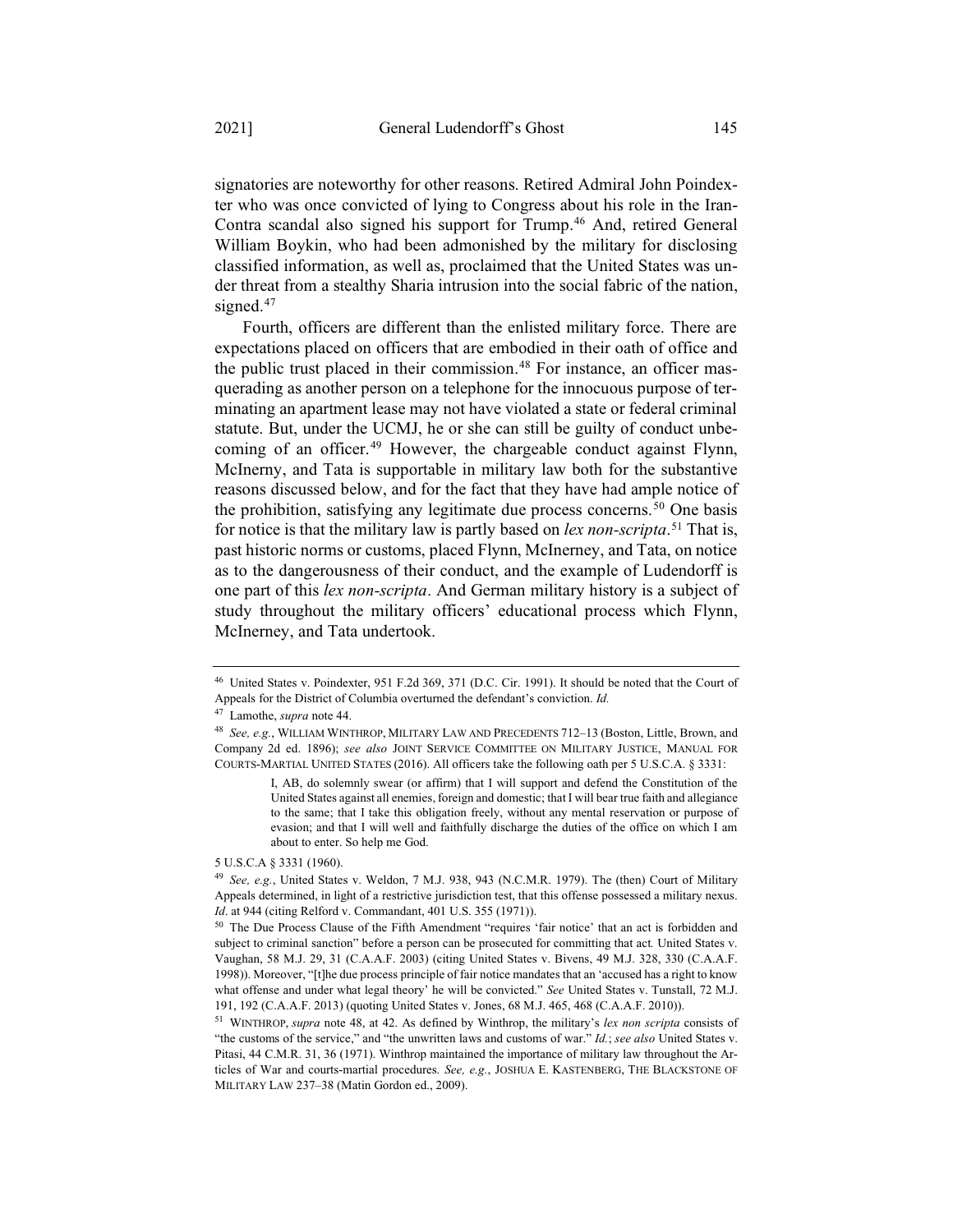Finally, in regard to Flynn's conduct in particular, *lex-non scripta*, takes on a greater importance when comparing the status of the army in German political culture to the status of the military in the United States. The German Army was a part of the German identity.<sup>52</sup> Gallup polling shows that the United States military is the most trusted institution in the nation.53 Discussed further in this article, the Constitution's framers feared the creation of a standing army, and although an army came into being, it was intended to be an apolitical institution. Or, as Professor Samuel Huntington once argued, the principle of professional norms and ethics instead of partisan connections is important to civilian control of the military by a constitutional means.<sup>54</sup> To not hold Flynn, McInerney, and Tata accountable by asserting military jurisdiction over them will ultimately weaken governmental and public the trust in the military as well as potentially undermine the national security over the long-term by a failure to create a deterrent.

#### I. ERICH LUDENDORFF: LESSONS FROM A REPUBLIC DESTROYED

Following his dismissal from the Imperial German Army by Kaiser Wilhelm II in late 1918, a fifty-eight year-old Erich Ludendorff struggled to adjust to his retirement after having served in uniform since the age of twelve when he entered into an officers training academy.<sup>55</sup> Unlike so many of his contemporaries who rose to the rank of general in the former Imperial German Army, Ludendorff did not have a "von" in his life to signify some connection to high nobility.56 This did not seem to matter. Prior to the United States declaration of war on Germany in 1917, the American journalist H.L. Mencken informed his readers that Ludendorff had practically taken over the German war effort and in spite of his lack of nobility had "powerful effect of his personality upon the better-informed and more sophisticated classes of Germans."57 Mencken's observation on Ludendorff was accurate. The general had created a military dictatorship over the civil government, only capable of being overridden by his two superiors, the commanding general of the Imperial German Army, Hindenburg, and of course, Kaiser Wilhelm II.<sup>58</sup>

<sup>52</sup> David Harrisville, *Justifying a War of Extermination: Identity and Image in Hitler's Army*, EUROPENOW (Dec. 1, 2016), https://www.europenowjournal.org/2018/11/30/justifying-a-war-of-extermination-identity-and-image-in-hitlers-army/.

<sup>53</sup> *See Confidence in Institutions,* GALLUP NEWS (current through 2021), https://news.gallup.com/poll /1597/ confidence-institutions.aspx.

<sup>54</sup> SAMUEL P. HUNTINGTON, THE SOLDIER AND THE STATE: THE THEORY AND POLITICS OF CIVIL-MILITARY RELATIONS 167 (rev. ed. 1981).

<sup>55</sup> *See* DAVID KING, THE TRIAL OF ADOLF HITLER: THE BEER HALL PUTSCH AND THE RISE OF NAZI GERMANY (2017); *see also* PETER FRITSCHE, GERMANS INTO NAZIS 123 (1998).

<sup>56</sup> DAVID R. STONE, THE RUSSIAN ARMY AND THE GREAT WAR: THE EASTERN FRONT, 1914–1917, 68 (2015); WALTER GOERLITZ, HISTORY OF THE GERMAN GENERAL STAFF, 1657–1945, 180–81 (transl. Brian Battershaw 1954); DAVID F. BURG, ALMANAC OF WORLD WAR I, 268 (2010); HOLGER H. HERWIG, THE FIRST WORLD WAR: GERMANY AND AUSTRIA-HUNGARY, 1914–1918, 83–84 (2014).

<sup>57</sup> H. L. Mencken, *Ludendorf*, ATLANTIC, June 1917.

<sup>58</sup> GERALD FELDMAN, ARMY, INDUSTRY, AND LABOR IN GERMANY, 1914–1918 432–35 (2014).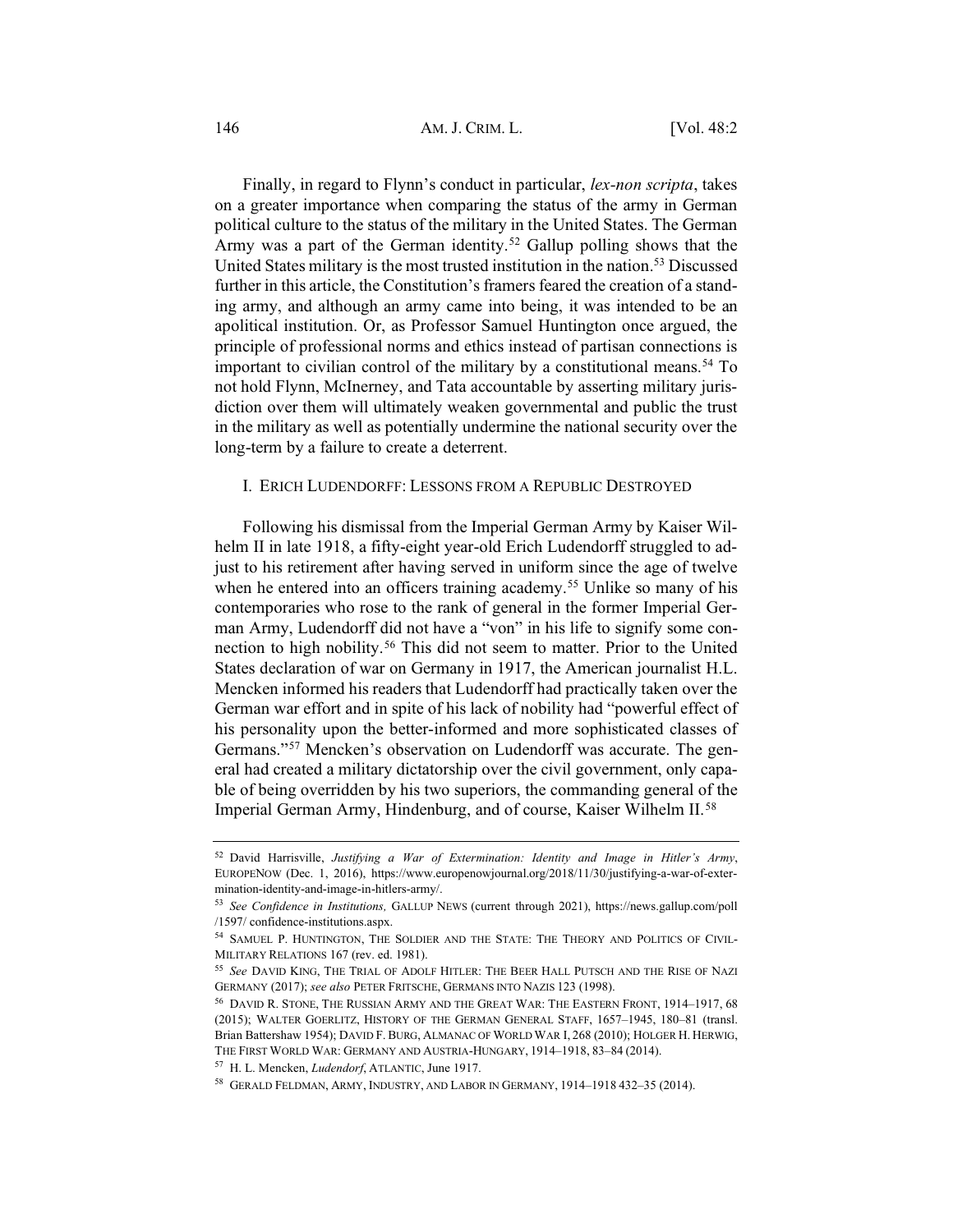How Ludendorff became a virtual military dictator is answerable in the uniqueness of German history between 1871 and 1918. The German unification after Prussia and its German states in alliance were militarily victorious over the "Second French Empire" of Napoleon III in 1871, resulted in the creation of a democratically elected legislature, the Reichstag.59 However, partly as result of the Imperial German Army generals' near-universal aversion to being subject to a democratic body, the Hohenzollern ruler, Kaiser Wilhelm I (1797-1888) retained almost full control over the army.<sup>60</sup> This continued through the end of World War I so that as long as Wilhelm II tolerated the army's position as equal to, or above the elected legislature, he also accepted Ludendorff's prominence in German domestic wartime politics.<sup>61</sup>

Ludendorff rose through the officer ranks from his lieutenancy in 1885 to a position on the general staff, and in the first month of the war, he commanded a force to victory against the Belgian Army at Liege. In late August, 1914, he, along with Hindenburg, led a small German Army to crush an immense Russian military force threatening to invade Germany at the Battle of Tannenberg.62 This victory was followed up with two more at the twin battles at the Masurian Lakes which resulted in the seizure of territory in Russia.63 In addition to being feted as the "hero of Tannenberg," Ludendorff was also credited with salvaging Germany's ally, the Austrian Habsburg Empire from destruction before going on to cause Czarist Russia's defeat and then become second in command of the German war effort on the Western Front, with the title of Quartermaster General.<sup>64</sup> In the last month of the war, owing to dissatisfaction with the war effort, Kaiser Wilhelm II dismissed Ludendorff from command.65 But by then, the conflict was almost over and had cost Germany the death of almost two-million soldiers, four million injuries, a malnourished population, and a destroyed economy.<sup>66</sup> Ludendorff later

<sup>59</sup> ISABELL V. HULL, THE ENTOURAGE OF KAISER WILHELM II, 1888–1918 176–92 (2004). On the German unification after the War of 1870, see ERICH EYCK, BISMARK AND THE GERMAN EMPIRE 173–81 (1964); *see generally* DAVID WETZEL,ADUEL OF NATIONS: GERMANY, FRANCE, AND THE DIPLOMACY OF THE WAR OF 1870–1871 145–212 (2012).

<sup>60</sup> *See also* Wolfgang J. Mommsen*, Kaiser Wilhelm II and German Politics*, 25 J. CONTEMP. HIST. 290, 292–93 (1990).

<sup>61</sup> HULL, *supra* note 59, at 287–88.

<sup>62</sup> DONALD JAMES GOODSPEED, LUDENDORFF: GENIUS OF WORLD WAR I 110–12 (1966); HERWIG,*supra*  note 56, at 53; John W. Wheeler-Bennett, *Ludendorff: The Solider and the Politician*, 14 VA. Q. REV., 187–89 (1938).

<sup>63</sup> CORELLI BARNETT, THE LORDS OF WAR: FROM LINCOLN TO CHURCHILL 122–25 (2012).

<sup>64</sup> DAVID F. BURG, ALMANAC OF WORLD WAR 268 (2004).

<sup>65</sup> GORDON CRAIG, THE POLITICS OF THE PRUSSIAN ARMY 345 (1964); JOHN G. ROHL, KAISER WILHELM: A CONCISE LIFE 173–76 (2014); GERHARD RITTER, THE SWORD AND THE SCEPTER: THE PROBLEM OF MILITARISM IN GERMANY, VOL. IV 366 (1969).

<sup>66</sup> On Germany's losses, see MARTIN GILBERT, THE FIRST WORLD WAR:ACOMPLETE HISTORY 541 (1994). *See also* Wilhelm Deist & E.J. Feuchtwanger, *The Military Collapse of the German Empire: The Reality Behind the Stab-in-the-Back Myth*,3WAR IN HISTORY 186–207 (1996).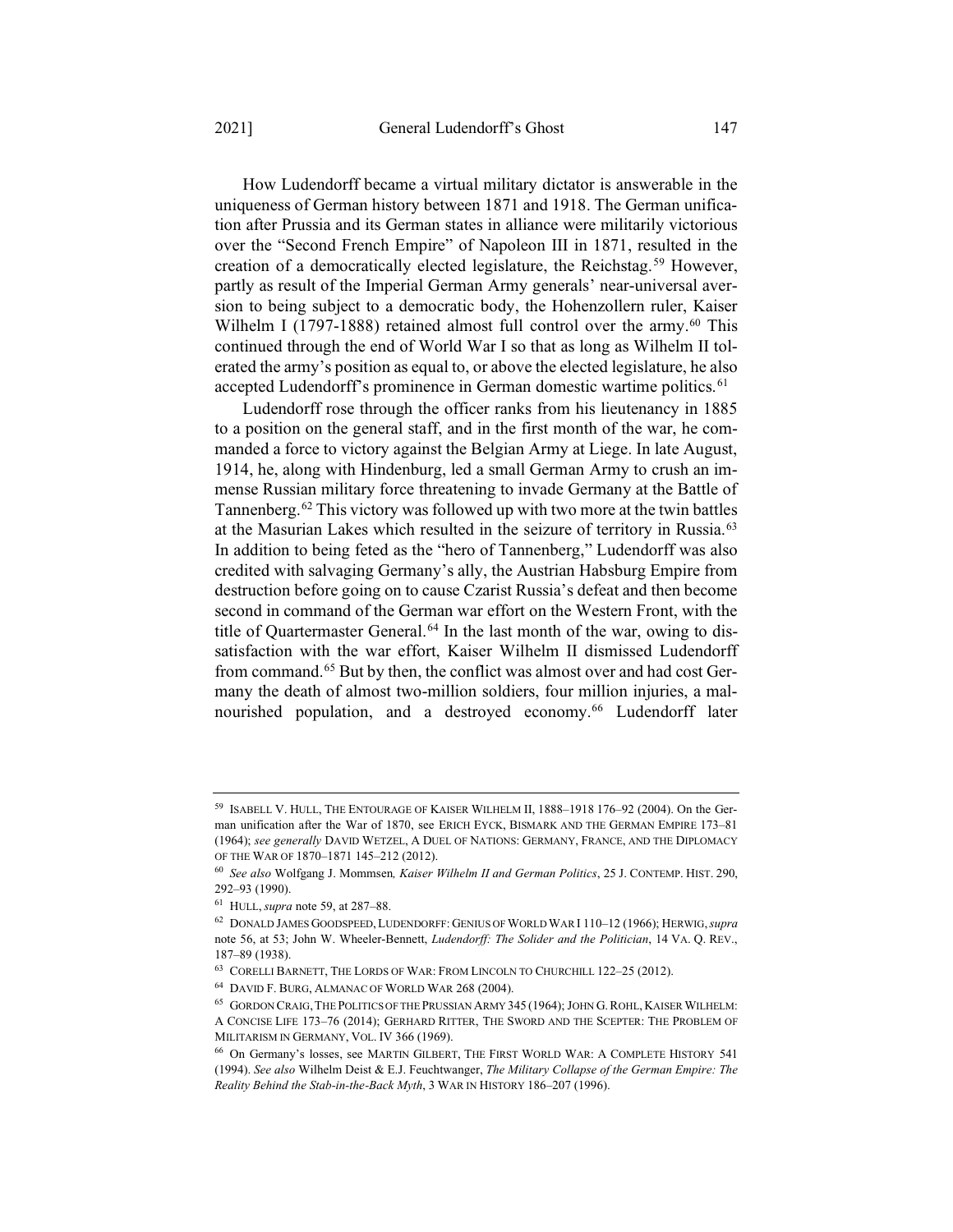infamously claimed that Germany was "stabbed in the back" by Jews, liberals, Bolsheviks, and others, causing the nation's defeat.<sup>67</sup>

The Weimar Republic was, to be sure, confronted by violent Marxist, or "Spartacist," uprisings in 1919-20 that threatened its existence.<sup>68</sup> But it was also challenged by right-wing militias and political movements whose members believed that a liberal democracy would destroy the German identity, elevate the status of disfavored groups, and result in chaos.<sup>69</sup> They wanted to form a dictatorship, if not the return of a monarchy as the answer to their fears.70 One of the central parts of Germany's identity, the Army, had been reduced in numbers mirroring a large police force, and it was led by generals who had little interest in the Weimar Republic's success or failure.<sup>71</sup> Indeed, the Reichswehr's leadership—"Reichswehr" became the name for the post World War I German Army—almost universally sought to maintain its independence from the elected government much as the Imperial German Army had been able to do prior to 1918.<sup>72</sup> One day before the armistice effectively ending World War I, General Wilhelm Groener, who had succeeded Ludendorff as Quartermaster General and Germany's first post-war president, Frederick Ebert entered into a pact where the army would return from the battlelines of Eastern France and Russia as long as the new government recognized the authority of the German officer corps.73 This situation of military prominence continued during the Republic. Indeed, in contravention of the Treaty of Versailles, one of the Reichswehr's leaders, General Hans von Seeckt, planned for a war of revenge against France as early as 1922, while his staff insisted that the removal of Jews from government was a necessary precursor to such a war, and this meant that he had to bypass the civil government to implement his designs for the military.<sup>74</sup> The elected government did not countenance either goal. Under von Seeckt's command which lasted from 1919 until 1926, the Reichswehr did not intervene against right-wing uprisings including two significant events during Friedrich Ebert's presidency which lasted from 1919 to 1925.<sup>75</sup> In essence, the German Army left the

<sup>67</sup> ANNA VON DER GOLTZ, HINDENBURG: POWER, MYTH, AND THE RISE OF THE NAZIS 56 (2009); ANDREAS DORPALEN, HINDENBURG AND THE WEIMAR REPUBLIC 51–52 (2008); Klaus Schwabe, *World War I and the Rise of Hitler*, 38 DIPLOMATIC HISTORY 864, 868 (2014).

<sup>68</sup> *See, e.g.*, ERIC WALDMAN, THE SPARTACIST UPRISING OF 1919 AND THE CRISIS OF THE GERMAN SOCIALIST MOVEMENT: A STUDY IN RELATION OF POLITICAL THEORY AND PARTY PRACTICE 1-11 (1958).

<sup>69</sup> *See, e.g*., ERIC WEITZ, WEIMAR GERMANY: PROMISE AND TRAGEDY 114–15 (2018).

<sup>70</sup> Brian Crim,"*Our Most Serious Enemy:" The Specter of Judeo-Bolshevism in the German Military Community, 1914–1923*, 44 CENTRAL EUROPEAN HISTORY 620, 624–28 (2011).

<sup>71</sup> KARL JOHN NEWMAN, EUROPEAN DEMOCRACY BETWEEN THE WARS 117 (1970).

<sup>72</sup> *See, e.g*., MATTHEW STIBBE, GERMANY: POLITICS, SOCIETY, AND CULTURE 73 (2003); F.L. CARSTEN, THE REICHSWEHR AND POLITICS, 1918–1933, 12 (1966); ROBERT B. KANE, DISOBEDIENCE AND CONSPIRACY IN THE GERMAN ARMY, 1918–1945, 53 (2008).

<sup>73</sup> HERWIG, *supra* note 56, at 431.

<sup>74</sup> CARSTEN, *supra* note 72, at 200.

<sup>75</sup> Arthur L Smith, Jr, *General von Seeckt and the Weimar Republic*, 20 R. OF POLITICS 340, 347–57 (1958).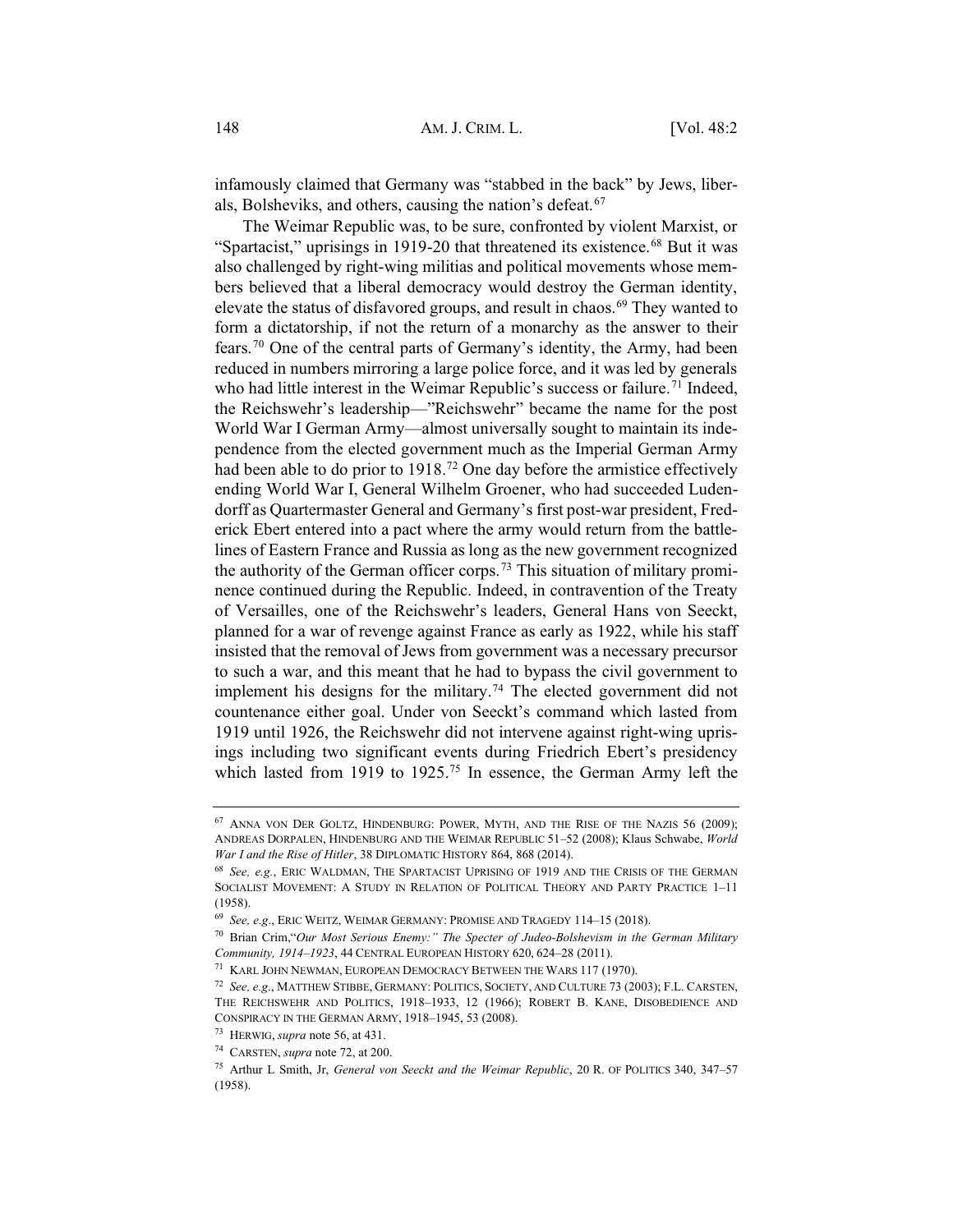government to fend for itself, even when the government called upon it for protection.

The first attempted right-wing coup, named after its leader Wolfgang Kapp, occurred in 1920.76 Kapp, along with General Walther von Luttwitz, the Commander in Chief of the Reichswehr Group Command, refused to obey Ebert's orders to disband two Freikorps units near Berlin.77 The Freikorps were loose collections of armed militias, but under the Versailles Treaty and Weimar German Law, their legality was in question.78 Because the Freikorps were largely composed of war veterans, had been instrumental in the defeat of communist uprisings, and supportive of conservative causes, the Reichswehr's leadership were reticent to take action against them.79 According to Professor Walter Goerlitz, an influential German military historian from a prior generation, von Seeckt prevented the army from taking part in Kapp's and Luttwitz's attempted coup, but he also kept the army from protecting Ebert's government against the coup's success to preserve the integrity of the army. It also may have been the case that von Seeckt did not want to confront his former superior, Ludendorff.<sup>80</sup> Several of the putsch members were later prosecuted and carted off to jail, though the majority were acquitted in both civil trials and courts-martial.<sup>81</sup> It is noteworthy that General Luttwitz was never prosecuted. He used a fake passport to flee to Hungary but was permitted to return to Germany in 1924 as part of an amnesty. He remained active in nationalist politics and was an early supporter of the Nazi Party.<sup>82</sup>

Ludendorff, who openly supported the "putsch," escaped a trial, in part, because the very government that struggled for survival recognized that jailing one of Germany's most powerful and popular military veterans might further imperil its existence.<sup>83</sup> After Kapp's defeat, a communist uprising broke out in the Ruhr, Germany's, industrial center.<sup>84</sup> Ebert's government had defeated Kapp by evacuating Berlin and successfully convincing the civil government as well as key industries to undergo a general strike.<sup>85</sup> The

<sup>76</sup> JOHN E. FINN, CONSTITUTIONS IN CRISIS: POLITICAL VIOLENCE AND THE RULE OF LAW 153–55 (1990). <sup>77</sup> *Id.*

<sup>78</sup> MARK JONES, FOUNDING WEIMAR: VIOLENCE AND THE GERMAN REVOLUTION OF 1918–1919, 18–23 (2016); WALTER LACQUER, GUERILLA WARFARE:AHISTORICAL AND CRITICAL STUDY 166–67 (1998). <sup>79</sup> EBERHARD KOLB, THE WEIMAR REPUBLIC 50 (2005).

<sup>80</sup> Raffael Scheck, *Politics of Illusion: Tirpitz and Right-Wing Putschism, 1922–1924*, 18 GER. STUD. REV. 29, 29–49 (1995).

<sup>81</sup> LACQUER, *supra* note 78, at 166–67. *See also* ANTHONY MCELLIGOT, WEIMAR GERMANY 85–95 (2009).

<sup>82</sup> *Id.*

<sup>83</sup> HOWARD M. SACHAR, THE ASSASSINATION OF EUROPE, 1918–1942, 29 (2014); Roger Chickering, *"Sore Loser: Ludendorff's Total War," in* ROGER CHICKERING, THE SHADOWS OF TOTAL WAR: EUROPE, EAST ASIA, AND THE UNITED STATES, 1919–1939, 159 (2003).

<sup>84</sup> FRED TAYLOR, THE DOWNFALL OF MONEY: GERMANY'S HYPERINFLIATION AND THE DESTRUCTION OF THE MIDDLE CLASS 139–142 (2013).

<sup>85</sup> FINN, *supra* note 76, at 154.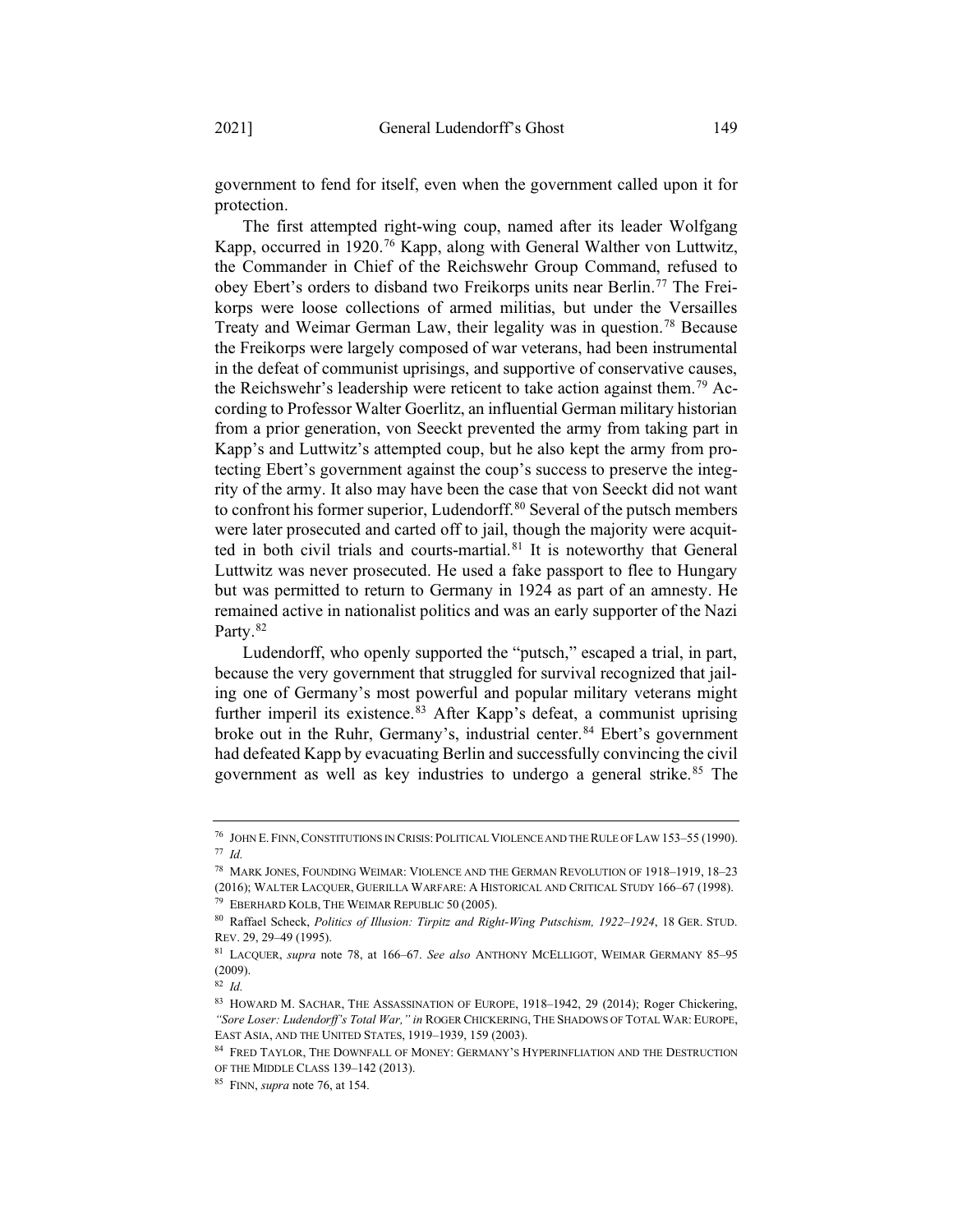communists' leaders, fearing a right-wing takeover of Germany, reacted by revolting against the Weimar Republic.<sup>86</sup> Ebert's government determined that the Freikorps, which had just threatened to topple the Weimar Republic and install a dictatorship or renewed monarchy, and the Reichswehr, which had ostensibly remained neutral in Kapp's putsch, became necessary for the suppression of communism.<sup>87</sup> This belief was justified in the sense that the communist "Red Army" forces numbered over 50,000 and were clearly a danger to the Weimar Republic. But, Ebert's government was far more tolerant of the army summarily executing captured communist soldiers than it was in holding military officers and retired generals like Ludendorff accountable.88

Importantly, it was well known in the United States that Ludendorff had played a role in Kapp's putsch. Newspaper reporting on the Kapp Putsch continues to bear mention because it reminded American readers that a military that failed to remain subordinate to the elected government not only acted unlawfully, it posed a danger to the laws and the people alike. On March 15, 1920, the *Washington Post's* front page informed its readers that Ludendorff had been in communication with Kapp.89 On March 24, 1920, the *New York Times*reported that Luttwitz and Admiral Adolph Trotha—another military leader involved in the attempted coup—had been arrested and Kapp and Ludendorff fled from Germany.<sup>90</sup> One day later, the *Times'* front page noted that Ludendorff was one of the leading plotters behind the effort to topple Ebert.91 The *Atlanta Constitution*, *Los Angeles Times*, and *Chicago Tribune* carried similar details as to Ludendorff's role.<sup>92</sup> Indeed, the *Atlanta Constitution* reported the putsch as a military coup.<sup>93</sup> And, on March 25, the *Post* noted that Ludendorff was likely to be charged with treason.<sup>94</sup> However, in early 1922, the *Times* reported that while the Attorney General of Germany conceded Ludendorff might have been morally complicit in supporting the coup, the former general did not take the steps necessary for a charge of treason to be levied against him.<sup>95</sup>

In 1923, Ludendorff recognized in an aspiring but troubled young war veteran, a leader who just might raise Germany to its "former greatness" by

<sup>86</sup> *Id.*

<sup>87</sup> JAMES M. DIEHL, PARAMILITARY POLITICS IN WEIMAR GERMANY, VOL I 21–24 (1977).

<sup>88</sup> Werner T. Angress, *Weimar Coalition and Ruhr Insurrection, March–April 1920: A Study of Government Policy*, 29 J. OF MOD. HIST. 1, 7–9 (1957).

<sup>89</sup> *Ebert Cabinet Quits Dresden for Stuttgart: Strike Spreads First Bloodshed at Frankfurt*, WASH. POST, Mar. 15, 1920.

<sup>90</sup> *Luettwitz and Trotha are Placed Under Arrest*, N.Y. TIMES, Mar. 23, 1920, at 1.

<sup>91</sup> Edwin L. James, *State of Berlin Serious: Ludendorff as Plotter*, N.Y. TIMES, Mar. 25, 1920, at 1.

<sup>92</sup> *"German Rebel Regime Seems On Last Legs*,*"* ATLANTA CONST., Mar. 17, 1920; *Kapp Plot Ends Ludendorff and Hindenburg Era*, CHI. TRIB., Mar. 22, 1920; *South Germany Declares Against Revolution: Teutonic Factions are Vying for Contro*l, L.A. TIMES, Mar. 15, 1920.

<sup>93</sup> *Ebert Regime Forced to Leave Berlin*, ATLANTA CONST., Mar. 14, 1920.

<sup>94</sup> *Wesel Siege Goes On: Revolt Aims at Army: Ludendorff Accused*, WASH. POST, Mar. 25, 1920.

<sup>95</sup> *War Trials Report Alarms Germany*, N.Y. TIMES, Jan. 16, 1922, at 7.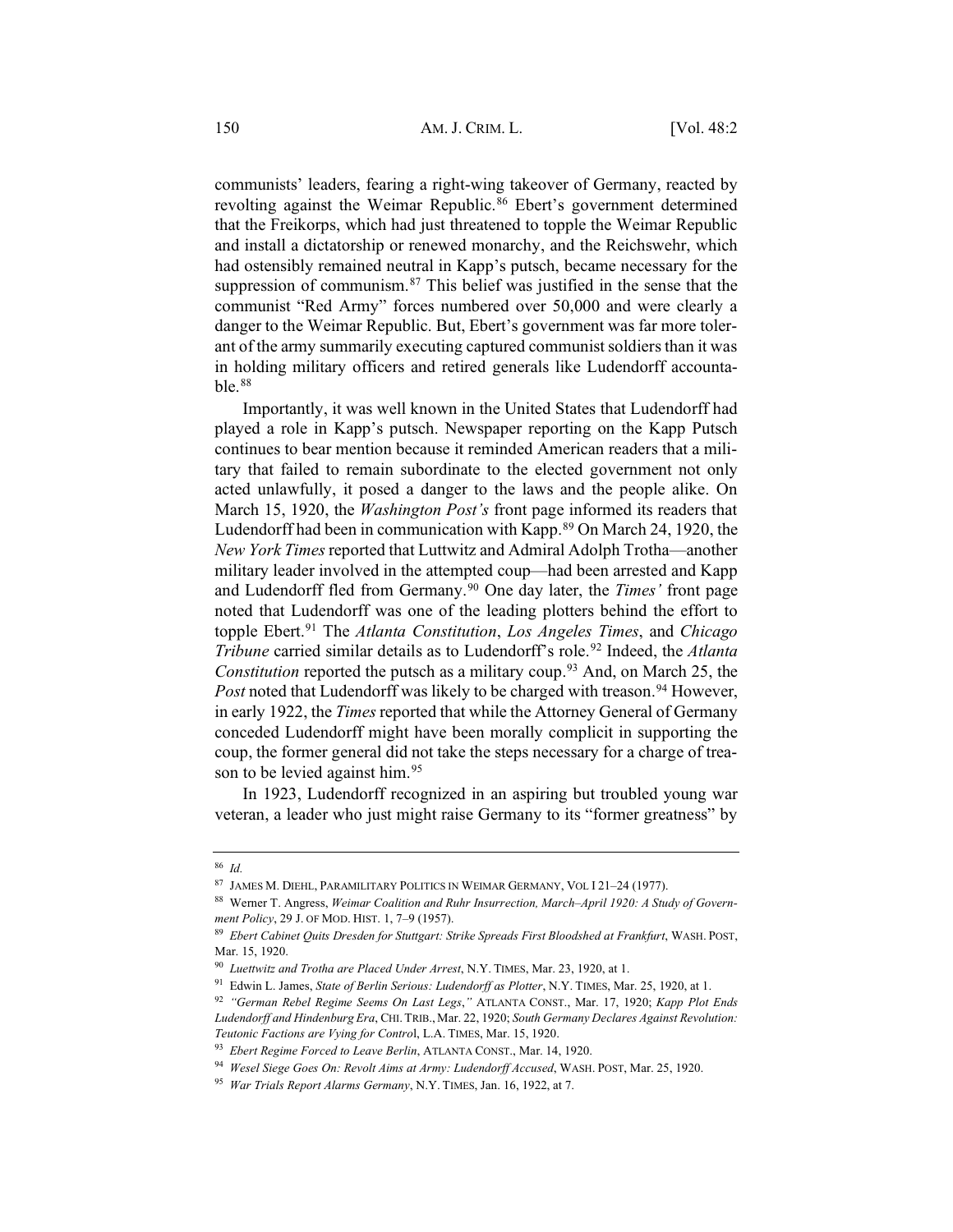giving to its people a unified martial identity.<sup>96</sup> The young leader, Adolf Hitler would go on to use Ludendorff's stature to do just that.<sup>97</sup> Both Ludendorff and Hitler insisted that liberals, socialists, communists, Jews and others had "stabbed Germany in the back," leading to their defeat in World War I.98 Ludendorff was so important to Hitler in the early 1920s that when, in late 1923, he attempted his own Putsch (the "Beer Hall Putsch"), and was jailed, it was forgivable to the Nazis that Ludendorff once more escaped a conviction and jail as evidenced by the fact that in his 1925 *Mein Kampf*, Hitler lauded the general as the one man who valiantly struggled against the German government's "criminal half-heartedness" in prosecuting the first World War.<sup>99</sup> (Ludendorff was prosecuted in a juryless trial under Bavarian law, but unlike Hitler, the judges acquitted him).<sup>100</sup> In 1925, Hitler insisted that Ludendorff, already a Nazi Party member in the Reichstag, vie for the presidency under the Nazi banner.<sup>101</sup> Ludendorff did so but received less than two percent of the vote and lost to Hindenburg.102 Perhaps, because of Hindenburg's status as a war hero and also because of his ability to create a sense of stability, the Reichswehr' leaders shifted their support to the government.<sup>103</sup> Still, Ludendorff remained influential and the Nazi Party venerated him until his death in  $1937.104$ 

Ludendorff influenced the military in indirect ways. In 1930, Reichswehr lieutenants, Hans Ludin, Richard Scheringer, and Hans Wendt were arrested and prosecuted in a German federal trial for trying to recruit soldiers into the Nazi Party in violation of the Minister of Defense General Wilhelm Groener's admonition that Nazism was incompatible with service in the army.105 In the words of the former vice-chancellor of Oxford University, Alan Bullock, "Groener, the Minister of Defense, a man of integrity and experience, had been uneasily conscious that a good many members of the Officer Corps were becoming sympathetic to the Nazis."106 The three lieutenants were charged with high treason, and despite Hitler's testimony, were

<sup>102</sup> *Id.*

<sup>96</sup> JAMES GIBLIN, THE LIFE AND DEATH OF ADOLF HITLER 38–40 (2002).

<sup>97</sup> DIETRICH ORLOW, THE NAZI PARTY: A COMPLETE HISTORY 43-45 (2007).

<sup>98</sup> PETER ROSS-RANGE, 1924: THE YEAR THAT MADE HITLER 1–7 (2006).

<sup>99</sup> ADOLF HITLER, MEIN KAMPF 275 (Ralph Manheim & Houghton Mifflin trans., 1971).

<sup>100</sup> David Jablonsky, *Rohm and Hitler: The Continuity of Political-Military Discord*, 23 J. OF CONT. HIST. 367, 367–71 (1988). For further information on Ludendorff's role in the "Beer Hall Putsch," see ALLAN BULLOCK, HITLER: A STUDY IN TYRANNY 107-10 (1962). For further information on the acquittal, see INGO MULLER, HITLER'S JUSTICE: THE COURTS OF THE THIRD REICH 15–16 (Deborah Schneider trans., 1991).

<sup>101</sup> RICHARD J. EVANS, THE COMING OF THE THIRD REICH 201–02 (2003).

<sup>103</sup> DORPALEN, *supra* note 67, at 123–25.

<sup>104</sup> *See, e.g*., CHARLES HAMILTON, LEADERS AND PERSONALITIES OF THE THIRD REICH: THEIR BIOGRAPHIES, PORTRAITS, AND AUTOGRAPHS 309–10 (1984).

<sup>&</sup>lt;sup>105</sup> WILLIAM L. SHIRER, RISE AND FALL OF THE THIRD REICH 139-40 (2019).

<sup>106</sup> BULLOCK, *supra* note 100, at 179.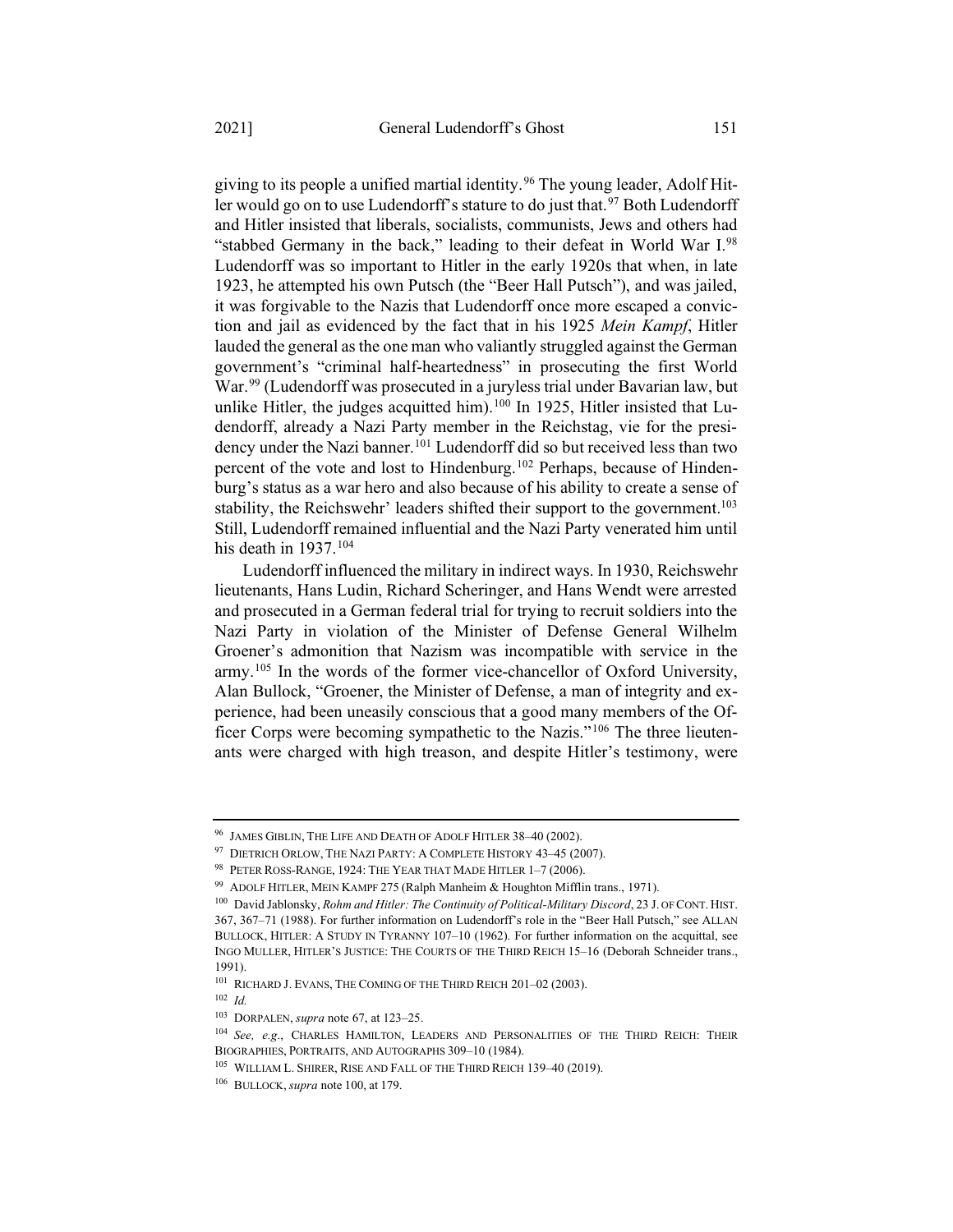found guilty.107 But according to William Shirer in his classic *The Rise and Fall of the Third Reich*, the three officers were given comparatively light prison sentences.108 And professor Ian Kershaw, who authored one of the leading biographies of Hitler, noted that Joseph Goebbels believed the trial afforded Hitler a "masterstroke" means to legitimize the Nazi Party because he testified that the party would only attempt to take power through constitutional means.<sup>109</sup>

As in the case of the two putsches, the American press widely reported on the trial of the three officers. On September 24, 1930, the *Chicago Tribune* reported that the three junior officers were charged with trying to overthrow the government.110 The *New York Times*, on its front page, reported that one of the officers defended their actions with the statement: "An inner spiritual and moral revival of the Reichswehr is necessary . . . we are convinced that the government never once followed the will of the people from the time of the Treaty of Versailles through the signing of the Young Plan."111 One has to wonder whether a military trial would have permitted Hitler, as a former enlisted soldier, to testify at all because his testimony was not relevant to the actual charge. This point raises a critical concern to the new administration under President Biden.

After Hindenburg's death in 1934, the Reichswehr became intertwined with the Nazi Party, and ultimately swore its loyalty to Hitler.<sup>112</sup> In turn, the Reichswehr enlarged beyond the Versailles Treaty's limits and became the Wehrmacht.<sup>113</sup> Had Weimar's judicial authorities truly held Ludendorff to account in their military criminal justice processes, it is speculatively possible that Germany's resurgence under Nazi rule would not have occurred. The same could be said for Ebert's government permitting Ludendorff to escape from prosecution altogether after the Kapp Putsch. The operative term "speculatively possible" only denotes that Weimar's authorities did not do so, and Ludendorff was able, in concert with Hitler, to continue to push antisemitic and anti-liberal conspiracies to the people of Germany. In turn, their tandem efforts cemented the "stab in the back" mantra as an accepted fact to the public that was instrumental in Hitler's ascension to become Germany's Führer in 1934. In essence, the retired general helped enable Hitler's rise to power,

<sup>107</sup> *Id.*; Guido Enderis, *Hitler Would Scrap Versailles Treaty and Use Guillotine*, N.Y. TIMES, Sept. 26, 1930, at 1.

<sup>108</sup> SHIRER, *supra* note 105, at 140; *see also* Timothy S. Brown, *Richard Scheringer, the KPD and the Politics of Class and Nation in Germany, 1922–1969*, 14 CONT. EUR. HIST. 317, 317 (2005) (noting that Scheringer began his career at a time when the political neutrality of the army was eroding); BULLOCK, *supra* note 100, at 322.

<sup>109</sup> KERSHAW, HITLER 32 (2003).

<sup>110</sup> *German Treason Trial in Opened: Hitler Accused*, CHI. TRIB. (Sept. 24, 1930).

<sup>111</sup> *Indictment of Hitler for Treason Sought as Three Officers Are Tried: Boastfulness of German Army Youths Involves Fascist Chief*, N.Y. TIMES, Sept. 24, 1930, at 1.

<sup>112</sup> KERSHAW, *supra* note 109, at 212.

<sup>113</sup> CARSTEN, *supra* note 72, at 309.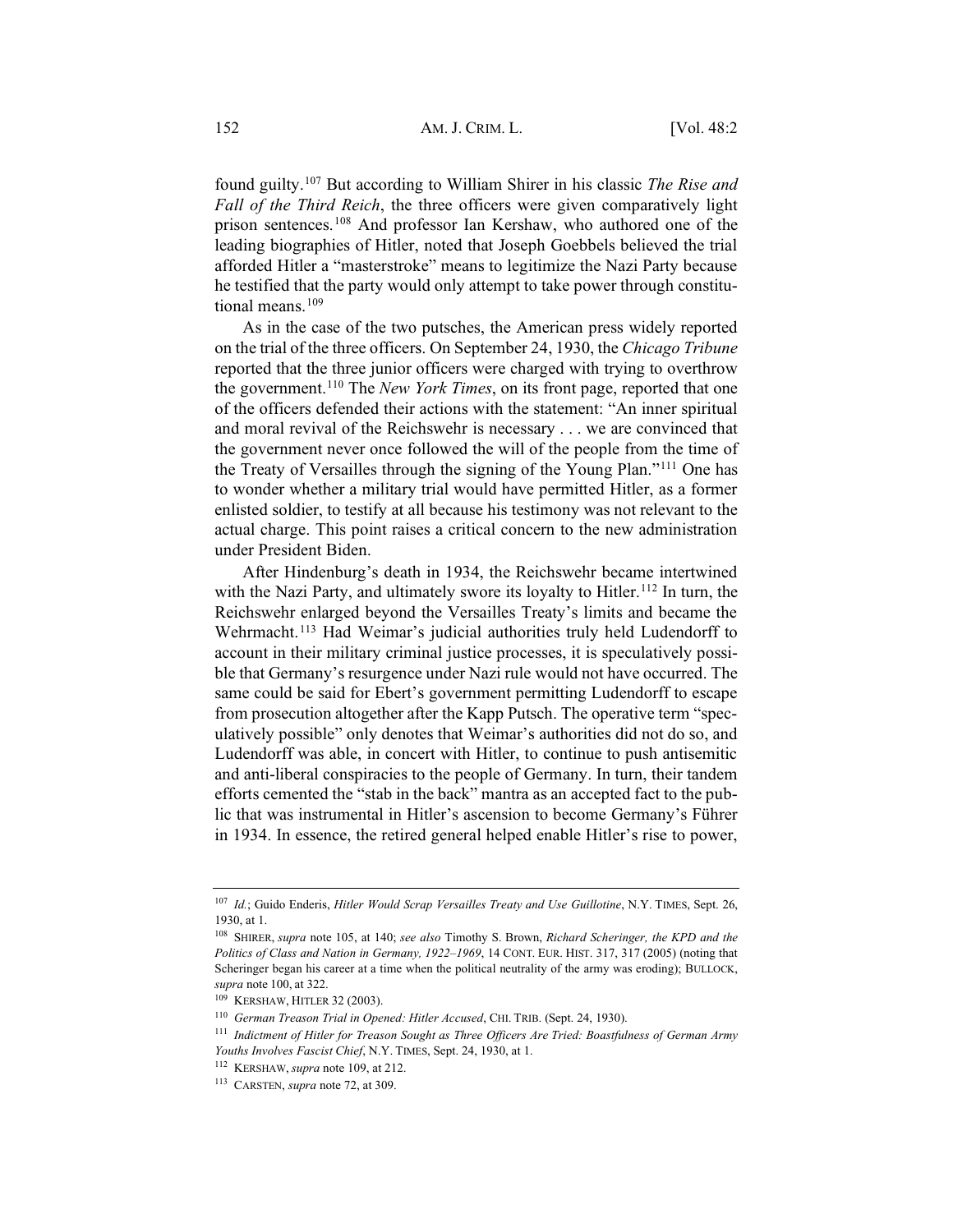and Hitler went so far as to push Ludendorff as the first national Nazi candidate for president.

In contrast to Weimar Germany's treatment of Ludendorff and the three Reichswehr lieutenants prosecuted in civilian court for treason, the French government of the Fifth Republic executed Colonel Jean-Marie Bastien-Thiry for his role in an attempted assassination of President Charles de Gaulle after a military trial found him guilty in 1962.114 Bastien-Thiry's military trial arose as a result of an attempted coup against de Gaulle by several retired senior officers who were angered at de Gaulle's support for Algerian independence.115 Some of the senior generals were prosecuted in a special hybrid tribunal, which incorporated military law, while the majority of military and veteran (military retirees) forces in the Organisation Armée Secrète—the militarist organization formed to maintain France's suzerainty if not ownership over Algeria—were prosecuted in military tribunals.116 While it is true that just as political conditions and demographics in Weimar Germany differ from those in the United States today, and France's political conditions differ from the United States as well, it is important that the French military has remained unquestionably loyal to the Fifth Republic since the military trials of the OAS and Bastien-Thiry's execution.<sup>117</sup>

The Fifth Republic's determination to hold military trials may have been based on the experiences of the Third Republic which lasted between 1871 and 1940. In the aftermath of France's defeat by Germany in 1871, political movements were formed to return France to a monarchy and also to launch a war of revenge against Germany.<sup>118</sup> General Georges Boulanger, who resigned his commission to run for office and in 1889 briefly became a deputy in the French legislature, was an immensely popular leader, but he had engaged in treasonous activity, including creating the conditions for a possible coup.119 Professor Sheri Berman characterized Boulanger as being at the vanguard of a new right-wing movement in France: "nationalist, anti-liberal, and anti-democratic."120 In April 1889, the French government issued a warrant

<sup>114</sup> Julian Jackson*, General De Gaulle and His Enemies: Anti-Gaullism in France Since 1940*, 9 TRANSACTIONS OF THE ROYAL HISTORICAL SOCIETY 43, 57–65 (1999).

<sup>115</sup> Michael C. Desch, *Threat Environments and Military Missions*, *in* Larry Diamond, CIVIL-MILITARY RELATIONS AND DEMOCRACY 12, 19–23 (1996); JULIAN JACKSON, DE GAULLE 554–56 (2018).

<sup>116</sup> JACKSON, *supra* note 115, at 557.

<sup>117</sup> Desch, *supra* note 115, at 23. *See also* Pascal Vennesson, *Civil-Military Relations in France: Is There a Gap?* 26 J. OF STRATEGIC STUDIES, 29–42 (2010); Marc C. DeVore, *Strategic Satisficing: Civil-Military Relations and French Intervention in Africa*, 4 EUR. J. OF INT'L SEC., 163–89 (2019); Krishnadev Calamur, *Why France's Top General Quit*, ATLANTIC (July 19, 2017), https://www.theatlantic.com/news/archive /2017/07/france-general-resigns/534132/.

<sup>118</sup> *See, e.g.*, CHARLES HAUSS, POLITICS IN FRANCE 37–39 (2000).

<sup>119</sup> SHERI BERMAN, DEMOCRACY AND DICTATORSHIP IN EUROPE: FROM THE ANCIEN REGIME TO THE PRESENT DAY 112–15 (2019) (hereinafter DEMOCRACY AND DICTATORSHIP) (Boulanger "thrived on and encouraged the general discontent" against the government); HAUSS,*supra* note 118, at 37–39. Flynn has acted in a similar manner.

<sup>120</sup> BERMAN, *supra* note 119, at 113*.*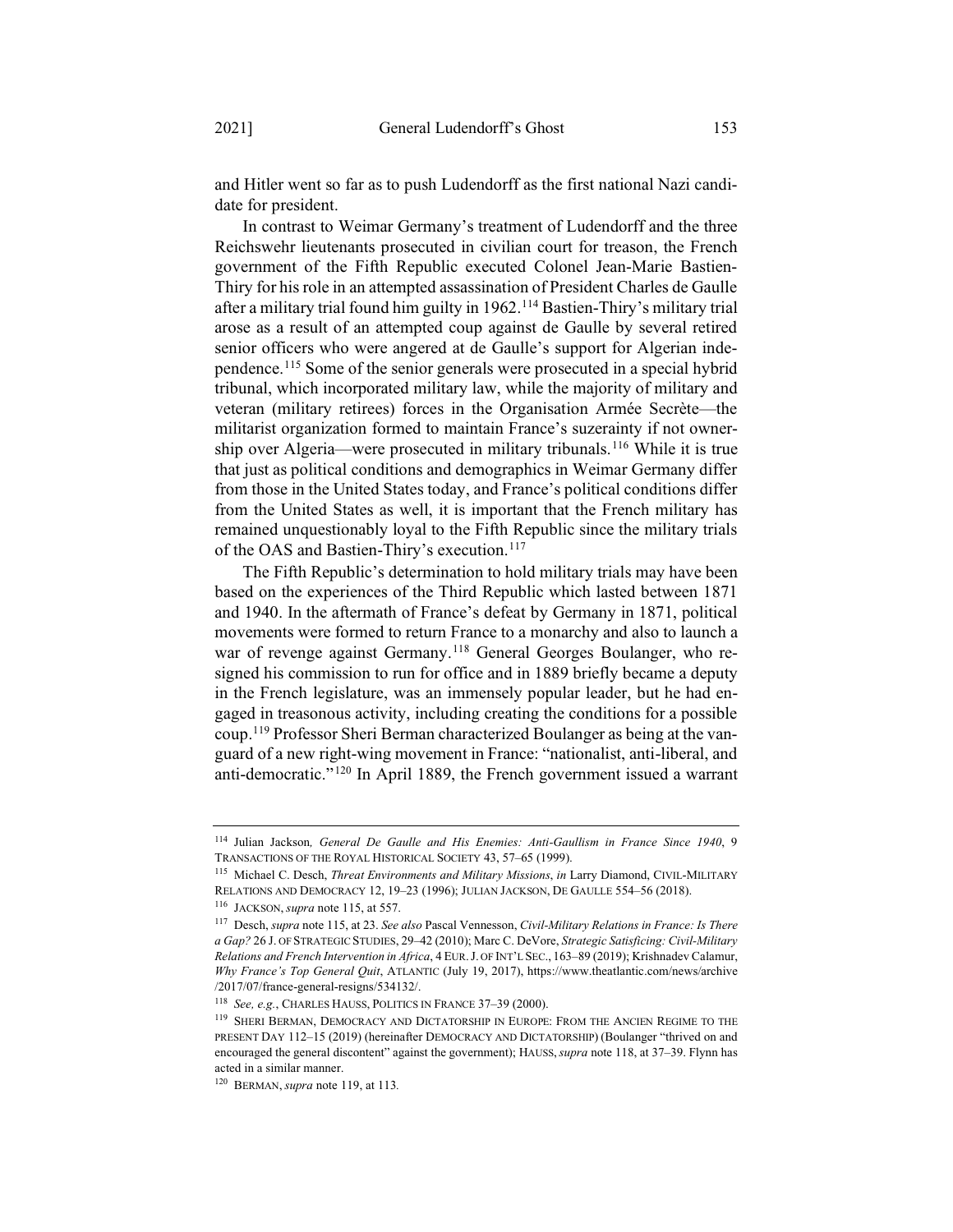for Boulanger's arrest and trial, but he fled to Belgium and committed sui $cide.$ <sup>121</sup>

In 1934, right-wing riots broke out across Paris, and several retired flag officers involved in the riots imperiled the government of Édouard Daladier.122 Retired French Admiral Antoine Schwerer headed the far-right Action Française, which took part in the riots, and although he died prior to France's defeat in 1940, his organization supported Marshal Henri Pétain's collaborationist Vichy regime.123 One of the groups, titled as the Croix-de-Feu and led by a retired Colonel François La Roque, grew to over 700,000 members.124 One historian has concluded that La Roque "got far closer, in every sense of the word, to the seat of power than Mussolini's Black Shirts ever did."125 None of the retired military officers involved in the riots were prosecuted in military trials, though some of the more prominent retired officers later bolstered the Vichy regime after the French defeat in 1940.126 For instance, La Roque expressed a duty to support Marshal Petain rather than join with the Free French in  $1941$ .<sup>127</sup> It is not an unreasonable observation then that in enabling military trials of former officers, de Gaulle at least made it less palatable for a would-be Boulanger, La Roque, or Schwerer, to try to upend the government.

#### II. THE DANGERS OF MICHAEL FLYNN AND THE ENABLING SOURCES

Flynn is not the first general officer to appeal to racism during a presidential election. In 1880, Major General Winfield Scott Hancock, a Civil War hero, ran for the presidency while still on active duty. Indeed, he was the commanding general of the Atlantic Division in New York and subject to the

<sup>125</sup> *Id.*

<sup>&</sup>lt;sup>121</sup> *Id.* On the Boulanger Affair, see also WILLIAM D. IRVINE, THE BOULANGER AFFAIR RECONSIDERED: ROYALISM, BOULANGISM, AND THE ORIGINS OF THE RADICAL RIGHT IN FRANCE 3–5 (1989).

<sup>&</sup>lt;sup>122</sup> BRIAN JENKINS AND CHRIS MILLINGTON, FRANCE AND FASCISM: FEBRUARY 1934 AND THE DYNAMICS OF POLITICAL CRISIS 101–26 (2015). On the militant nature of the French right-wing, and in particular the actions of a retired French colonel, see Andreas Wirsching, *Political Violence in France and Italy After 1918*, 1 J. OF MOD. EURO. HIST. 60, 75–76 (2003).

<sup>123</sup> On Schwerer, see Jean-Noël Grandhomme, *From Royal to French action: Admiral Antoine Schwerer (1862–1936), a Full Commitment* 265 and GUERRES MONDIALES ET CONFLITS CONTEMPORAINS 47–59 (2017). On his successor's alliance with Petain, see FRANCESCO GIUBILEI, THE HIST. OF EUR. CONSERVATIVE THOUGHT 192–93 (2019).

<sup>124</sup> William D. Irvine, *Fascism in France: The Strange Case of the Croix de Feu*, 63 THE J. OF MOD. HIST. 271, 275 (1991).

<sup>126</sup> *See, e.g.*, SEAN KENNEDY, RECONCILING FRANCE AGAINST DEMOCRACY: THE CROIX DE FEU AND THE PARTI SOCIAL FRANÇAIS, 1927–1945, 226–28 (2007). The political and economic situation in France in 1934 bore some similarity to that in Germany a decade earlier. *See* Susan Bindoff Butterworth, *Daladier and the Munich Crisis: A Reappraisal*, 9 J. OF CONT. HIST. 191, 196–97 (1974) (noting that with the beginning of the 1930s and the onset of the real economic and social problems of the depression, the tendency to shift between a left-wing and a right-wing formula had become dangerously and dishearteningly regular).

<sup>127</sup> Robert J. Soucy, *French Fascism and the Croix de Feu: A Dissenting Interpretation*, 26 J. OF CONT. HIST. 159, 173 (1991).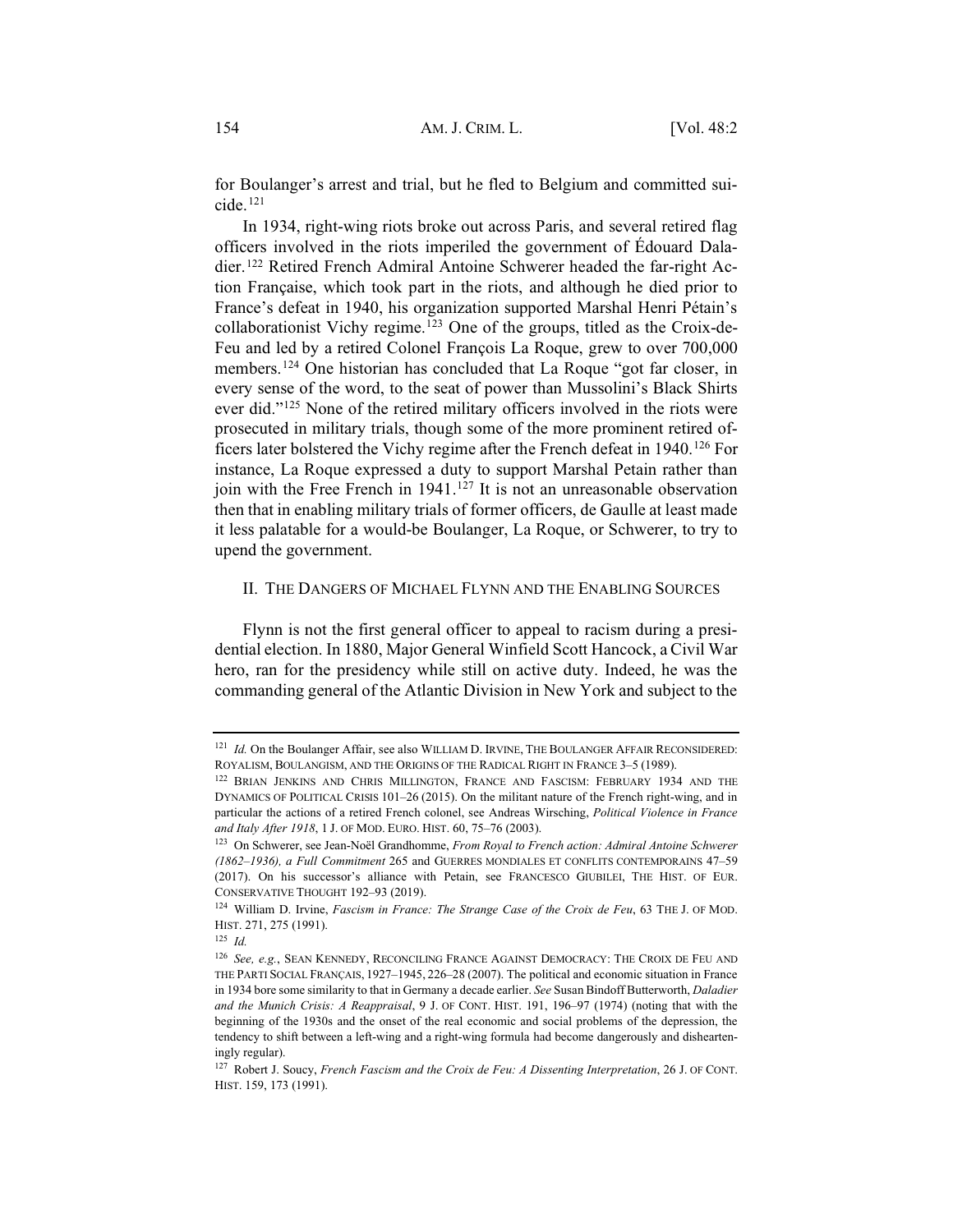Articles of War—the predecessor military law to the UCMJ—when he sought the presidency.<sup>128</sup> In an effort to wrest California's voters away from Republican James Garfield, Hancock's campaign claimed that Garfield would welcome "hordes of Chinese migrants" into the state.<sup>129</sup> Exacerbating the antagonism that California's white population had toward the Chinese, Hancock's smear against Garfield was effective enough to have the state vote for the Democratic Party candidate for the only time in the nineteenth century. $130$ 

Nor is Flynn, McInerney, or Tata the first retired flag officer to espouse that a presidency is illegitimate. In the late 1930s, retired Major General George Van Horn Moseley publicly spoke against President Franklin Roosevelt's administration and claimed that Jews in the United States sought a communist takeover.<sup>131</sup> In 1939, Moseley, who had retired months earlier, tried to have General Walter Delamater, the commander of the New York National Guard expel Jewish officers from the Guard.132 That same year, a small fascist organization, the American Christian Front Conference, sought Moseley to become a "Fuhrer" for the United States" just as Adolph Hitler had garnered the title in Germany.<sup>133</sup> On February 22, 1942, George E. Deatherage, the former "commander" of the Knights of the White Camellia—a pro-Nazi organization—informed a congressional investigation that his organization sought to create a fascist government in the United States with Moseley as the leader.<sup>134</sup>

Moseley, much like Flynn, McInerney, and Tata, did not resign his commission and safely collected his retirement, even though he understood there was a possibility he could be recalled and court-martialed. In the Library of Congress which houses Moseley's personal correspondence, one letter written in 1940, in particular evidences his knowledge of the continuation of military jurisdiction over him with the concluding statement: "the only good I can do now is in keeping a large correspondence with men who are in a position to influence public affairs. The enemy has silenced me, and I am handicapped, as I am still a government official, in fact."<sup>135</sup>

<sup>&</sup>lt;sup>128</sup> *See, e.g.*, DAVID M. JORDAN, WINFIELD SCOTT HANCOCK: A SOLDIER'S LIFE 283-84 (1988).

<sup>&</sup>lt;sup>129</sup> BENJAMIN ARRINGTON, THE LAST LINCOLN REPUBLICAN: THE PRESIDENTIAL ELECTION OF 1880, 157–58 (2020); ALAN PESKIN, GARFIELD 506 (1978). *See also Democratic Last Resorts*, N.Y. TIMES, Oct. 23, 1880, at 10.

<sup>&</sup>lt;sup>130</sup> YANEK MIECZKOWSKI, THE ROUTLEDGE HISTORICAL ATLAS OF PRESIDENTIAL ELECTIONS 67 (2013); PESKIN, *supra* note 129, at 511.

<sup>131</sup> *See, e.g*., JOSEPH BENDERSKY, THE JEWISH THREAT: ANTI-SEMITIC POLITICS OF THE UNITED STATES ARMY 252–54 (2000); *see also* Toni L. Kamins, *Jews Seek War, Finance Communism, Gen. Moseley Tells Philadelphia Rally*, JEWISH TELEGRAPHIC AGENCY (1939), https://www.jta.org/1939/03/30/archive/jewsseek-war-finance-communism-gen-moseley-tells-philadelphia-rally (last visited Mar 22, 2021).

<sup>132</sup> Moseley to General Delamater, Apr. 21, 1939 (Papers in the Library of Congress).

 $^{133}\,$  GLEN JEANSONNE, WOMEN OF THE FAR RIGHT: THE MOTHERS MOVEMENT AND WORLD WAR II 40 (1997).

<sup>134</sup> *Deatherage Loses Job on Knox's Order*, N.Y. TIMES (Feb. 24, 1942), https://www.nytimes.com/1942 /02/24/ archives/deatherage-loses-job-at-navy-base-by-order-of-knox-exhead-of.html.

<sup>&</sup>lt;sup>135</sup> Moseley to James Scott Kemper, Dec. 22, 1940 [GVM/4].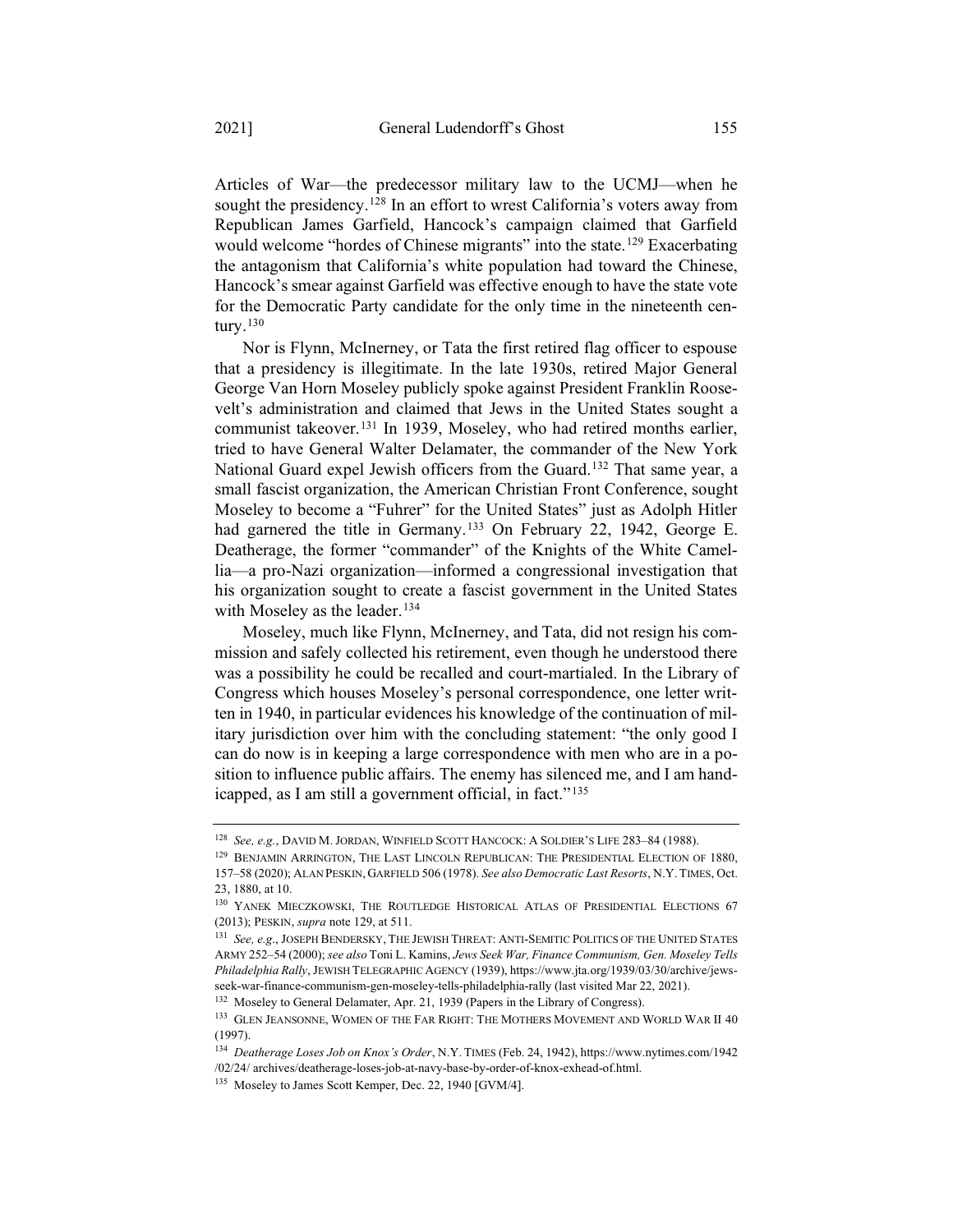#### 156 AM. J. CRIM. L. [Vol. 48:2

There is another flag officer that Flynn in particular, but to a lesser degree McInerney and Tata have emulated, albeit with one significant difference. In 1962 General Edwin Walker resigned his commission rather than retire, specifically so that he could engage in activities such as standing with Governor Ross Barnett of Mississippi and exhort white citizens to violently prevent the integration of that state's flagship university, as well as openly accuse General Maxwell Taylor of being a communist.136 Walker understood that he could be recalled to duty and court-martialed if he continued to collect his retirement, so he resigned his commission before his Mississippi episode.<sup>137</sup> Prior to his resignation, Walker's conduct concerned both the Eisenhower and Kennedy administrations. Eisenhower had placed Walker in command of forces responsible for enforcing constitutional integration of schools in Little Rock, Arkansas after the state governor commanded the state national guard to prevent the enforcement of *Brown v. Board of Education*. <sup>138</sup> But in Walker's next assignment, he appeared to criticize Eisenhower and claimed that communists had infiltrated the government.<sup>139</sup> In the first year of Kennedy's presidency Walker was removed from a divisional command in Europe after he tried to indoctrinate soldiers with conservative political tracts.<sup>140</sup>

Because Flynn, along with McInerney and Tata, have not thought it prudent to resign, they still collect their retirement. Unlike Walker, they have evidenced a willingness to remain subject to the UCMJ and flout the law at the same time. There is another important point to Walker that bears on Flynn's conduct in particular. Walker, like Ludendorff, influenced at least one junior officer into following his example. In 1962 Major Archibald Roberts, a Walker protégé, spoke to the Daughters of the American Revolution and accused Assistant Secretary of State G. Mennen Williams of "leftist leanings," and Los Angeles' mayor, Sam Yorty of being a communist.<sup>141</sup> The attack on Williams was essentially a claim that President Kennedy's foreign policy with the emerging post-colonial African governments was supportive of communism.142 It is noteworthy that approximately one in five people

<sup>136</sup> Joshua E. Kastenberg, *The Crisis of June 2020: The Case of the Retired Generals and Admirals and the Clarion Calls of their Critics in Lex Non-Scripta (Historic) Perspective*, 99 NEB. L. REV. 594, 633–39 (2021).

<sup>137</sup> *Id*.

<sup>138</sup> *Id.*

<sup>139</sup> *Id.*

<sup>140</sup> *Id.*

<sup>141</sup> *Army is Ordered to Reinstate Major Allied with General Walker; Court Invalidates Dismissal of Walker for Forbidden Speech to D.A.R. in 1962*, N.Y. TIMES (June 19, 1964), https://www.nytimes.com /1964/06/19/archives/ army-is-ordered-to-reinstate-major-allied-with-gen-walker-court.html.

<sup>142</sup> *See* Thomas J. Noer, SOAPY:ABIOGRAPHY OF G. MENNEN WILLIAMS 159–64 (2006); *See, e.g*., *President Backs Williams On Africa for Africans*, N.Y. TIMES (Mar. 2, 1961), https://www.nytimes.com/1961 /03/02/archives/ president-backs-williams-on-africa-for-africans-president-backs.html; *see also* PETER SCHWAB, DESIGNING WEST AFRICA: PRELUDE TO THE 21<sup>ST</sup> CENTURY CALAMITY 1-3 (2004).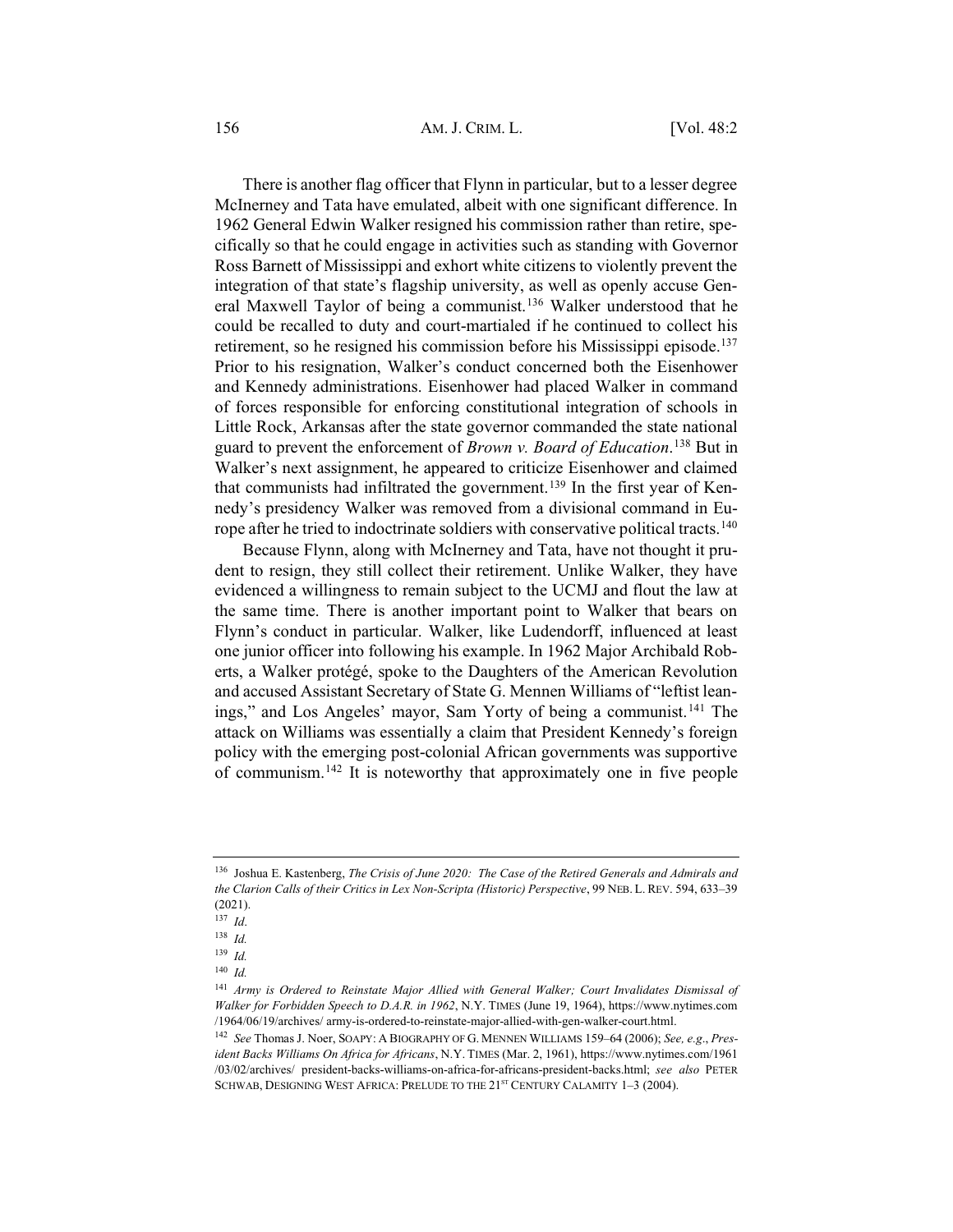arrested in the January 6 attack on the Capitol were military veterans or reservists.<sup>143</sup>

#### *A. The Conduct of Retired General Michael Flynn*

This article centers on Flynn's association with the Proud Boys and the "Stop the Steal" organization, rather than his conduct during the "Mueller Investigation" into the 2016 election. However, it is important to gain a fuller understanding of his association with QAnon and the white nationalist groups since Trump issued him a pardon. On April 30, 2014, Flynn announced his retirement from the Army after an over thirty-year service.<sup>144</sup> Shortly after his retirement, he founded the Flynn Intel Group, a Delaware chartered corporation designed to provide "lobbying services" to foreign corporations and entities.145 Flynn failed to register as a foreign agent after accepting over \$500,000 to investigate Fethullah Gülen at the behest of a business partner of Turkey s president, Recep Tayyip Erdo an.<sup>146</sup> The Obama administration's opposition to Gülen's extradition contributed to a rift in United States-Turkish relations as Gülen is a cleric that Erdo an insists is a danger to Turkey s security.<sup>147</sup> Flynn's failure to register under the law was, in fact, a violation of the Foreign Agents Registration Act.<sup>148</sup>

It should be troubling that Flynn, a one-time director of the Defense Intelligence Agency engaged in lobbying on behalf of a foreign government, even though Turkey is a member of the North Atlantic Treaty Organization, and then failed to register in compliance with the law. The Defense Intelligence Agency is responsible for, among other missions, collecting intelligence on the military capabilities of foreign nations and non-governmental actors.149 It is also noteworthy that Flynn was not held in high esteem at the end of his active duty military career.<sup>150</sup> His coworkers were concerned that

<sup>143</sup> Tom Dreisbach & Meg Anderson, *Nearly 1 In 5 Defendants In Capitol Riot Cases Served In The Military*, NAT'L PUB. RADIO (Jan. 2021), https://www.npr.org/2021/01/21/958915267/nearly-one-in-fivedefendants-in-capitol-riot-cases-served-in-the-military.html.

<sup>144</sup> Nicholas Confessore, *How Michael Flynn's Disdain for Limits Led to a Legal Quagmire*, N.Y. TIMES (June 8, 2017), https://www.nytimes.com/2017/06/18/us/politics/michael-flynn-intel-group-trump.html.

<sup>145</sup> Matea Gold, *The Mystery Behind a Flynn Associate's Quiet Work For the Trump Campaign*, WASH. POST (May 4, 2017), https://www.washingtonpost.com/politics/the-mystery-behind-a-flynn-associatesquiet-work-for-the-trump-campaign/2017/05/04/fc86980e-3044-11e7-9534-00e4656c22aa\_story.html. <sup>146</sup> *Id.*

<sup>147</sup> Ceylan Yeginsu, *Turkey Issues a Warrant for Fethullah Gulen, Cleric Accused in Coup*, N.Y. TIMES (Aug. 4, 2016), https://www.nytimes.com/2016/08/05/world/europe/turkey-erdogan-fethullahgulen.html.

<sup>148</sup> 22 U.S.C. § 612 (2007); *see* Adam Goldman, *Associate of Former Security Adviser Found Guilty of Secretly Lobbying for Turkey*, N.Y. TIMES (July 24, 2019), https://www.nytimes.com/2019/07/23/us/politics/bijan-kian-guilty-flynn.html.

<sup>149</sup> 50 U.S.C. § 3003 (2020) (lists the Defense Intelligence Agency as a part of the United States Government's intelligence community); *see, e.g.*, Khatchadourian v. Def. Intelligence Agency, 453 F. Supp. 3d 54 (D.D.C 2020).

<sup>150</sup> Michael D. Shear, *Obama Warned Trump About Hiring Flynn, Officials Say*, N.Y. TIMES (May 9, 2017), https://www.nytimes.com/2017/05/08/us/politics/obama-flynn-trump.html.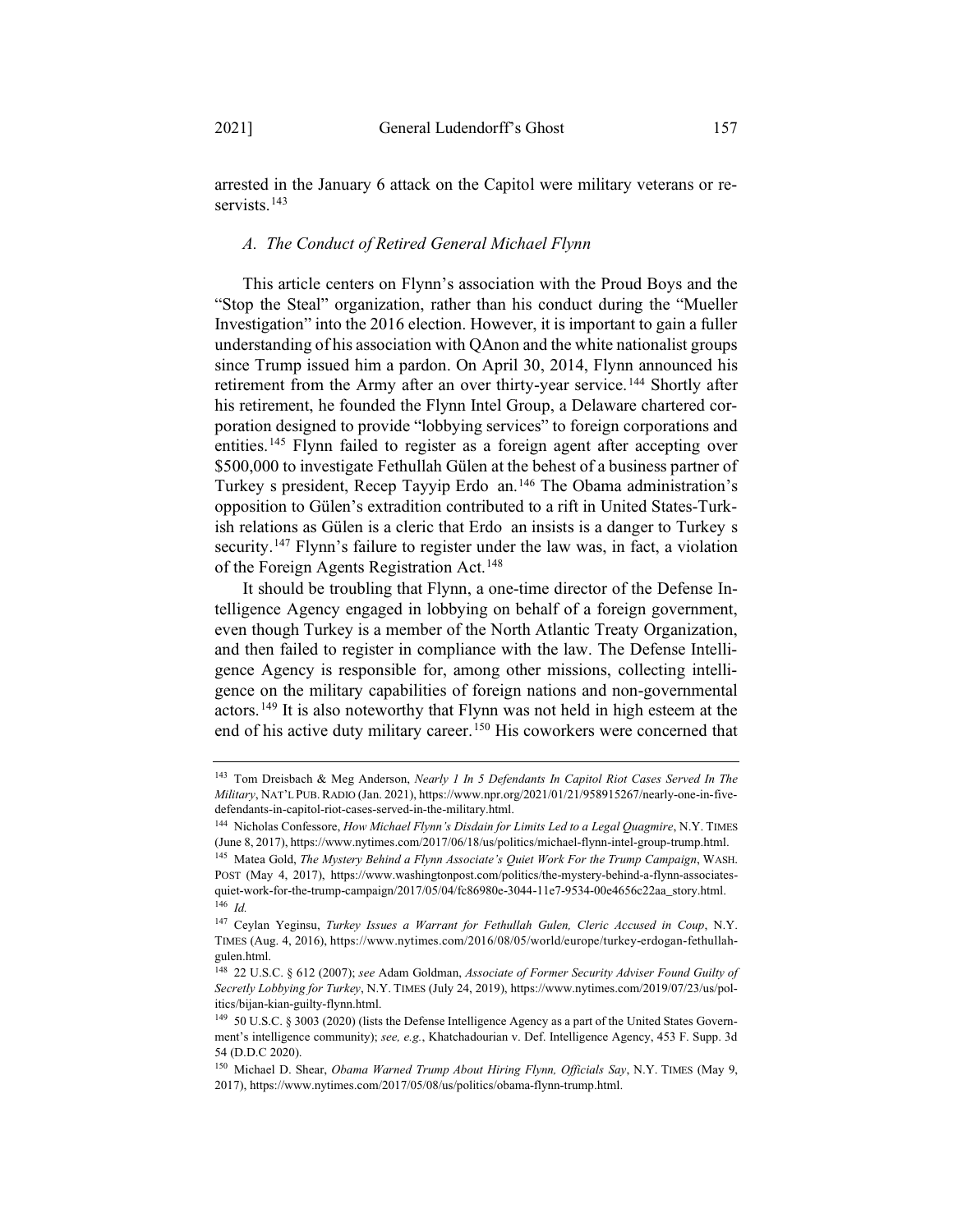he had become too close with his Russian intelligence counterparts.<sup>151</sup> Moreover, Acting Attorney General Sally Yates testified to the Senate in 2017 that she warned the Trump administration about Flynn's unreliability.152 During the investigation into Russian election interference, led by Robert Mueller, Flynn issued false statements under oath.<sup>153</sup> After being charged with the offense of lying to the Federal Bureau of Investigation, he pled guilty in federal court.154 Ironically, during the 2016 presidential campaign he encouraged crowd supporting Trump to shout "lock her up" in regard to Trump's opponent, Hillary Clinton.155

In July of this past year, Flynn appeared to swear allegiance to QAnon, a conspiracy-driven network which is designed to sow doubt in governmental institutions as well as to support Trump.156 On October 2, 2020, the House of Representatives passed a bipartisan resolution condemning QAnon for its blatant anti-Semitism as well as its encouragement to engage in criminal or violent activity.157 In the prior four years, Flynn has been involved in unusual political activity and as noted above, pled guilty to a federal charge of lying under oath.158 The lie was accepted by a United States District Court judge to be "material," to the crime of obstruction of justice even though Attorney General William Barr, over the objections of the Department of Justice's prosecutors and many noted constitutional and criminal law scholars argued in opposite.159

On November 25, 2020, Trump issued a very broad pardon to Flynn.<sup>160</sup> And on December 18, 2020 two weeks after the Electoral College confirmed that Joseph Biden and Kamala Harris were elected president and vice president, Flynn proclaimed that Trump should declare martial law and have the

<sup>151</sup> Adam Goldman, *F.B.I. Used Informant to Investigate Russia Ties to Campaign, Not to Spy, as Trump Claim*s, N.Y. TIMES (May 18, 2018), https://www.nytimes.com/2018/05/18/us/politics/trump-fbi-informant-russia-investigation.html.

<sup>152</sup> Matthew Rosenberg, *Talk of Flynn, Leaks, and Secrets*, N.Y. TIMES, May 9, 2017.

<sup>153</sup> United States v. Flynn, 411 F. Supp. 3d. 15 (D.D.C. 2019).

<sup>154</sup> *Id.*; *see also* In re Flynn, 973 F.3d 74, 76 (D.C. Cir. 2020).

<sup>155</sup> Ryan Beckwith, *Michael Flynn Led a 'Lock Her Up' Chant at the Republican Convention. Now He's Charged With Lying to the FBI*, TIME (Dec. 1, 2017), https://time.com/5044847/michael-flynn-hillaryclinton-republican-convention-lock-her-up/.

<sup>156</sup> Marshall Cohen, *Michael Flynn Posts Video Featuring QAnon Slogans*, CNN (June 7, 2020), https://www.cnn.com/2020/07/07/politics/michael-flynn-qanon-video/index.html.

<sup>157</sup> H.R. Res. 1154, 116th Cong. (2020).

<sup>158</sup> *See, e.g.*, Spencer Hsu, *Michael Flynn Judge Says Pardon Doesn't Mean Ex-National Security Advisor is Innocent*, WASH. POST, Dec. 8, 2020.

<sup>159</sup> *See, e.g*., Charlie Savage, *Never Seen Anything Like This: Experts Question Dropping of Flynn Prosecution*, N.Y. TIMES (May 7, 2020), https://www.nytimes.com/2020/05/07/us/politics/michael-flynncase.html.

<sup>160</sup> Charlie Savage, *Trump Pardons Michael Flynn, Ending Case His Justice Dept. Sought to Shut Down*, N.Y. TIMES (Nov. 25, 2020), https://www.nytimes.com/2020/11/25/us/politics/michael-flynn-pardon.html.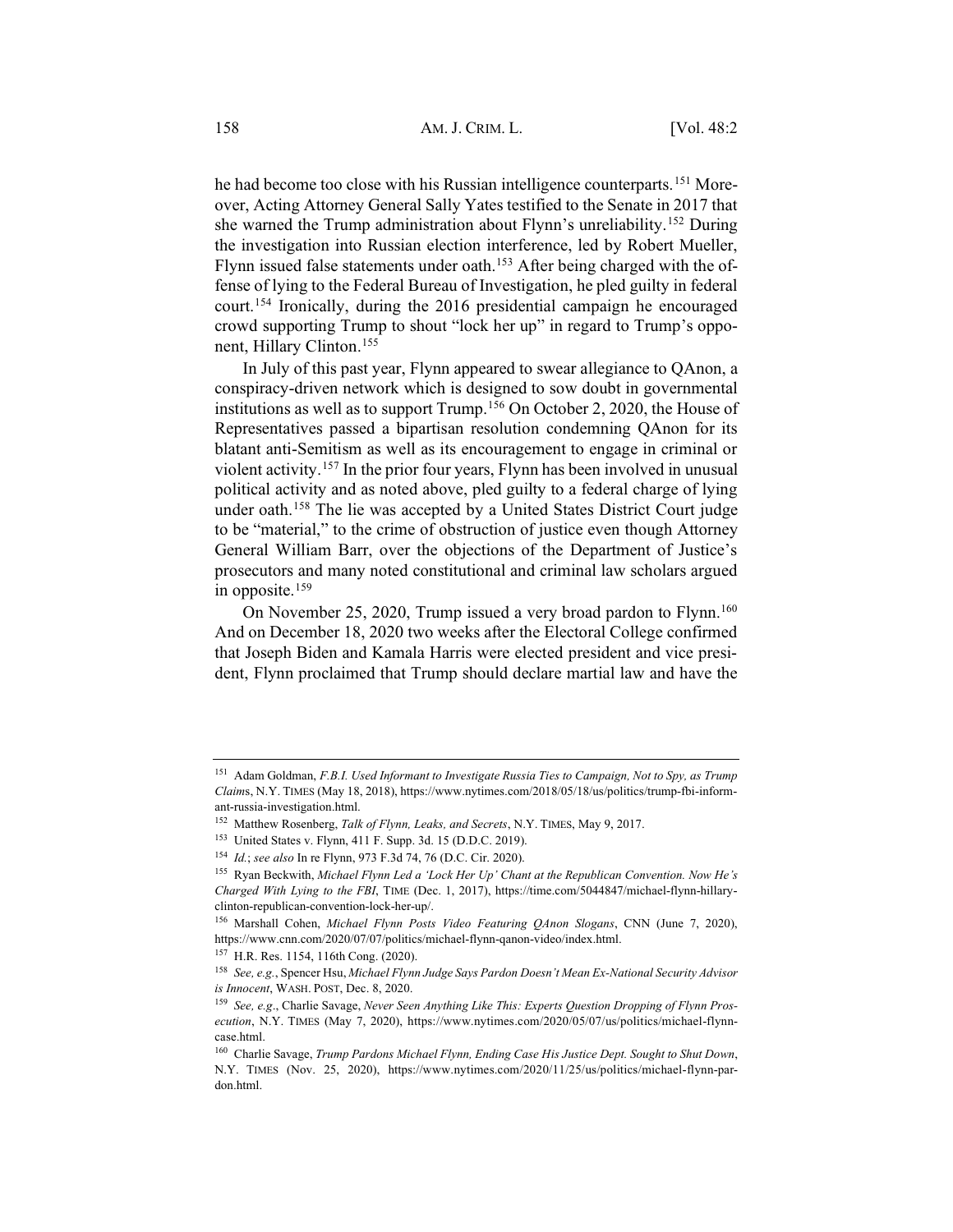military administer a revote.<sup>161</sup> Indeed, Axios has reported that Flynn and other conspiracy leaders met with Trump and accused the Justice Department under Attorney General Barr of being untrustworthy and in league with the conspiracy to deny Trump reelection.<sup>162</sup> Multiple media sources reported on Flynn exhorting the Proud Boys and other white supremacist organizations between December 11, and immediately prior to the January 6 assault on Congress.<sup>163</sup>

Understanding the Department of Justice's charge against Flynn, as well as the efforts of the Russian government in the 2016 election are important in placing Flynn's later conduct into another context. The Soviet Union had attempted to influence one presidential election. In 1968, the Committee for State Security (KGB) favored Hubert Humphrey over Richard Nixon, but Humphrey rejected an offer for assistance.<sup>164</sup> Nixon, it is now known, sought to undermine Lyndon Johnson's peace efforts by lobbying the South Vietnamese government to continue the war.<sup>165</sup> There is a broad consensus that the Russian government attempted to tilt the 2016 election to Trump. Flynn's deceit to the Federal Bureau of Investigation on his contacts with Ambassador Sergey Kislyak is well documented within the "Mueller Report."166 Indeed, the report concluded "Flynn's false statements and omissions impeded and otherwise had a material impact on that ongoing investigation."<sup>167</sup> Whether Flynn attempted to aid Russia is not pertinent to the charges suggested below, but his conduct during the investigation into election interference evidences his state of mind to later disrupt the constitutional processes of government.<sup>168</sup>

Like Ludendorff, Flynn is an accomplished author in the field of military affairs. In 2016 he authored *The Field of Fight: How We Can Win the Global*

<sup>161</sup> *See, e.g*., Jordan Williams, *Michael Flynn: Trump Could Deploy Military to rerun the Election*, HILL (Dec. 18, 2020), https://thehill.com/homenews/news/530795-michael-flynn-trump-should-deploy-military-to-rerun-election.

<sup>162</sup> Jonathan Swann, *Bonus episode: Inside the craziest meeting of the Trump presidency*, AXIOS (Feb. 2, 2021), https://www.axios.com/trump-oval-office-meeting-sidney-powell-a8e1e466-2e42-42d0-9cf1- 26eb267f8723.html.

<sup>163</sup> *See* Matthew Rosenberg, *Flynn Is Back, Selling Anger and T-Shirts*, N.Y. TIMES (Feb. 7, 2021); N'dea Yancey-Bragg & Joshua Bote, *At least 23 arrested as crowds turn unruly after pro-Trump rally in Washington*, *DC*, USA TODAY (Dec. 12, 2020), https://www.usatoday.com/story/news/nation/2020/12/12 /trump-march-brings-thousands-dc-ahead-electoral-college-vote/3882935001/; *Arrests as Trump backers protest in D.C. ahead of major rally*, CBS NEWS (Jan. 6, 2021), https://www.cbsnews.com/news/dc-rallyarrests-trump-backers-protest/.

<sup>164</sup> ANATOLY DOBRYNIN, IN CONFIDENCE: MOSCOW'S AMBASSADOR TO SIX COLD WAR PRESIDENTS 174 (2016).

<sup>&</sup>lt;sup>165</sup> CARL SOLBERG, HUBERT HUMPHREY: A BIOGRAPHY 392-94 (2003).

 $^{166}\,$  U.S. DEP'T OF JUST., REPORT ON THE INVESTIGATION INTO RUSSIAN INTERFERENCE IN THE 2016 ELECTION, VOL I 194–95 (2019), https://ia803007.us.archive.org/11/items/MuellerReportVolume1Searchable/Mueller%20Report %20Volume%201.pdf.

<sup>167</sup> *Id.*

<sup>&</sup>lt;sup>168</sup> State of mind evidence has long been admissible to prove intent as well as the commission of a crime. *See, e.g*., United States v. Brown, 490 F. 2d 758, 764 (D.C. Cir. 1973); People v. Carines, 597 N.W.2d 130, 135 (Mich. Sup. Ct. 1999).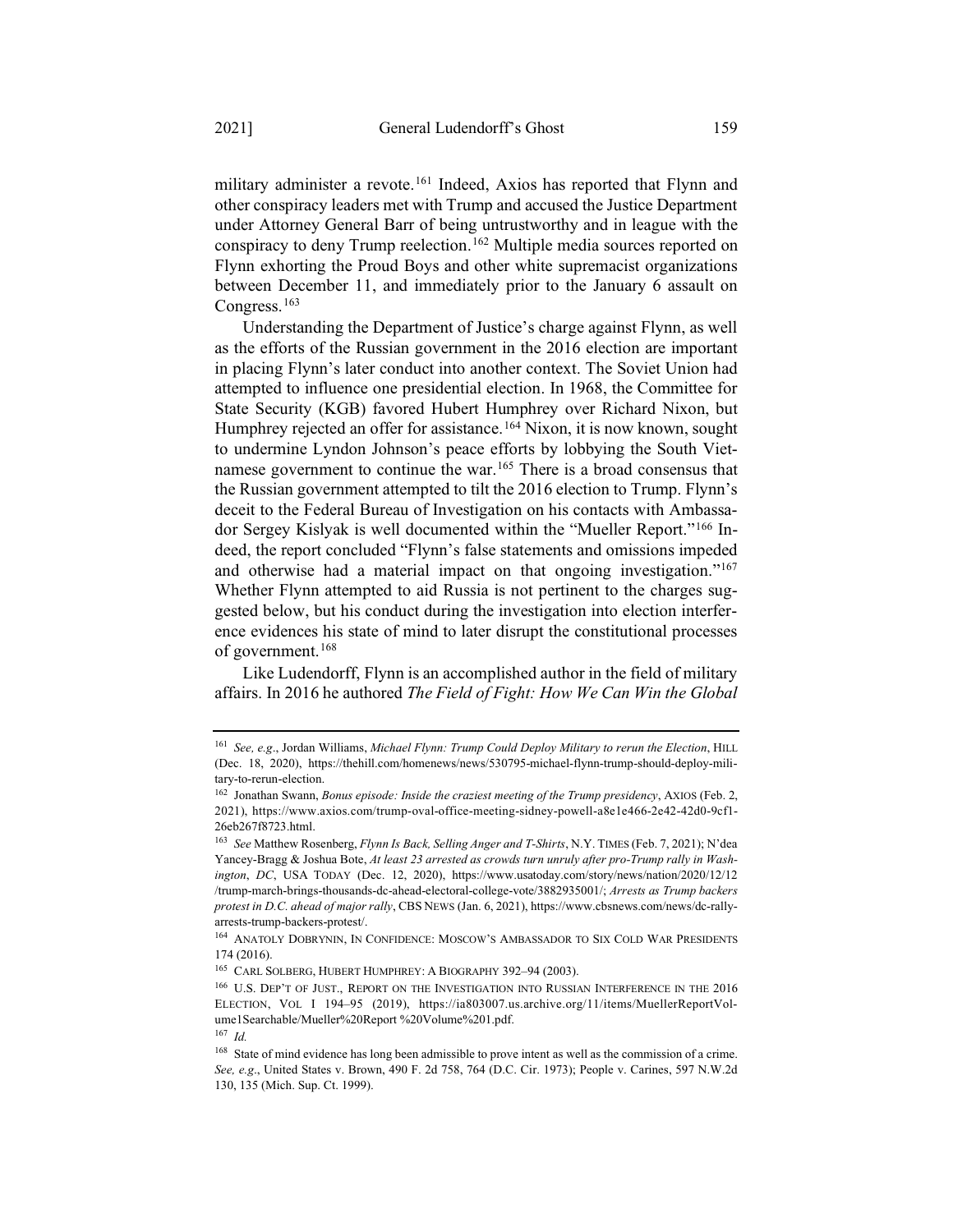*War Against Radical Islam and its Allies* with the St. Martin's Press. <sup>169</sup> Flynn as also been cited in several studies on terrorism, the role of intelligence in American military operations against Islamic-terror networks, and the importance of cultural knowledge.170 He began his career in the military after graduating from the University of Rhode Island in 1981 on an Army Reserve Officers Training Corps scholarship and entered into the military intelligence field. Flynn took part in Operation Urgent Fury, the invasion of Grenada, and has served in senior military positions during the Global War on Terror. While his impressive military record may serve as mitigation, it also highlights the fact that he was able to comprehend the gravity and dangers of his criminal conduct. And, as previously noted, Flynn was exposed to German military history throughout his attendance in the armed forces military educational process.

One troubling feature, among the many, to emerge after the January 6 attack on the capitol is that Flynn's brother, Lieutenant General Charles Flynn was involved in the military's response to the insurrection.<sup>171</sup> It has been reported that when, on January 6, Capitol Police Chief Steven Sund implored the Army to immediately activate the D.C. National Guard, Lieutenant General Walter Piatt, while in the vicinity of Charles Flynn, responded that he would not support approving this request.172 Piatt has since denied making that statement.<sup>173</sup> Unlike the state National Guard, the Washington D.C. National Guard has the president as its commander in chief at all times, but the Secretary of the Army may order the guard's deployment.<sup>174</sup> Initially, senior military spokespersons denied that Lieutenant General Charles Flynn took part in the slow mobilization of the National Guard, but this proved to be

 $^{169}$  THE FIELD OF FIGHT: HOW WE CAN WIN THE GLOBAL WAR AGAINST RADICAL ISLAM AND ITS ALLIES (2016).

<sup>170</sup> *See, e.g.*, Lawrence F. Cline, *Culture for the Masses: Supporting Small Units with Cultural Intelligence*, 31 AM. INTELLIGENCE J. 39, 39–41 (2013); Mike Flynn, *An Interview with Lieutenant General Mike Flynn*, 4 PRISM 180, 181–89 (2014); WELTON CHANG, FIXING INTELLIGENCE: REFORMING THE DEFENSE INTELLIGENCE ENTERPRISE FOR BETTER ANALYSIS 85–90 (2013).

<sup>171</sup> Dan Lamothe, *Lt. Gen. Charles Flynn Denies Relationship with Brother Was a Factor in Military's Response*, WASH. POST, Jan. 21, 2021; Mark Mazzetti et al., *Inside a Deadly Siege: How a String of Failures Led Mob to a Dark Day at the Capitol*, N.Y. TIMES (Jan. 10, 2021), https://www.nytimes.com /2021/01/10/us/politics/capitol-siege-security.html.

<sup>&</sup>lt;sup>172</sup> Carol D. Leonnig, *House, Senate Security Officials Hamstrung Efforts to Call in National Guard*, WASH. POST, Jan. 11, 2021.

<sup>173</sup> *Id.*

<sup>174</sup> *See, e.g*., 10 U.S.C. § 12406 (2019). This statute states:

Whenever: (1) the United States, or any of the Commonwealths or possessions, is invaded or is in danger of invasion by a foreign nation; (2)there is a rebellion or danger of a rebellion against the authority of the Government of the United States; or (3)the President is unable with the regular forces to execute the laws of the United States; the President may call into Federal service members and units of the National Guard of any State in such numbers as he considers necessary to repel the invasion, suppress the rebellion, or execute those laws. Orders for these purposes shall be issued through the governors of the States or, in the case of the District of Columbia, through the commanding general of the National Guard of the District of Columbia. *Id.*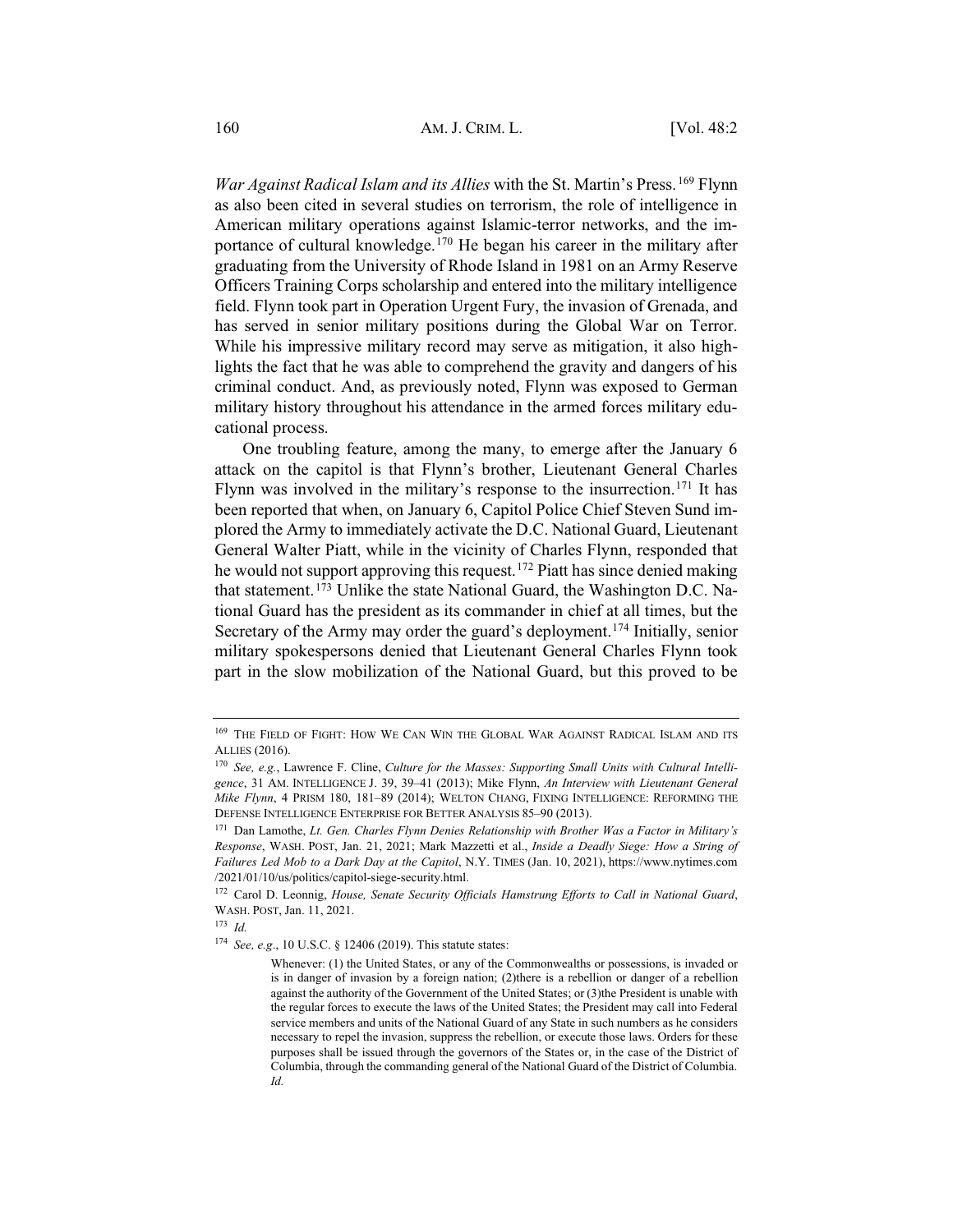false.175 Moreover, Maryland Governor Larry Hogan's request to deploy the Maryland National Guard into the Capitol was initially rebuffed, by the Secretary of Army's office, in spite of the fact that members of Congress frantically sought his assistance.<sup>176</sup> As in the case of the D.C. Guard's activation, the Trump administration could have approved Governor Hogan's offer.<sup>177</sup> This seeming inaction of the Trump administration's response in activating the D.C. Guard raises the appearance of a possibility similarity between the Reichswehr's absence from involvement in the Kapp Putsch, since the people involved in the "stop the steal" movement to destroy the constitutional process of Electoral College certification were largely aligned with right-wing ideologies. Even if retired General Flynn had no influence in the slowness in the administration's slowness to protect Congress, his exhortations to overturn the election and implement martial law would, as advocated here, be punishable under the UCMJ. Flynn's conduct coupled with the Trump ad-

ministration's slowness to respond, however, certainly places Flynn further

## into the Ludendorff model.

*B. General Thomas McInerney*

General Thomas McInerney began his Air Force career in 1959 after graduating from the United States Military Academy.178 He took part in the 1962 Berlin Crisis, served as a forward air controller, and flew combat missions during the Vietnam Conflict.<sup>179</sup> There should be little doubt that he served the United States in hazardous missions with valor and served with distinction in peacetime, being promoted to the second ranking position in the Air Force, vice chief of staff.<sup>180</sup> McInerney retired from active duty in 1994 and became a consultant and editorialist for FOX.181 But, as in the case of Flynn, it is troubling that after rising to a position analogous to that of retired General George Van Horn Moseley, his conduct has sufficiently emulated both Moseley's and Ludendorff's.

In 2016 McInerney endorsed Trump's candidacy, and while there is nothing unlawful about doing so, it is notable that he had previously joined with

<sup>175</sup> Oren Lieberman & Barbara Starr, *Army Now Acknowledges the Brother of Michael Flynn was a Part of the Army Response to Capitol Riot*, CNN (Jan. 21, 2021), https://www.cnn.com/2021/01/21/politics /michael-flynn-brother-capitol-hill-riot/index.html.

<sup>176</sup> Shaila Dewan et al., *Police Failures Spur Resignations and Complaints of Double Standard*, N.Y. TIMES (Jan. 7, 2021), https://www.nytimes.com/2021/01/07/us/Capitol-cops-police.html. <sup>177</sup> *Id.*

<sup>178</sup> *Lieutenant General Thomas G. McInerney*, U.S. AIR FORCE, https://www.af.mil/About-Us/Biographies/ Display/Article/106262/lieutenant-general-thomas-g-mcinerney/ (last visited Jan. 2, 2022). <sup>179</sup> *Id.*

<sup>180</sup> *Id.*

<sup>181</sup> *Id.*; *See also* Yvonne Sanchez*, Fox News Cuts Ties With Retired General Who Called POW John McCain, "Songbird John*," AZ CENT. (May 11, 2018), https://www.azcentral.com/story/news/politics/arizona/2018/05/11/fox-news-retired-general-tom-mcinerney-calls-john-mccain-songbird-charles-payne/ 602455002/.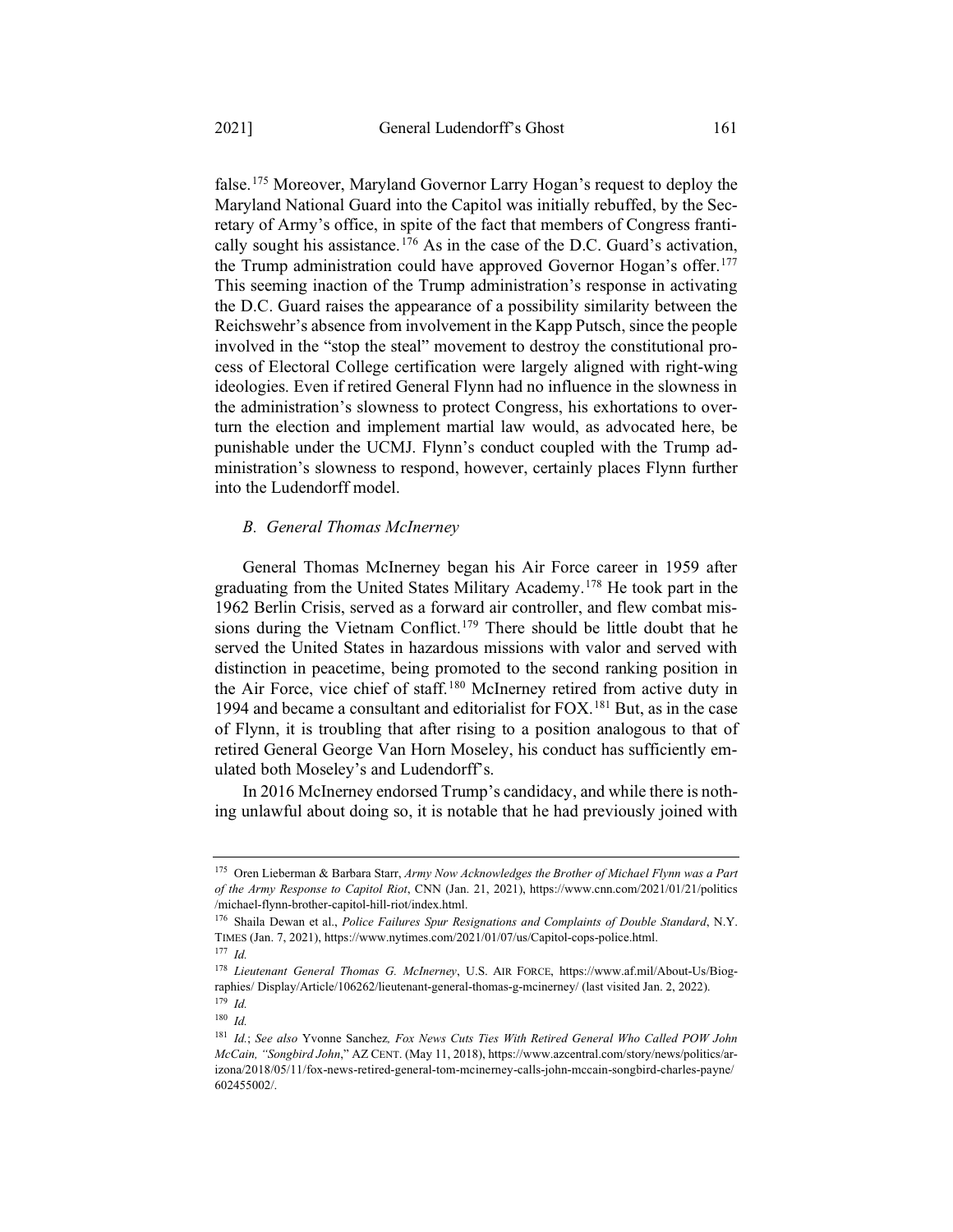Trump in challenging Obama's legitimacy.<sup>182</sup> Known as the "birther conspiracy," McInerney insisted that Obama was born outside of the United States and therefore could not be a legitimate president.<sup>183</sup> In 2010 he openly backed Lieutenant Colonel Terry Lakin, who refused to deploy to Afghanistan based on his belief that Obama was not eligible to be president.184 Lakin, however, did not quietly lodge his objections to Obama but rather publicly insisted that Obama was an illegitimate commander-in-chief and did so through a conservative organization overseen by a former United States Senator.<sup>185</sup> It is true that McInerney is not the first former general to champion a servicemember challenging an administration. When in 1969 a sailor named Oscar Priest published a newsletter critical of the Vietnam Conflict, disparaging both Federal Bureau of Investigation Director J. Edgar Hoover and Secretary of Defense Melvin Laird, an expert military witness testified that Priest's newsletter was unlikely to undermine military discipline.<sup>186</sup> However, the expert did not challenge Nixon's legitimacy as commander-in-chief; rather, he testified that Priest was not a danger to military discipline, and therefore the analogy is somewhat tenuous and not entirely helpful to McInerney.187

McInerney's public assertions of Obama's illegitimacy could have been charged under Article 133 as well as under other articles such as solicitation to commit mutiny or contempt for the President.188 However, the focus of

<sup>182</sup> Maggie Habberman, *Donald Trump is Endorsed By Nearly 90 Military Figures*, N.Y. TIMES (Sept. 7, 2016), https://www.nytimes.com/2016/09/07/us/politics/donald-trump-earns-backing-of-nearly-90-military-figures.html. McInerney was not a scholar in the sense that Flynn has been. However, he has been quoted in military journals. *See, e.g*., Dick Anderegg, *The Jet Age: Korea, Vietnam, and the Cold War*, 54 AIR POWER HISTORY 20, 22-35 (1994); Thomas McInerney, UPDATING THE NATO FORCES FOR THE 21<sup>ST</sup> CENTURY, THE FUTURE OF AMERICAN MILITARY PRESENCE IN EUROPE 95–99 (2002).

<sup>183</sup> *Id.*

<sup>184</sup> Jason Linkins, *Fox News Military Analyst Comes Out As Birther*, HUFFINGTON POST (Sept. 1, 2010, 4:30 PM), https://www.huffpost.com/entry/fox-news-military-analyst\_n\_702516.

<sup>185</sup> Alex Koppelman, *New Soldier Joins Birthers' Anti-Obama Crusade*, SALON (Apr. 5, 2010), https://www.salon.com/2010/04/05/birther\_soldier\_terrence\_lakin/.

<sup>186</sup> JOSHUA E. KASTENBERG, SHAPING U.S. MILITARY LAW: GOVERNING A CONSTITUTIONAL MILITARY 95–96 (2014). *See* Sanford Ungar, *Gen. Shoup Will Testify for Priest*, WASH. POST, Apr. 20, 1970; *see also* Sanford Ungar, *Gen. Shoup's Testimony Cut Short*, WASH. POST, Apr. 21, 1970. <sup>187</sup> *Id*.

<sup>&</sup>lt;sup>188</sup> Article 82(b) of the UCMJ "Soliciting commission of offenses" reads:

Any person subject to this chapter who solicits or advises another to violate section 885 of this title (article 85), section 894 of this title (article 94), or section 899 of this title (article 99)—

<sup>(1)</sup> if the offense solicited or advised is attempted or is committed, shall be punished with the punishment provided for the commission of the offense; and

<sup>(2)</sup> if the offense solicited or advised is not attempted or committed, shall be punished as a court-martial may direct.

<sup>10</sup> U.S.C. § 882 (2019); Article 88 "Contempt toward officials" reads:

Any commissioned officer who uses contemptuous words against the President, the Vice President, Congress, the Secretary of Defense, the Secretary of a military department, the Secretary of Homeland Security, or the Governor or legislature of any State, Commonwealth, or possession in which he is on duty or present shall be punished as a court-martial may direct.

<sup>10</sup> U.S.C. § 888 (2019).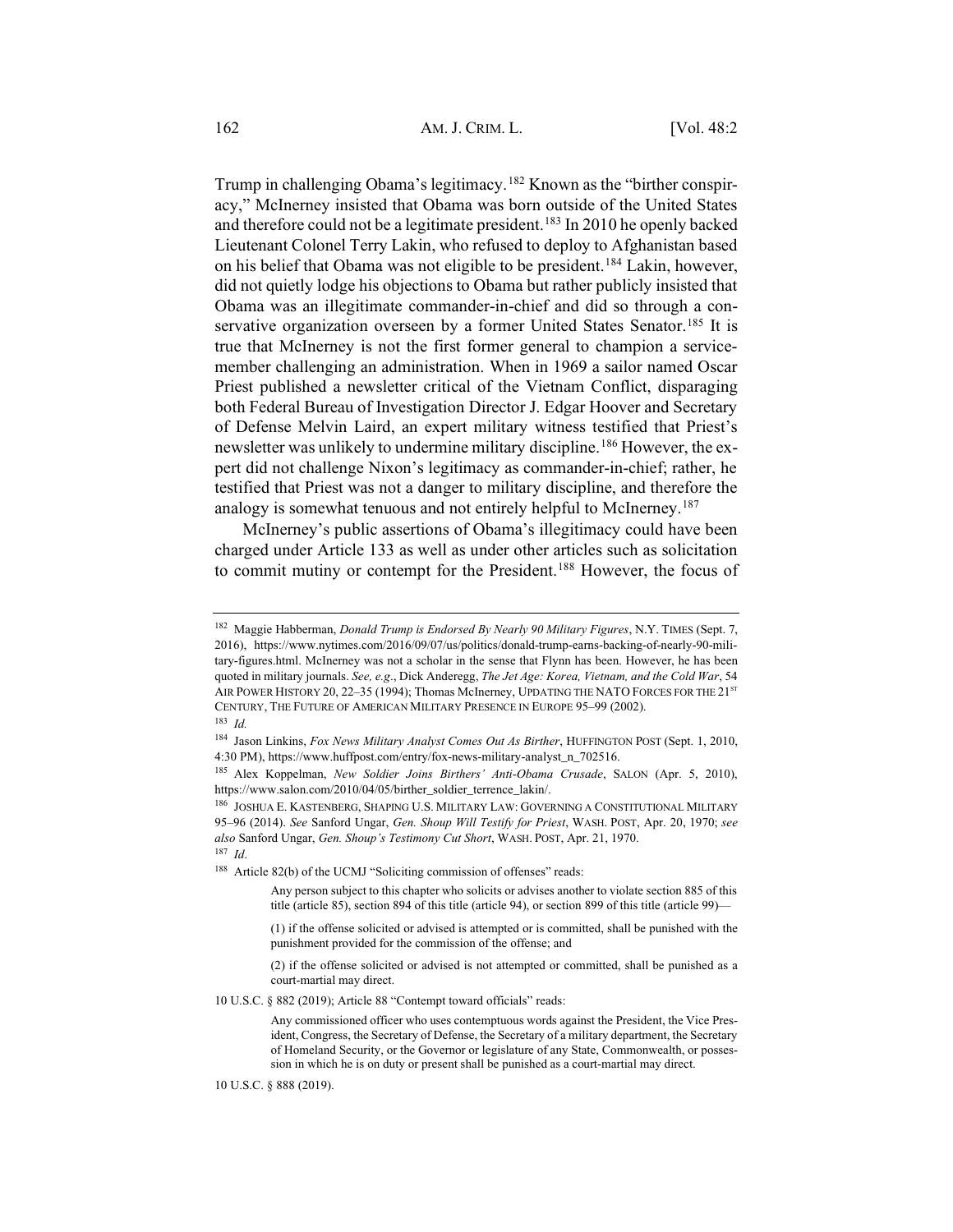this article is on his current conduct, including falsely claiming that Speaker of the House Nancy Pelosi's laptop was taken during the assault on the Capitol and that the election was fraudulent.189 This was yet another effort by McInerney to delegitimize the elected government. As noted above, McInerney claimed the special forces had attacked a Central Intelligence Agency facility in Germany to stop that agency from ensuring Biden's election.<sup>190</sup> He further insisted, without supporting facts, that Trump had defeated Biden in a "landslide" and that the Democratic Party had become treasonous.<sup>191</sup> Given that his comments were published in the *Military Times*, it should be assumed that the military's rank and file were aware of his beliefs. This gives rise to the possibility that one or more members of the military, if not the general public, acted in accordance.

#### *C. Brigadier General Anthony Tata*

Like McInerney, retired Brigadier General Anthony Tata earlier claimed that Obama was an illegitimate president. Tata was commissioned in 1981 after graduating from the United States Military Academy. He retired in 2009. However, prior to his retirement, the Army Inspector General's office investigated him for adultery. and either he or his lawyer submitted a doctored court document.<sup>192</sup> After retiring he was hired as the chief operating officer for the District of Columbia Public Schools and then Wake County, North Carolina Public School System in a similar capacity.<sup>193</sup> In 2013, North Carolina's governor appointed him as Secretary of the Department of Transportation. However he resigned from the position after two years.<sup>194</sup> After leaving public office, and during Trump's presidency, Tata alleged that Obama was a terrorist leader who sought Israel's destruction.195 Between 2017 and 2020, Tata also made statements against Speaker Pelosi and other

<sup>189</sup> Camille Caldera, *Fact Check: Pelosi's Conference Room Laptop Was Not Taken by Special Forces During Capitol Riot*, USA TODAY (Jan. 14, 2021), https://www.usatoday.com/story/news/factcheck/2021 /01/13/fact-check-pelosis-conference-room-laptop-taken-capitol-riot/6654323002/.

<sup>190</sup> Howard Altman, *This Retired Three-star Falsely Claims US Soldiers Died Attacking a CIA Facility in Germany Tied to Election Fraud*, MIL. TIMES (Dec. 1, 2020), https://www.militarytimes.com/news/yourarmy/2020/12/01/this-retired-three-star-falsely-claims-us-soldiers-died-attacking-a-cia-facility-in-germanytied-to-election-fraud/.

<sup>191</sup> *Id.*

<sup>192</sup> *Army Inspectors: Tata Had Adulterous Affairs During Service*, CHI. TRIB. (Sept. 21, 2015), https://www.chicagotribune.com/news/sns-bc-nc—tata-military-record-20150920-story.html.

<sup>193</sup> Richard Stradling, *White House Taps Former Wake Schools and NCDOT Leader Tony Tata for Pentagon Position*, RALEIGH News & OBSERVER (Apr. 23, 2020), https://www.newsobserver.com/article242226456.html.

<sup>194</sup> Bruce Siceloff, *Tony Tata's Army Career Included Phony Court Order, at Least 2 Affairs*, RALEIGH NEWS & OBSERVER (Sept. 19, 2015), https://www.newsobserver.com/news/politics-government/article35852217.html.

<sup>195</sup> Gordon Lubold, *Generals Pull Support for Pentagon Nominee Tata over Offensive Tweets*, WALL ST. J. (June 18, 2020), https://www.wsj.com/articles/generals-pull-support-for-pentagon-nominee-tata-overoffensive-tweets-11592496512.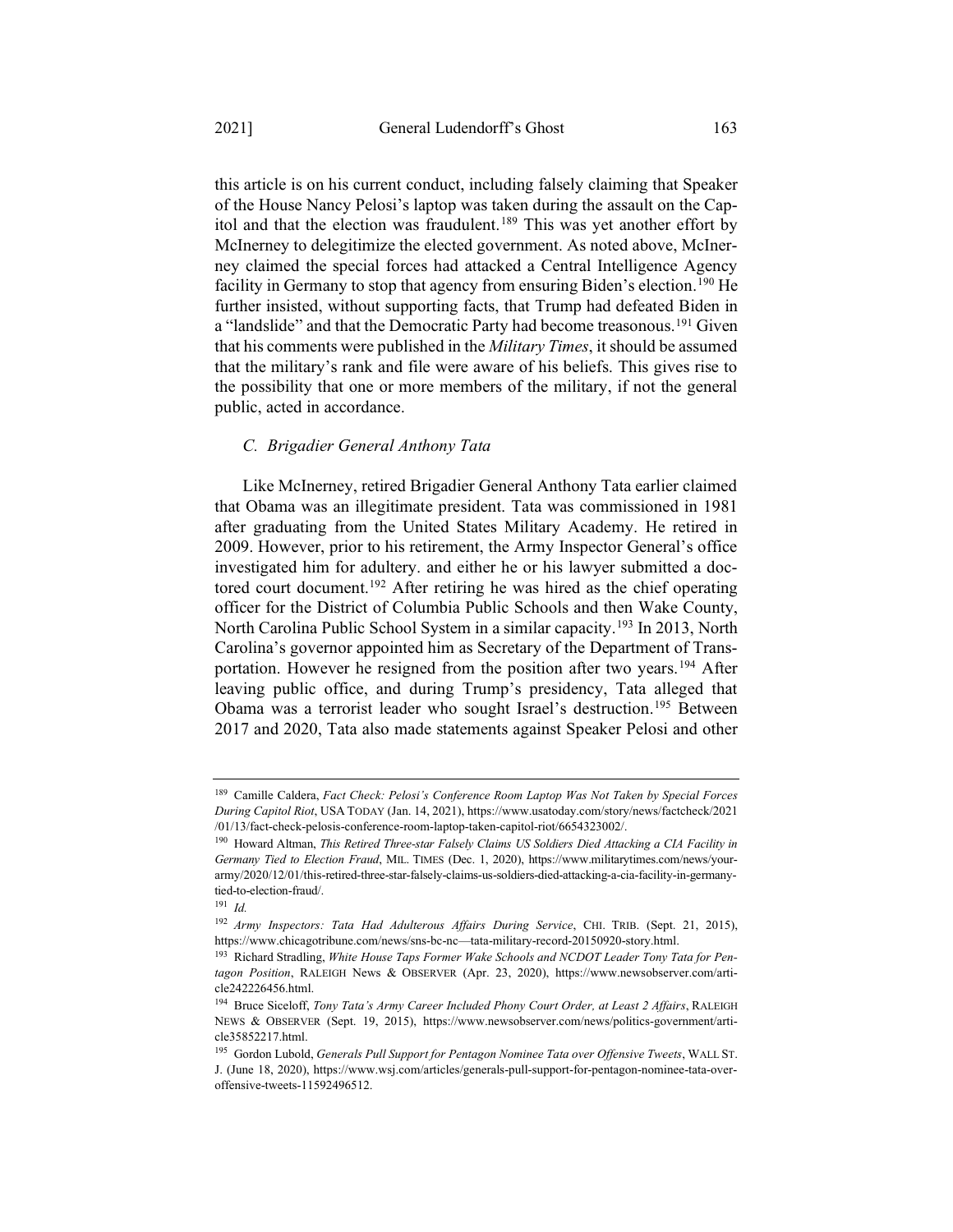government officials.196 In June 2020, Trump nominated Tata to the position of undersecretary of defense for policy.197 This critical position is responsible for, among other duties "the integration of the activities of the Department into the National Security Strategy of the United States."198 Because of Senate objections, Tata withdrew his name from consideration prior to a confirmation vote.199 Still, Trump placed Tata in the Pentagon by making him a senior advisor to Secretary of Defense Mark Esper.<sup>200</sup>

On November 10, 2020, after the election, Trump obtained Esper's resignation. 201 Esper had previously objected to the use of the military to curb demonstrations demanding an end to police brutality and systemic racism in June 2020 which had, in some instances, turned violent.<sup>202</sup> One day later, Trump removed Joseph Kernan, the undersecretary of defense for intelligence, and James Anderson, the acting undersecretary of defense for policy, and appointed Christopher Miller as acting secretary of defense to replace Esper.<sup>203</sup> Trump's actions resulted in all ten living former defense secretaries, including former Vice President Richard Cheney and former Secretary of Defense James Mattis warning Miller that involving the military in the resolution of election disputes would undermine the Constitution.<sup>204</sup> With Anderson's resignation, Trump placed Tata into the position that the Senate originally considered him for.205 While Tata has apologized for his past commentary, and his more recent statements have been subdued, he was likely in a position to publicly speak against the January 6, 2021 insurrection at the

<sup>196</sup> *Id.*

<sup>197</sup> Em Steck, *White House Tells Senate Armed Services They Plan to Withdraw Controversial Pentagon Nominee, Source Says*, CNN (July 30, 2020), https://www.cnn.com/2020/07/30/politics/anthony-tatanomination-hearing/index.html.

<sup>198</sup> 10 U.S.C. § 134(b) (2019).

<sup>199</sup> *See, e.g*., 166 Cong. Rec. S2948 (daily ed. Jan. 11, 2020) (nomination of Anthony J. Tata); Steck, *supra* note 197.

<sup>200</sup> Helene Cooper, *Trump Puts Pentagon in Political Crossfire with Tata*, N.Y. TIMES (Aug. 3, 2020), https://www.nytimes.com/2020/08/03/us/politics/tata-pentagon.html; Dan Lamothe, *Retired General Appointed to Trump Administration in Position that Won't Require Confirmation*, WASH. POST (Aug. 3, 2020), https://www.washingtonpost.com/national-security/retired-general-appointed-to-trump-administration-in-position-that-wont-require-confirmation/2020/08/02/19b4bfec-d50f-11ea-aff6- 220dd3a14741\_story.html.

<sup>201</sup> Tom Bowman, *Trump Terminates Secretary of Defense Mark Esper*, NAT'L PUB. RADIO (Nov. 9, 2020), https://www.npr.org/ 2020/11/09/933105262/trump-terminates-secretary-of-defense-mark-esper.

<sup>202</sup> *Id.*; *see also* Gordon Lubold, *Trump Wanted to Fire Esper Over Troops Dispute*, WALL ST. J. (June 9, 2020), https://www.wsj.com/articles/trump-wanted-to-fire-esper-over-troops-dispute-11591728235.

<sup>203</sup> Luis Martinez, *Day After Defense Secretary Fired, Top Pentagon Policy Officials Asked to Resign*, ABC NEWS (Nov. 10, 2020), https://abcnews.go.com/Politics/day-defense-secretary-fired-top-pentagonpolicy-official/story?id=74131109.

<sup>204</sup> Ashton Carter et al., *All Ten Living Former Defense Secretaries: Involving the Military in Election Disputes Would Cross into Dangerous Territory*, WASH. POST (Jan. 3, 2021), https://www.washingtonpost.com/opinions/10-former-defense-secretaries-military-peaceful-transfer-of-power/2021/01/03 /2a23d52e-4c4d-11eb-a9f4-0e668b9772ba\_story.html.

<sup>205</sup> Press Release, U.S. Department of Defense, DOD Statement on Personnel Changes at the Pentagon (Nov. 10 2020), https://www.defense.gov/Newsroom/Releases/Release/Article/2411893/dod-statementon-personnel-changes-at-the-pentagon/; Steck, *supra* note 197.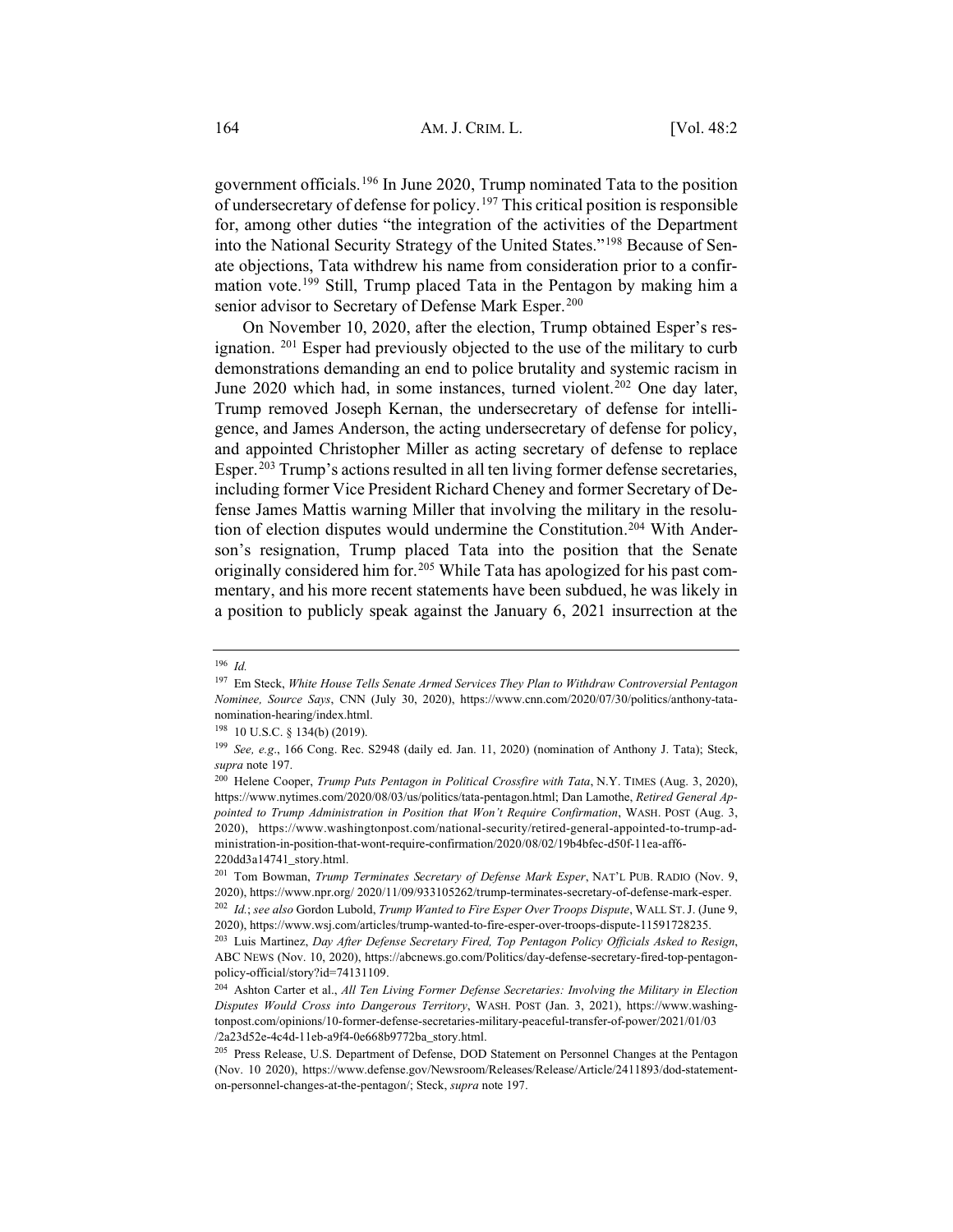Capitol as it occurred, and certainly after it. In fact, he had a duty to do so under the UCMJ. That is, Article 94 states that a person subject to the code who fails to do his utmost to prevent and suppress a sedition is guilty of violating the article.<sup>206</sup> Tata remained publicly silent on January 6 and continues to be.

#### *D. The Military Establishment, Congress, and the Civil-Military Relations Field*

It is noteworthy that while the Department of Defense has proved willing to recall retired service members for courts-martial, seldom has it evidenced an inclination to recall retired flag officers, even when there is clear evidence of criminality, such as in the recent so-called "Fat Leonard" scandal which implicated several retired admirals.<sup>207</sup> The scandal arose as a result of naval officers, including retired flag officers, and civilian officials in the Department of the Navy receiving kickbacks from an Indonesian contractor. As a result, one admiral was convicted in federal court, another is awaiting trial, and several reprimanded retired flag officers who defrauded the government will still collect millions of taxpayer dollars in retirement benefits and retain their military status. $208$ 

General David Petraeus serves as another example of a retired flag officer who committed a UCMJ offense by having an extramarital affair and providing access to classified data to his paramour while he was Commander of U.S. and NATO forces in Afghanistan.<sup>209</sup> The offenses came to light after Petraeus left the Army and was serving as CIA Director.<sup>210</sup> Although perhaps antiquated, the UCMJ criminalizes adultery under Article 134.211 Petraeus

<sup>&</sup>lt;sup>206</sup> The full language of 10 U.S.C. § 894(a)(3) is:

Any person subject to this chapter, who ... fails to do his utmost to prevent and suppress a mutiny or sedition being committed in his presence, or fails to take all reasonable means to inform his superior commissioned officer or commanding officer of a mutiny or sedition which he knows or has reason to believe is taking place, is guilty of a failure to suppress or report a mutiny or sedition.

*Id*.

<sup>207</sup> *See, e.g.*, Paul R. Ignatius, Opinion, *The Navy Faces Huge Questions: But First It Must Regain Its Balance*, WASH. POST (Apr. 9, 2020), https://www.washingtonpost.com/opinions/2020/04/09/beyond-navys-scandals-fleets-strength-depends-trust/.

<sup>208</sup> *See, e.g.,* Craig Whitlock & Kevin Uhrmacher, *Prostitutes, Vacations and Cash: The Navy Officials 'Fat Leonard' Took Down*, WASH. POST (Sept. 20, 2018), https://www.washingtonpost.com/graphics/investigations/ seducing-the-seventh-fleet/; *see also* Carl Prine, *Navy Upbraids Retired Admiral Caught Up in the Fat Leonard Scandal*, SAN DIEGO UNION-TRIB. (Nov. 29, 2017), https://www.sandiegouniontribune.com/news/watchdog/ accountability/sd-me-fat-leonard-censure-20171129-story.html.

<sup>209</sup> Craig Whitlock & Adam Goldman, *Pentagon Won't Punish David Petraeus any Further in Sex-and-Secrets Scandal*, WASH. POST (Jan. 30, 2016), https://www.washingtonpost.com/world/national-security /pentagon-decides-no-further-punishment-warranted-for-petraeus/2016/01/30/b503348e-c767-11e5- 8965-0607e0e265ce\_story.html.

<sup>210</sup> *Id.*

<sup>211</sup> *See, e.g.*, United States v. Taylor, 64 M.J. 416 (C.A.A.F. 2007); 10 U.S.C. § 934 Art. 134. General Article.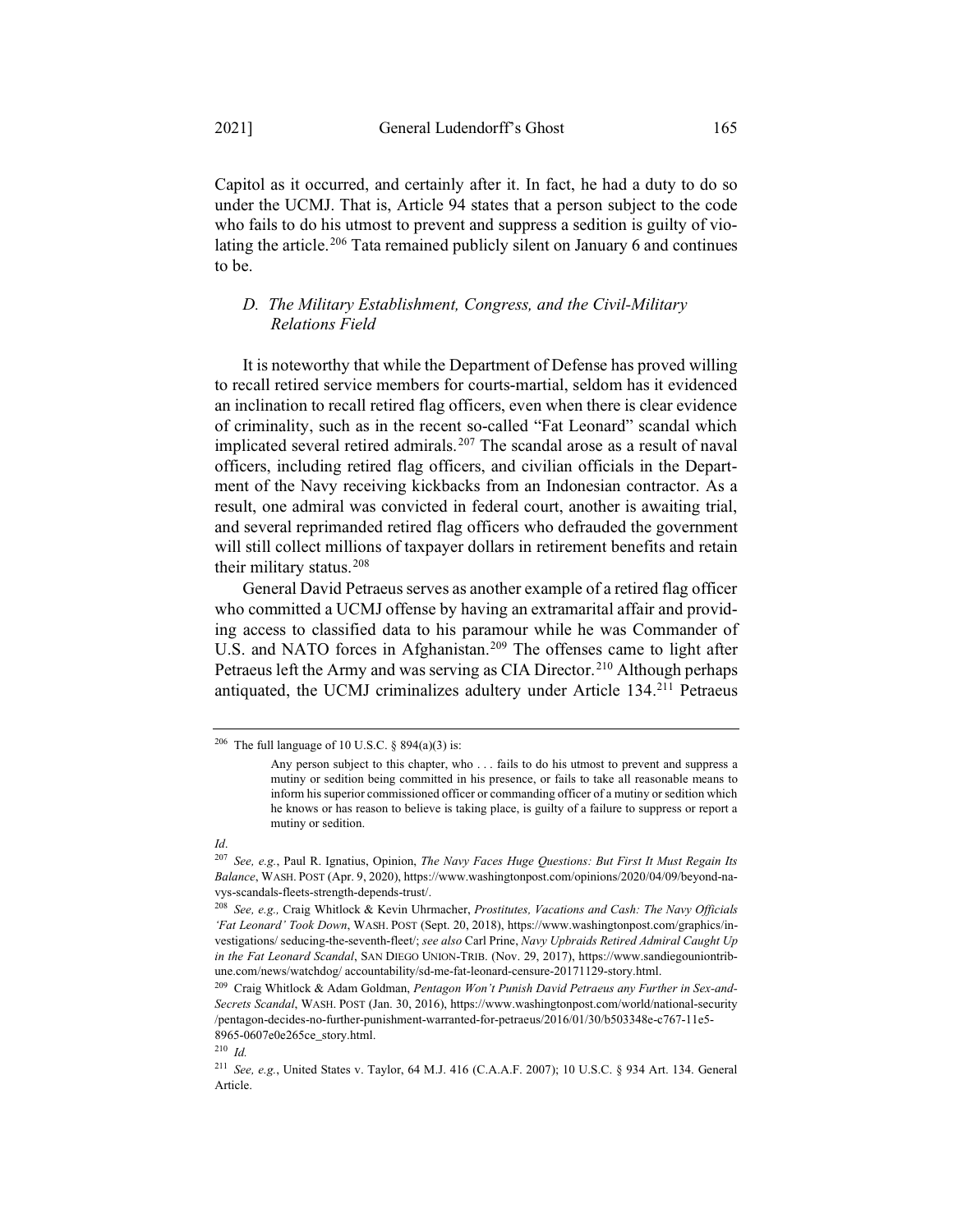was a decorated officer who had earned national acclaim, but he was permitted to plead to a federal misdemeanor charge and sentenced to probation.<sup>212</sup> Like Petraeus, retired General James Cartwright was allowed to plead guilty in federal court to a misdemeanor after it was discovered he lied to Federal Bureau of Investigations agents pursing national security leaks.213 In *United States v. Gomes*, the Court of Military Appeals accepted this conduct as a chargeable offense for retirees under the UCMJ.<sup>214</sup> In contrast, several lowerranking retirees who have been recalled to active duty and court-martialed have been sentenced to dishonorable discharges.<sup>215</sup> Thus, the failure to hold Flynn and other retired flag officers accountable under military law may inform the military's rank and file that retired flag officers are an unfairly protected class, thereby eroding faith in the fairness of the military justice system. $216$ 

The first retired flag officer to be court-martialed under the UCMJ was Admiral Selden Hooper in 1957.217 A decorated World War II veteran who commanded naval forces against the Japanese, Hooper was caught in a homosexual sting operation, brought back on duty, and court-martialed for conduct unbecoming an officer and gentleman.<sup>218</sup> He spent the rest of his life unsuccessfully trying to convince the military and federal courts that as a retiree, his conduct had no bearing on the military.<sup>219</sup> In 2017, the Army recalled an elderly retired general, James Grazioplene, to duty after determining there was probable cause to conclude that he committed rape of a child over two decades earlier.<sup>220</sup> The statute of limitations prohibited the Army from pursuing a court-martial, but Grazioplene later pled guilty in a Virginia

<sup>212</sup> Mark Hosenball & Will Dunham, *Ex-CIA Chief Petraeus to Plead Guilty, Admits Giving Mistress Secrets*, REUTERS (Mar. 3, 2015), https://www.reuters.com/article/us-usa-petraeus-plea/ex-cia-chief-petraeus-to-plead-guilty-admits-giving-mistress-secrets-idUKKBN0LZ1XS20150303.

<sup>213</sup> Charlie Savage, *Obama Pardons James Cartwright, General Who Lied to the FBI*, N.Y. TIMES (Jan. 17, 2017), https://www.nytimes.com/2017/01/17/us/politics/obama-pardons-james-cartwright-generalwho-lied-to-fbi-in-leak-case.html.

<sup>214</sup> 11 CMR 232 (CMA 1953); *see also infra* notes 299–300 and accompanying text.

<sup>215</sup> *See, e.g.*, United States v. Dinger, 77 M.J. 447 (C.A.A.F. 2018); United States v. Ballard, 79 M.J. (A.F. Crim. App. 2019); and Pearson v. Bloss, 28 M.J. 764 (A.F. Crim. App. 1989).

<sup>&</sup>lt;sup>216</sup> Often derisively labelled "different spanks for different ranks," there has long been a belief that senior officers escape the penalties levied on junior officers and enlisted personnel. *See, e.g*., Stephen Losey, *Different Spanks for Different Ranks*, AIR FORCE TIMES (Feb. 21, 2018), https://www.airforcetimes.com /news/your-air-force/2018/02/21/different-spanks-for-different-ranks-lawmaker-questions-lack-of-courtsmartial-for-air-force-generals/.

<sup>217</sup> *See, e.g.*, Hooper v. Hartman, 274 F. 2d 429 (9th Cir. 1958); ELIZABETH LUTES HILLMAN, DEFENDING AMERICA: MILITARY CULTURE AND THE COLD WAR COURT-MARTIAL 114 (2005); Jamie McIntyre, *Retired Generals to Plead Guilty on some Charges*, CNN, Mar. 16, 1999.

<sup>218</sup> United States v. Hooper, 26 C.M.R. 417 (C.M.A. 1958). On Hooper's career, see HILLMAN, *supra* note 217, at 115, 220.

<sup>219</sup> *See, e.g.*, Hooper v. United States, 326 F.2d 982 (Ct. Cl. 1964), and Hooper v. Laird, 41 C.M.R. 329 (C.M.A. 1970).

<sup>220</sup> Catherine Valentine, *Retired Two-Star Army General Pleads Guilty to Sexually Abusing his Daughter*, CNN (July 9, 2020), https://www.cnn.com/2020/07/08/politics/retired-two-star-army-general-pleadsguilty/index.html.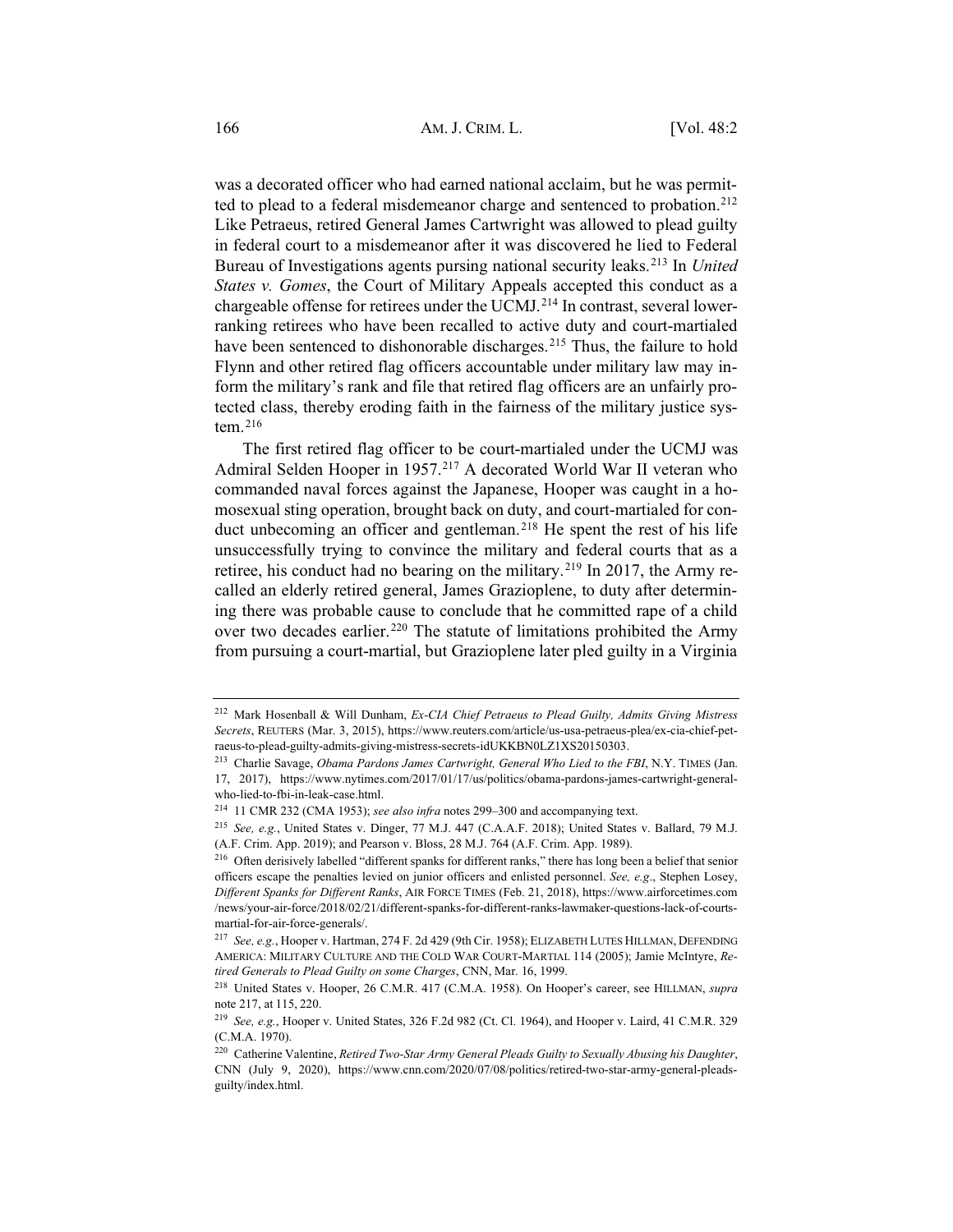state court.<sup>221</sup> Historically, there is a pattern in which retired flag officers are exempted from court-martial unless their conduct results in a singular victim, such as in Grazioplene's case, or when a disfavored minority violates a military code of conduct, such as in Hooper's case. Clearly, Hooper was not a national security threat, and while Grazioplene's crime was of a horrible nature, he too was not the threat to the nation's security that Flynn and the others are.

The military establishment's reticence to apply the UCMJ to retired flag officers may be partly reflected, if not enabled, by the quietude of practitioners in the field of civil-military relations. Most recently, one of the leading civil-military relations scholars, Professor Peter Feaver, had little to write on Flynn in terms of the military holding him accountable, but at least he mentioned Flynn in regard to the events of January  $6.^{222}$  (In 2015 Feaver cautioned that Flynn, having retired from the military and immediately criticized the Obama administration, had made himself vulnerable to a charge of behaving inappropriately.<sup>223</sup>) Andrew Bacevich, another prominent military affairs scholar, observed that Trump had lost respect within the military's flag officer ranks, but he has not mentioned Flynn's conduct prior to the election.224 Professor Bacevich did, however, criticize the retired flag officers who endorsed Trump's reelection efforts.<sup>225</sup>

Beyond Feaver's and Bacevich's scholarship, the punditry on the subject of recalling retirees is laced with an imbalance which exempts Flynn, McInerney, and others who have backed causes associated with January 6. In June, 2020, Victor David Hanson authored a critique of retired generals in the *National Review* but omitted Flynn, McInerney, and Tata.<sup>226</sup> Hansen recently cautioned that retirees remain subject to the UCMJ and could be prosecuted for contempt toward the president, but he was referring to retired flag officers who opposed Trump's response to demonstrations for social justice over the summer.<sup>227</sup> Hanson has, however, been supportive of Trump's policies, if not the president's character.228 Edward Chang, an author for the *Federalist,* excoriated retired Admiral William McRaven for criticizing Trump, warning

<sup>221</sup> *Id*.

<sup>222</sup> Peter Feaver, *The Military Stayed Out of the Insurrection but It Isn't Over Yet*, FOREIGN POL'Y (Jan. 7, 2021), https://foreignpolicy.com/2021/01/07/pro-trump-insurrection-republican-party-military-capitol/.

<sup>223</sup> Sean D. Naylor, *Out of Uniform and Into the Political Fray*, FOREIGN POL'Y (June 19, 2015), https://foreignpolicy.com/2015/06/19/out-of-uniform-and-into-the-political-fray/.

<sup>224</sup> Andrew Bacevich, Opinion, *Did You Notice? Trump Just Tried to Turn the U.S. Armed Forces into His Personal Domestic Police Force*, L.A. TIMES (June 4, 2020), https://www.latimes.com/opinion/story /2020-06-04/james-mattis-donald-trump-tom-cotton-insurrection-act.

<sup>225</sup> *See* Kelley Vlahos, *Why Trump's Top Military Brass Endorsement May Alienate the Rank and File*, RESPONSIBLE STATECRAFT (Sept. 15, 2020), https://responsiblestatecraft.org/2020/09/15/why-trumpstop-retired-military-brass-endorsement-may-alienate-the-rank-and-file/.

<sup>226</sup> Victor Davis Hanson, *The-Not-So Retiring Retired Military Leader*s, NATIONAL REV. (June 7, 2020), https://www.nationalreview.com/2020/06/not-so-retiring-retired-military-leaders/.

<sup>227</sup> *Id*.

<sup>&</sup>lt;sup>228</sup> E.g., VICTOR DAVIS HANSON, THE CASE FOR TRUMP (2019).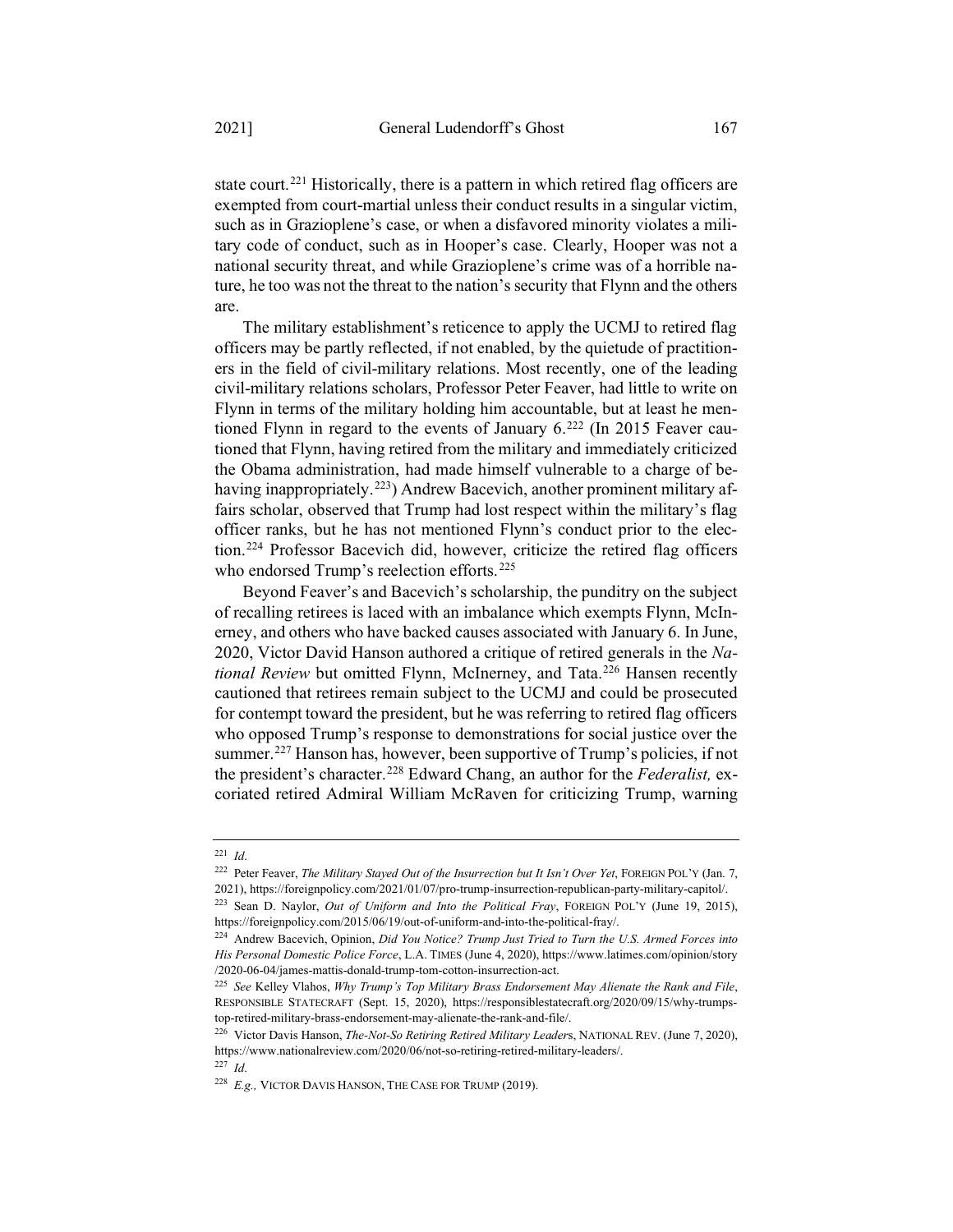he encouraged insubordination in the ranks.<sup>229</sup> However, an internet search yields an absence of criticism on Flynn and the others from Chang.

Retired Major General Charles Dunlap, a Duke University professor of legal practice and former deputy judge advocate general, warned in 1994 that there was a decline in civilian control of the military and that if "conventional political methodologies" failed, the military itself could be placed in a position of taking over the functions of government.<sup>230</sup> Eight years later he authored a fictionalized account of a military junta in *Parameters*, the Army War College journal.<sup>231</sup> The cause of the junta was partly attributable to a loss of faith in democracy and the inability of the government to constitutionally govern.232 Dunlap has championed the authority to recall retirees and has opposed the conduct of retired flag officers who criticized Trump.233 However, since the 2020 summer demonstrations against police brutality, if not since the beginning of the Trump administration, he has supported Trump's military policies including the pardoning of former service members convicted of "war crime" offenses.234 He warned attorneys who might advise service members on the legality of presidential orders that they may be committing an offense by doing so.<sup>235</sup> However, in none of his posts, through mid-February 2021, did he appear to articulate concern about Flynn, McInerney, or the dangers of right-wing supremacist groups undermining the military, though he cautioned that efforts to curb extremism in the military might trammel the rights of service members.236 Disconcertingly, Dunlap's blog

<sup>229</sup> Edward Chang, *Why Retired Military Officers Need to Shup Up About Politics*, FEDERALIST (Oct. 23, 2019), https://thefederalist.com/2019/10/23/why-retired-military-officers-need-to-shut-up-about-politics/.

<sup>230</sup> Charles Dunlap, *Welcome to the Junta: The Erosion of Civilian Control of the United States Military*, 29 WAKE FOREST L. REV. 341, 342, 391 (1994). In his article, Professor Dunlap, a retired deputy judge advocate general of the United States Air Force Judge Advocate General's Corps wrote:

<sup>. . . [</sup>T]he military is itself a meritocracy, but a very different one from that which produces the Meritocratic Class now assuming power. In the armed forces, advancement is based largely on the demonstrated ability to succeed in often difficult environments through the orchestration of a complex amalgam of people and machines.

*Id.* at 366. However, he omitted mention of racial and gender bias in the military, recruitment, retention, and promotion processes, which undermines the meritocratic model. *See* Witt v. U.S. Dep't of the Air Force, 444 F. Supp. 2d 1138 (W.D. Wash. 2006) (detailing sexual orientation discrimination in the military).

<sup>231</sup> Charles J. Dunlap, Jr, *The Origins of the Military Coup of 2012*, 40 PARAMETERS 107 (2012). <sup>232</sup> *Id*. at 109.

<sup>233</sup> *See* Charles Dunlap, *Should Retired Servicemembers Be Subject to Military Jurisdiction? A Retiree's Perspective*, LAWFIRE BLOG (Feb. 16, 2019), https://sites.duke.edu/lawfire/2019/02/16/should-retiredservicemembers-be-subject-to-military-jurisdiction-a-retirees-perspective/.

<sup>234</sup> *See, e.g*., Anna Grobe, *Does Trump's Seal Pardon Undermine Military Justice*, CHRISTIAN SCI. MONITOR (Nov. 27, 2019), https://www.csmonitor.com/USA/Politics/2019/1127/Does-Trump-s-Navy-SEAL-pardon-undermine-military-justice.

<sup>235</sup> Charles Dunlap, *Why the Orders Project Is So Troubling*, LAWFIRE BLOG (Oct. 26, 2020), https://sites.duke.edu/lawfire/2020/10/26/why-the-orders-project-is-troubling/. Contrary to Dunlap's claims, the actions of the lawyers in this project appear to be similar to the attorney volunteers who lawfully counseled males subject to the draft during the Vietnam Conflict.

<sup>236</sup> *See* Charles Dunlap, *Is the Pentagon Prepared for Its "Extremism" Stand-down? Six Ideas that Might Help*, LAWFIRE BLOG (Feb. 7, 2021), https://sites.duke.edu/lawfire/2021/02/07/is-pentagon-prepared-for-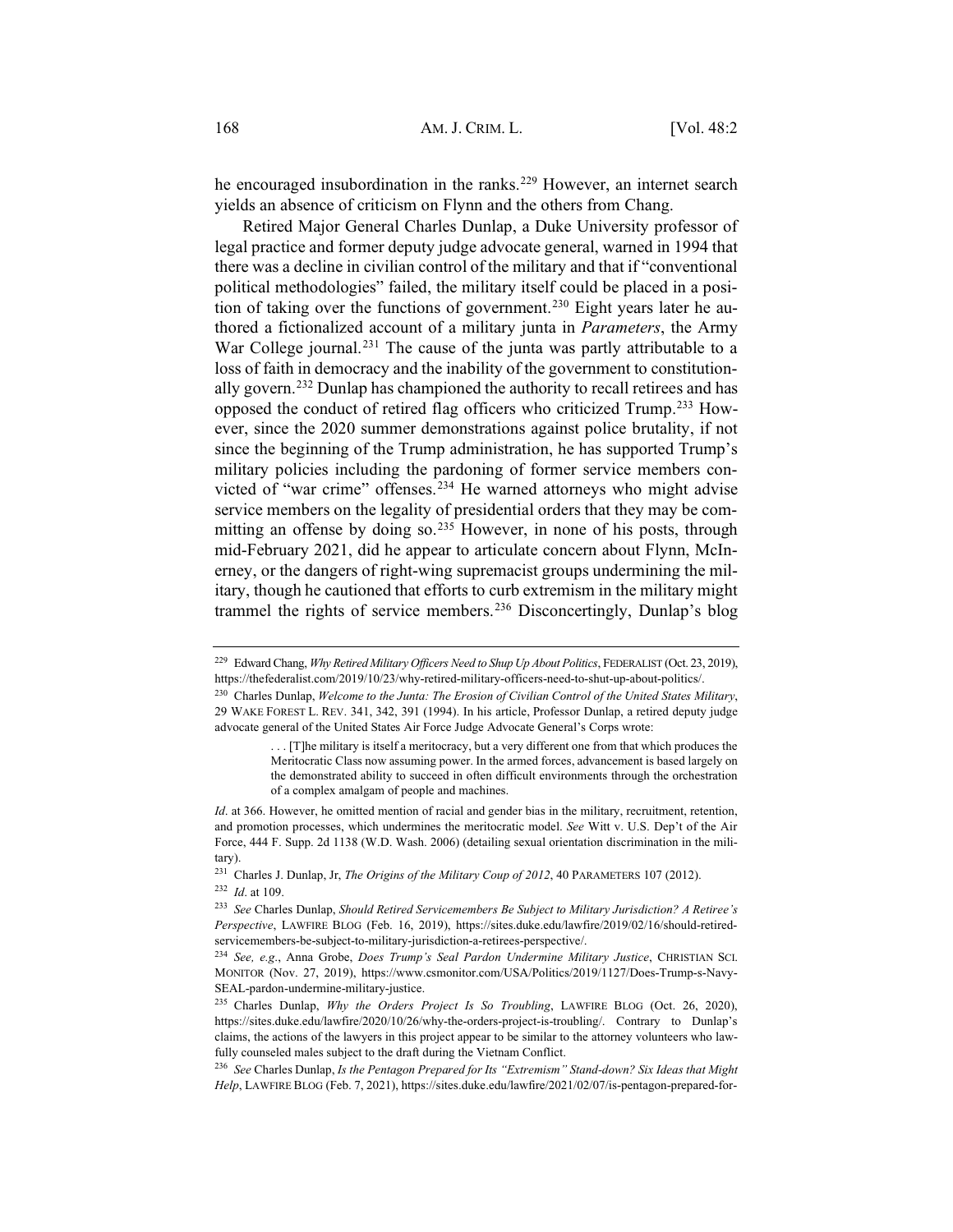includes a guest post that could be interpreted as defending the right of active duty officers to engage in conduct that has the potential to undermine an incoming commander-in-chief.<sup>237</sup>

Another example of the imbalance in approaching military justice is evident in Congress. For instance, Senator Marco Rubio demanded that the Army discipline Lieutenant Spenser Rapone after discovering that Rapone lauded the long-deceased communist fighter Che Guevara.238 While it is true that Guevera murdered innocent people, Rapone, who was administratively discharged by the Army, hardly constitutes the threat to the national security on the level of Flynn. Indeed, Rubio has been silent as to generals that backed Trump, including Flynn. Rubio is not alone in the Senate. Lindsay Graham, a retired reserve colonel and judge advocate, lauded Flynn as well.<sup>239</sup> Although Graham spoke complementarily about Flynn prior to January 6, he has remained silent on the matter in the weeks after the event. He has instead oddly cast some of the blame for the gravity of the attack on Speaker Pelosi. Graham is a retired reserve colonel in the Air Force Judge Advocate General's Corps and presumably has enough familiarity with military law and history to understand the dangers of Flynn's conduct.<sup>240</sup> Yet, he chose to ally with Flynn.

#### III. MILITARY LAW AND THE RETIREE

While the authority to recall retirees has long existed in United States law, it is important to note that this authority withstood constitutional challenge after the Court determined in 1955 in *United States ex rel Toth v. Quarles* that service members who were discharged after serving in the military for a period of time, but short of retirement, were beyond the reach of

its-extremism-stand-down-six-ideas-that-might-help/. Dunlap, in this post, oddly appears to assume that Secretary of Defense Lloyd Austin as well as his office did not consider the legal ramifications of their efforts to curb racism from the military, even though there exists a Department of Defense General Counsel. <sup>237</sup> Charles Dunlap, *Guest Post: Brian Lee Cox says 'Active-duty Troops Did Not Violate the UCMJ or DoD Policy Merely by Attending the 'Save America Rally*,*'* LAWFIRE BLOG (Feb. 5, 2021), https://sites.duke.edu/lawfire/2021/02/05/guest-post-brian-lee-cox-on-active-duty-troops-did-not-violatethe-ucmj-or-dod-policy-merely-by-attending-the-save-america-rally/.

<sup>238</sup> Alex Horton, *A West Point Grad Wrote 'Communism Will Win' in his cap. The Army Kicked Him Out.*, WASH. POST (June 19, 2018), https://www.washingtonpost.com/news/checkpoint/wp/2018/06/19/awest-point-grad-wrote-communism-will-win-in-his-cap-the-army-kicked-him-out/; Rebecca Kheel, *Rubio Asks Army to Kick Out West Point Grad with Pro-Communist Posts*, HILL (Oct. 4, 2017), https://thehill.com/policy/defense/353901-rubio-army-should-revoke-commission-of-west-point-gradwith-pro-communist.

<sup>239</sup> *Sen. Graham Praises Pres. Trump for General Michael Flynn Pardon*, ABC NEWS (Nov. 25, 2020), https://abcnews4.com/news/local/sen-graham-praises-pres-trump-for-general-michael-flynn-pardon.

<sup>240</sup> *See Biography*, U.S. SEN. LINDSEY GRAHAM, https://www.lgraham.senate.gov/public/index.cfm/biography (last visited May 2, 2021). Graham served as a military judge on the United States Air Force Court of Criminal Appeals, but he was disqualified from judicial service after a higher appellate court found his senatorial position incompatible with a judicial assignment. *See, e.g.*, United States v. Lane, 64 M.J. 1 (C.A.A.F. 2006).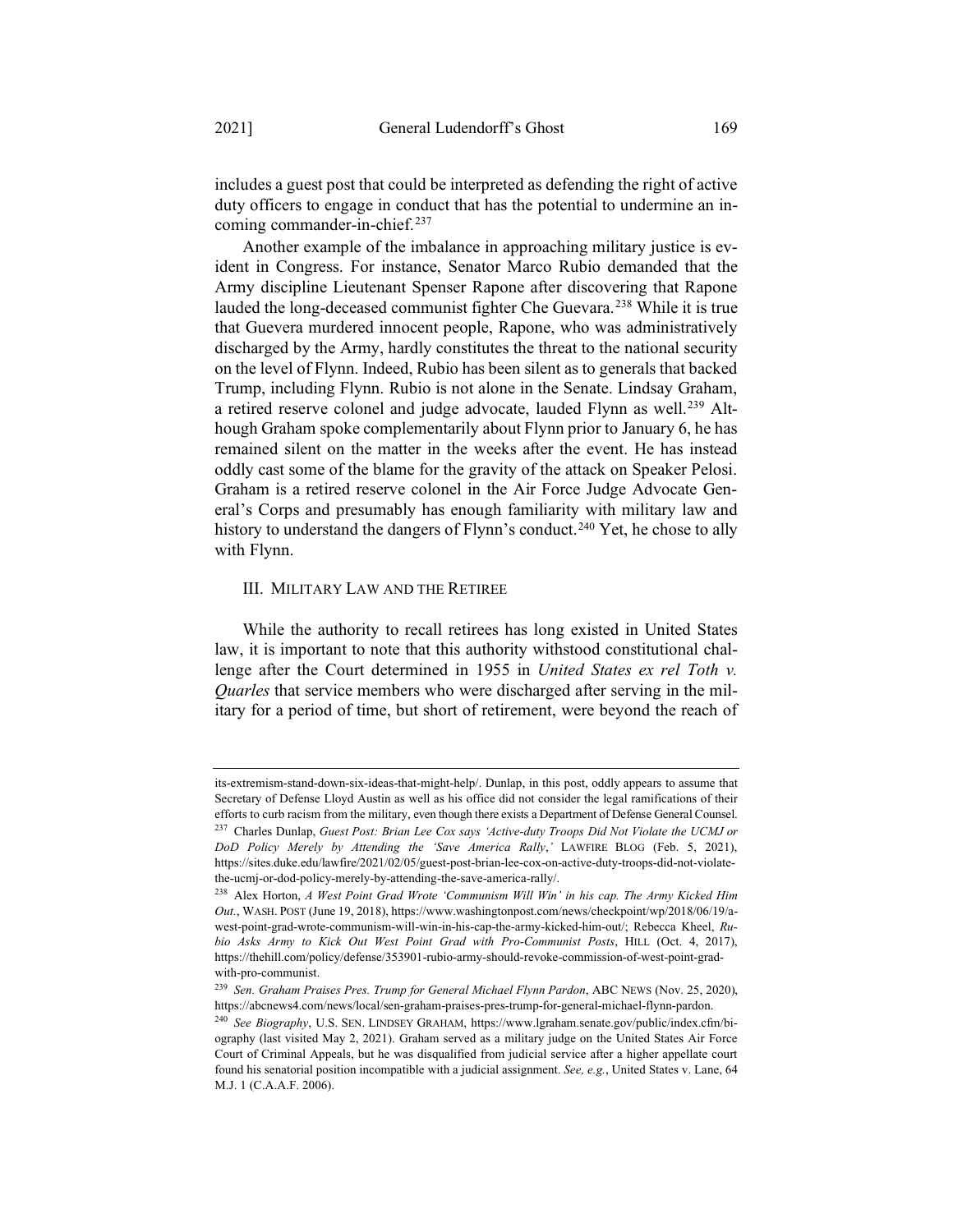military jurisdiction.241 *Toth* concededly arose during a period of conscription and also at a time when the Court significantly reduced the reach of military jurisdiction in a variety of arenas.242 But *Toth* has remained the law of jurisdictional limitation for the United States military. Moreover, it is also significant that in 1958 in *Trop v. Dulles,* the Court precluded the automatic loss of United States citizenship after a court-martial conviction.<sup>243</sup> Thus, while the Court has upheld retaining jurisdiction over retirees, since the end of World War II, it has significantly curbed the reach and effects of military jurisdiction over short-term service members and citizens.

United States laws and military regulations also place occupational and commercial restrictions on retirees. Notably, in 1963, the United States District Court for the District of Columbia, in *Taussig v. McNamara,* upheld a post-employment restriction against lobbying the Department of Defense on behalf of defense corporations.244 *Taussig* did not arise from a court-martial but rather from an instance in which the Department of the Navy halted Joseph Taussig's military retirement income.<sup>245</sup> Taussig was a decorated World War II naval veteran.<sup>246</sup> After the Navy restored his pension following a tenweek-long inquiry, Taussig sought a declaratory judgment in federal court that the statutory post-retirement prohibition against "influence peddling" was an unconstitutional restraint on him.<sup>247</sup> Judge Luther Youngdahl, the author of *Taussig*, determined that commercial prohibitions designed to prevent influence peddling did not amount to "invidious discrimination" but rather

<sup>241</sup> United States ex rel. Toth v. Quarles, 350 U.S. 11 (1955). *See also* KASTENBERG, *supra* note 186, at 13.

<sup>242</sup> *See, e.g.*, Duncan v. Kahanamoku, 327 U.S. 304, 324 (1946) (determining that the military could not extend jurisdiction over civilians in United States territories if the civil courts were fully functioning); *see also* Reid v. Covert, 354 U.S. 1, 5–6, 40–41 (1956) (determining that United States citizen civilians residing overseas may not be tried by military authorities and have constitutional rights to grand jury indictment and civil trial by jury). On the history of Duncan, see JOSHUA E. KASTENBERG AND ERIC MERRIAM, IN A TIME OF TOTAL WAR: THE FEDERAL JUDICIARY AND THE NATIONAL DEFENSE, 1940–1954, 96 (2016). On the factual history of *Reid*, see Brittany Warren, *The Case of the Murdering Wives: Reid v. Covert and the Complicated Question of Courts and Courts-Martial*, 212 MIL. L. REV. 133, 142–51 (2012). In Grisham v. Hagan, 361 U.S. 278, 280–81 (1960), the Court extended *Reid* to preclude capital murder trials of civilian military employees in military courts, and in McElroy v. Guagliardo, 361 U.S. 281, 284 (1960), the Court extended the prohibition to non-capital crimes.

<sup>&</sup>lt;sup>243</sup> Trop v. Dulles, 356 U.S. 86, 101 (1958). The origins of the law stripping citizenship from persons convicted of desertion date to the Civil War in which the Lincoln Administration believed that desertion was caused by disloyalty. *See* JOSHUA E. KASTENBERG, LAW IN WAR, WAR AS LAW: BRIGADIER GENERAL JOSEPH HOLT AND THE JUDGE ADVOCATE GENERAL'S DEPARTMENT IN THE CIVIL WAR AND EARLY RECONSTRUCTION, 1861–1865, 319–20 (2011).

<sup>244</sup> Taussig v. McNamara, 219 F. Supp. 757, 761–62 (D.D.C. 1963).

<sup>245</sup> *See Navy Halts Pension in Test of Directive*, N.Y. TIMES, May 26, 1962, at 8. However, after a tenweek long inquiry, the Navy restored Taussig's pension.

<sup>246</sup> Louie Estrada, *Captain Joseph Taussig Dies*, WASH. POST (Dec. 17, 1999), https://www.washingtonpost.com/archive/local/1999/12/17/capt-joseph-taussig-dies/657a660b-ff69-4e4e-a64d-c08972a395d0/.

<sup>247</sup> *See Conflict Inquiry Restores Pension of Navy Captain*, N.Y. TIMES, June 16, 1962, at 32; and *Taussig*, 219 F. Supp. at 760.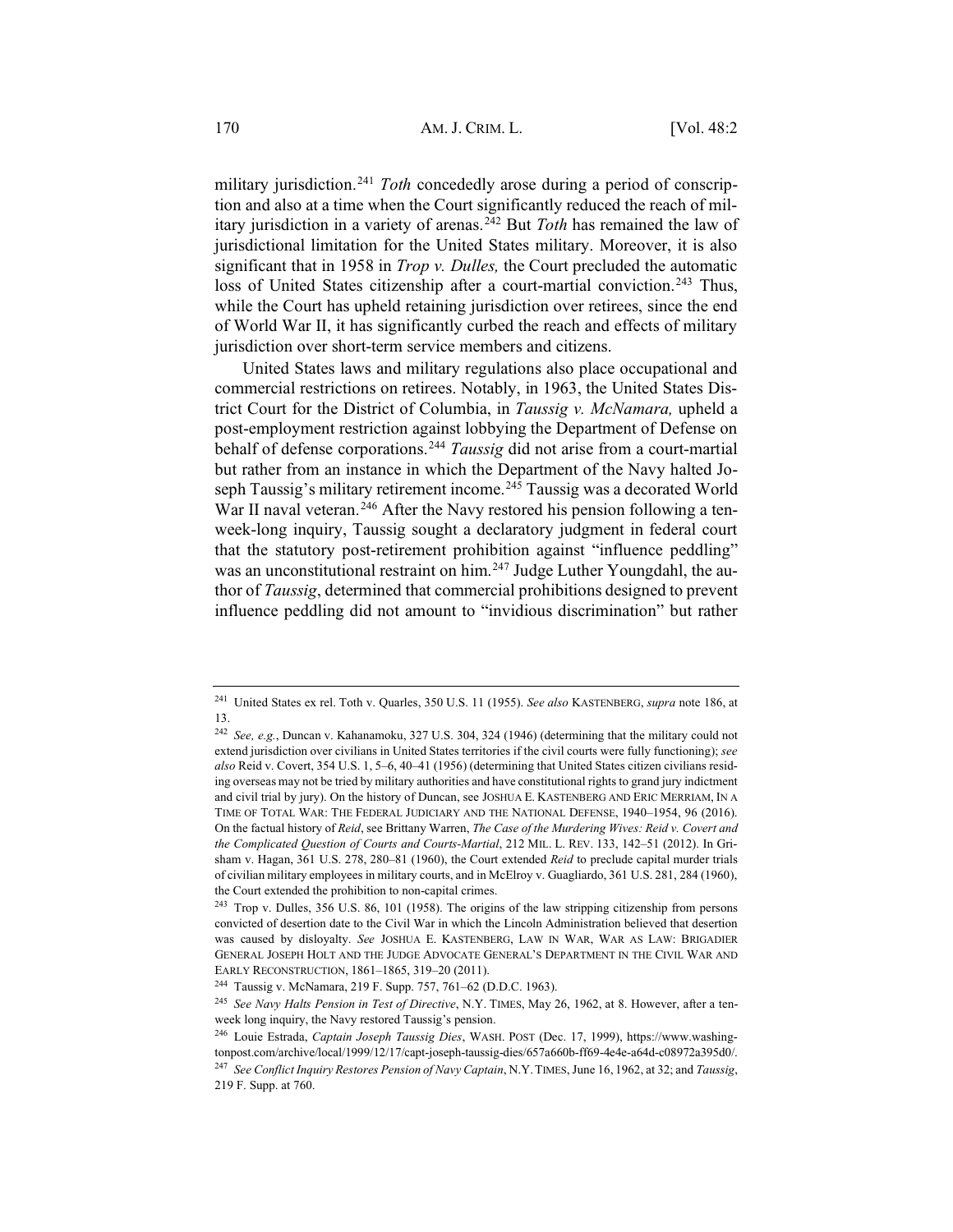were within the power of Congress to protect the government.<sup>248</sup> It is noteworthy that Youngdahl, a World War I veteran, had earlier served as the judge on the trial of Owen Lattimore and cast considerable doubt on the government's national-security-based prosecution in that trial.<sup>249</sup>

#### *A. The Law and the History of Retiree Recall to Duty*

On August 18, 1916, President Woodrow Wilson vetoed a military appropriations bill that, had it become law, would have terminated the Army's ability to recall a retiree to duty for the purpose of a court-martial.<sup>250</sup> No sizeable congressional opposition to the recall of retirees was demanding a change in the law. Rather, the impetus for the bill came from one member of the House of Representatives. <sup>251</sup> Congressman John Hay (D-VA), the chairman of the House Military Affairs Committee, had earlier taken sides in a dispute between General Frederick Ainsworth, the Army's adjutant general, and General Leonard Wood, the chief of staff of the army.252 In the midst of a War Department staff reorganization in 1912, Secretary of War Henry Stimson suspended Ainsworth from his position and initiated court-martial proceedings; Ainsworth asked for permission to retire.<sup>253</sup> Hay, who allied with Ainsworth, was upset that the War Department could recall the nowretired Ainsworth to duty and prosecute him in a court-martial if he continued to bring his dispute with Wood to the public.<sup>254</sup>

In 1881, the Court, in *United States v. Tyler*, upheld the government's position that military retirement pay is actually "compensation… at a reduced rate."255 *Tyler* arose from a retired officer's challenge to the Army's pension scheme, rather than from a court-martial conviction.<sup>256</sup> However, the Court held that retirees remain in the service and are therefore subject to the

<sup>248</sup> *Taussig,* 291 F. Supp. at 762. Taussig also argued that the lack of such prohibitions on retired reserve and National Guard officers was discriminatory, but Judge Luther, in reviewing the legislative history of the prohibition, noted that Congress found that such a prohibition would unfairly interfere with the civilian job opportunities for part-time service-members who had not made a long career in the military*. Id*. at 762.

<sup>249</sup> *Judge Luther Youngdahl, Ex-Governor of Minnesota, Dies*, WASH. POST (June 22, 1978), https:// www.washingtonpost.com/archive/local/1978/06/22/judge-luther-youngdahl-ex-governor-of-minnesotadies/0d2f92b6-9887-4444-bd64-77e326ec51c9/.

<sup>250</sup> 53 CONG. REC. 12,844–45 (1916).

<sup>251</sup> *Hay Accepts Wilson's Veto: Will Call Up Army Bill with Articles of War Left Out*, N.Y. TIMES, Aug. 22, 1916, at 6.

<sup>252</sup> *Army Bill Vetoed; May Cause a Fight*, N.Y. TIMES, Aug. 19, 1916, at 4. *See* HERBERT ALAN JOHNSON, WINGLESS EAGLE: U.S. ARMY AVIATION THROUGH WORLD WAR I, 74 (2001); *see also* WILLIAM GARDINER BELL, COMMANDING GENERALS AND CHIEFS OF STAFF, 1775–2013, 33–34.

<sup>&</sup>lt;sup>253</sup> DAVID WOODWARD, THE AMERICAN ARMY AND THE FIRST WORLD WAR 13 (2014).

<sup>254</sup> *Yields on Army Bill: Chairman Hay Will Not Oppose Revision of Articles of War*, WASH. POST, Aug. 20, 1916. Hay's opposition to the ability to recall officers while the government was considering wartime preparations was ill-timed. However, Wilson's veto also reflects that the federal courts had already considered the issue and determined such a recall to be constitutional.

<sup>255</sup> United States v. Tyler, 105 U.S. 244, 245 (1881).

<sup>256</sup> *Id.* at 244.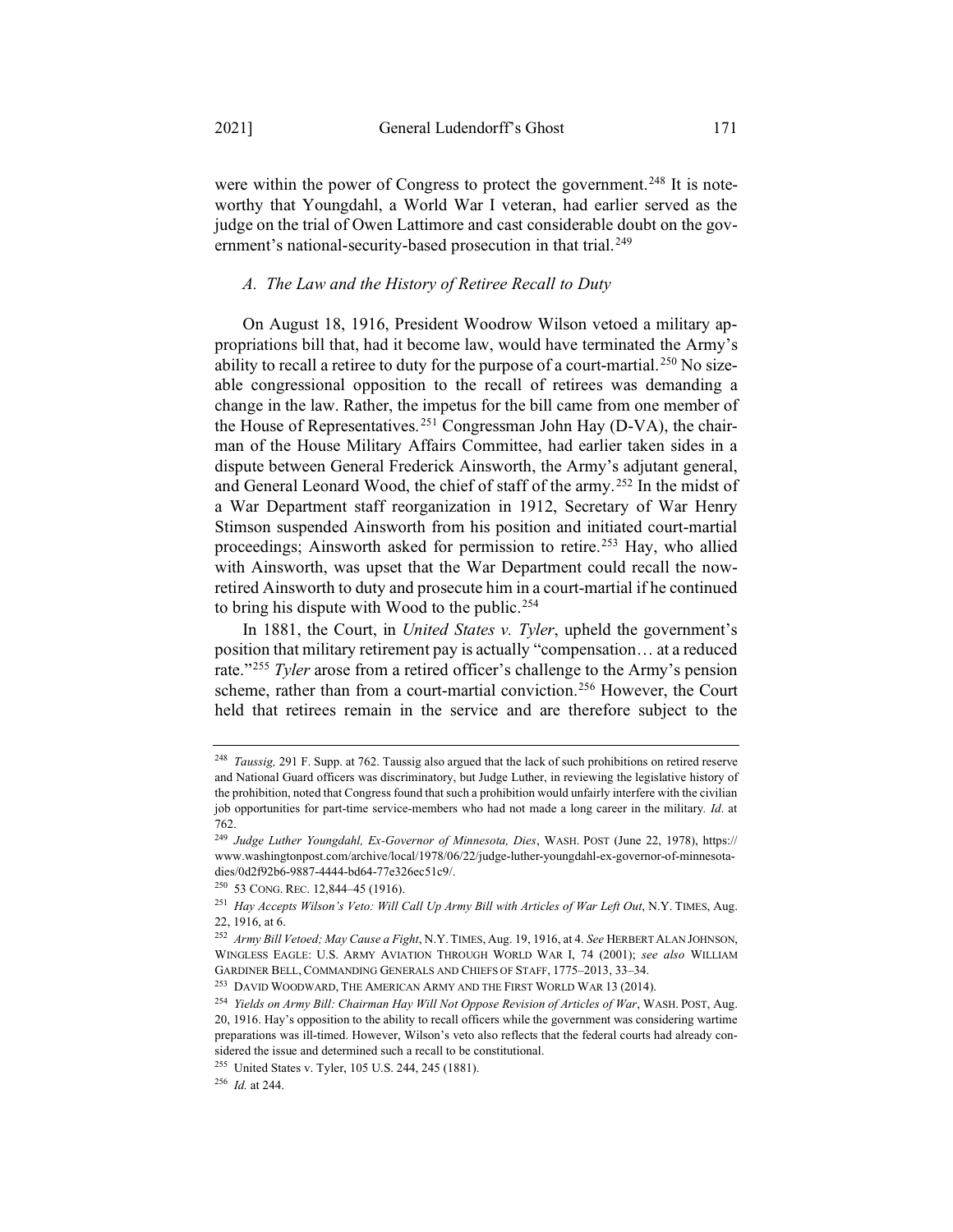military's rules and Articles of War. <sup>257</sup> At no time prior to Wilson's veto does it appear that the federal judiciary cast doubts on *Tyler*. Indeed, in 1912, the Court favorably referenced *Tyler.* <sup>258</sup> Moreover, in 1895, the Court of Claims determined that because there was a statutory prohibition against federal officers representing clients against the United States Government in that court, Colonel William Winthrop, as a retired military officer, was constrained by the same law.259 Ironically, in his *Military Law and Precedents*, Winthrop noted in a footnote: "That retired officers are a part of the army and so triable by court-martial—a fact never indeed admitting of question—is adjudged in *Tyler*."260

In 1895, the Court of Appeals for the District of Columbia refused to intercede in the arrest of a retired officer.<sup>261</sup> After Captain George A. Armes retired in 1883, one could fairly characterize him as a troubled and troublesome retired officer who attracted attention.<sup>262</sup> Prior to his retirement, the Army had thrice court-martialed him for insubordination and assault, including once for punching Pennsylvania's governor. 263 The offense which led to his arrest in 1895 was purely military in nature: he sent an insulting letter to Lieutenant General John McAlister Schofield, the Commanding General of the United States Army.264 Armes was able to obtain a judicial order freeing him from arrest, but the War Department appealed to Justice Ferdinand Morris, who reversed the order.<sup>265</sup> To Justice Morris, a Civil War Union Army veteran, it was unquestionably constitutional for a retired officer to remain subject to military law, as evidenced by the beginning of his ruling:

> The appellee is an officer of the army of the United States, entitled to wear its uniform and to draw pay as such, and by express provision of the statute law of the United States for the government of the army, made subject to the rules and articles of war, and to trial by court-martial for any infraction of those articles.<sup>266</sup>

<sup>257</sup> *Id*. at 246.

<sup>258</sup> *See, e.g*., Plummer v. United States, 224 U.S. 137, 144 (1912).

<sup>259</sup> In *re* Winthrop, 31 Ct. Cl. 35, 38–39 (1895). Winthrop unsuccessfully argued that as a retired officer, he was not in a position to connive against or defraud the United States.

<sup>260</sup> WINTHROP, MILITARY LAW AND PRECEDENTS, *supra* note 48, at 87 n.27. Congress may also exempt retiree pensions from increases including, during times of war. *See* Murphy v. United States, 38 Ct. Cl. 511, 525 (1903).

<sup>261</sup> Closson v. United States, 7 App. D.C. 460, 481 (D.C. Cir. 1896).

<sup>262</sup> *See id*. at 471. *See also Army Officer is Shot by Tenant: Maj. George A. Armes, Retired, Wounded After Ejectment Proceedings*, CHI. TRIB., Aug. 22, 1902.

<sup>263</sup> *See, e.g.*, JOSHUA E. KASTENBERG, TO RAISE AND DISCIPLINE AN ARMY: MAJOR GENERAL ENOCH CROWDER, THE JUDGE ADVOCATE GENERAL'S OFFICE, AND THE REALIGNMENT OF CIVIL AND MILITARY RELATIONS IN WORLD WAR I, 62–65 (2017); *see also Major Geo. A. Armes Shot; Retired Army Officer Injured by a Former Tenant—The Major's Exciting Career*, N.Y. TIMES, Aug. 22, 1902, at 1.

<sup>264</sup> *Victim of His Spite: Capt. Armes Taken from His Table to an Army Prison*, CHI. TRIB., Sept. 28, 1895.

<sup>265</sup> *Closson*, 7 App. D.C. at 461, 481*. See also Charges Against Capt Armes*, N.Y. TIMES, Oct. 4, 1895, and *Maj Armes Court-Martial*, WASH. POST, Oct. 5, 1895; *Armes Writ Argued*, WASH. POST, Oct. 6, 1895. <sup>266</sup> *Closson*, 7 App. D.C. at 470.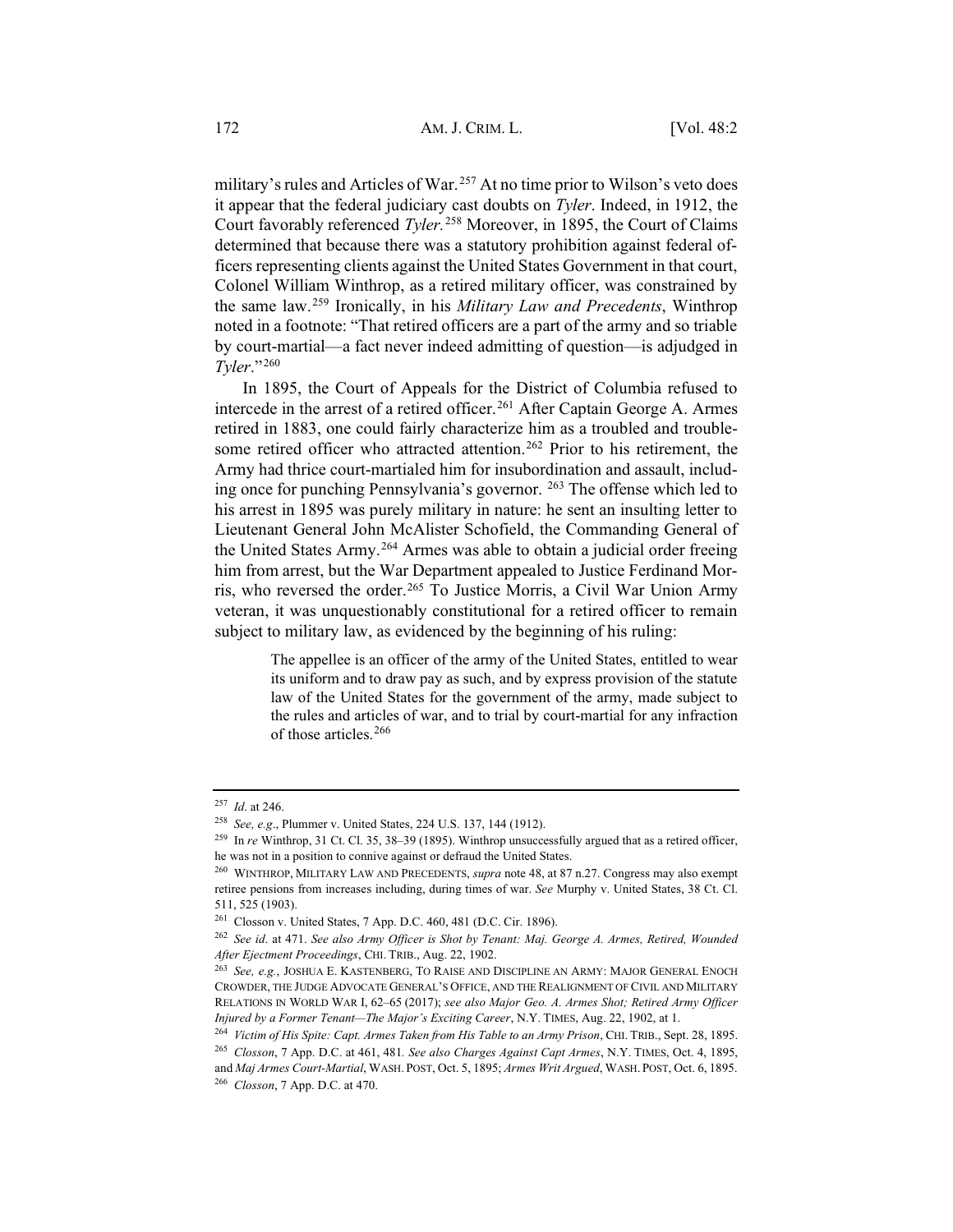And, Morris noted that conduct unbecoming an officer and gentleman was one of the laws Armes' likely violated.<sup>267</sup>

In 1961, the United States District Court for the District for Northern California upheld the recall of a retired naval officer for the purpose of a court-martial.268 Similar to the case of retired Admiral Selden Hooper, the Navy charged the retired officer with sodomy and conduct unbecoming an officer.269 In upholding the authority to recall the retired officer, Judge Albert Charles Wollenberg noted "the interest of the Navy in policing its retired members is a legitimate one, since their commissions are not expired, but are merely dormant, pending call."270 Although Wollenberg had never served in the military, he reached a conclusion on retiree jurisdiction similar to Morris and Youngdahl.271

Military courts have also consistently upheld the constitutionality of recalling retirees who violate various military law prohibitions. For instance, in 1964, the Court of Military Appeals determined that Congress's extension of jurisdiction to disabled retirees was constitutional and therefore the military could prosecute a retiree for offenses which occurred on an overseas military base.272 In 1987, the Court of Military Appeals upheld the military's assertion of jurisdiction over a retired marine who committed larceny on a military base.273 In 1989, in *Pearson v. Bloss*, the Air Force Court of Criminal Appeals noted that under regulations prescribed by the Secretary of the Air Force, retired service members could be recalled to active duty if the charges were linked to the military or were adverse to the United States.<sup>274</sup>

<sup>267</sup> *Id*. at 462–63. *See also Armes Case Reversed*, WASH. POST, Jan. 7, 1896.

<sup>268</sup> Chambers v. Russell, 192 F. Supp. 425, 427–28 (N.D. Cal. 1961).

<sup>269</sup> *Id*. at 426.

<sup>270</sup> *Id*. at 428. Judge Wollenberg further stated:

It is apparent to this court that an officer of the United States in a retired military status may reasonably be expected to maintain the essential dignity befitting his rank and status, the qualifications and standards of his rank, and hold himself ready and fit for recall to active duty, in so far as he is subject to an involuntary return to service in the event of war or national emergency.

*Id.*

<sup>271</sup> *Wollenberg, Albert Charles*, FEDERAL JUDICIAL CTR., https://www.fjc.gov/node/1390016 (last visited Apr. 25, 2021).

<sup>272</sup> United States v. Bowie, 34 CMR 411, 412 (CMA 1965). In *Bowie*, the appellant argued that Reid v. Covert precluded his court-martial because as a civilian residing in Canada, he was immune to military jurisdiction. The Court of Military Appeals determined that the continuance of military jurisdiction over retirees included overseas locations*. Id*. at 62. In 1992, in Sands v. Colby, 35 M.J. 620, 620–21 (A.C.M.R. 1992), the Army Court of Military Review followed suit and determined the Army possessed jurisdiction over a retiree to prosecute a murder that had occurred in Saudi Arabia.

<sup>273</sup> United States v. Overton, 24 M.J. 309, 311–12 (C.M.A. 1987), *cert. denied*, 484 U.S. 976 (1987).

<sup>274</sup> Pearson v. Bloss, 28 M.J. 764, 766 (A.F.C.M.R. 1989).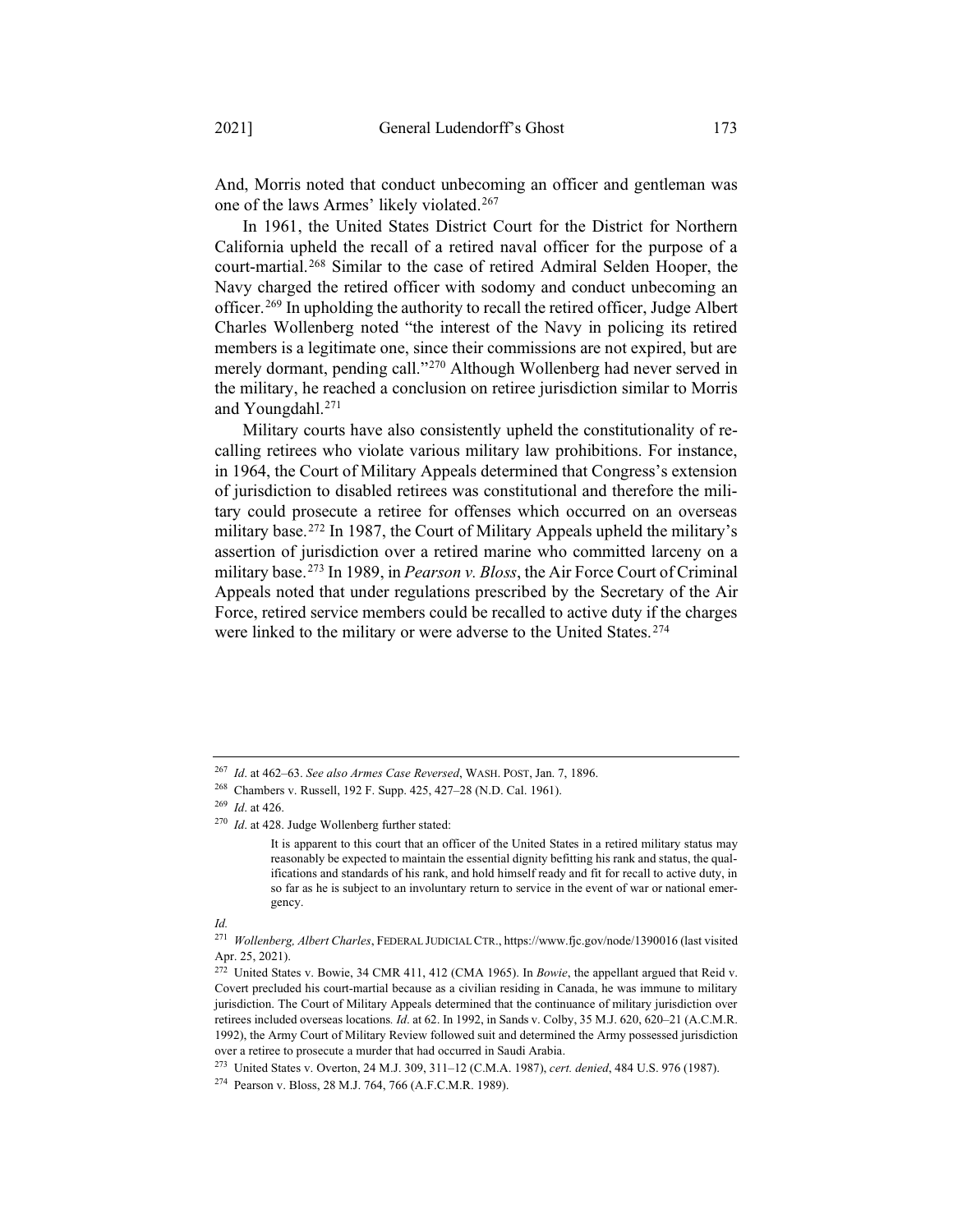#### *B. Sedition in Military Law*

Sedition and solicitation of others to commit sedition are rarely prosecuted crimes in the United States military.<sup>275</sup> This may be because the overwhelming majority of military personnel take their allegiance to the Constitution as an unbreakable duty. Perhaps, for this reason, in 1983, the Court of Military Appeals, *in United States v Mitchell,* turned to Winthrop's influential *Military Law and Precedents* to provide guidance on the question of intent regarding solicitation.276 Winthrop—who has been called the "Blackstone of Military Law," by the Supreme Court—continues to be cited for matters on military law.277 Winthrop—a Civil War veteran who rose to become the deputy judge advocate general with the rank of colonel before his retirement in 1895—authored several treatises on military law.278 The federal courts often turned to his scholarship while he was still alive.<sup>279</sup> Near the front of his analysis on the nature of military sedition, in *Military Law and Precedents*, he noted that sedition may be defined as "resistance to the *civil power*, demonstrated by riot or aggravated disorder."280 However, he also noted that at no time prior to the publication of *Military Law and Precedent* had the Army actually court-martialed a soldier for sedition.<sup>281</sup> Although a service member could be guilty of both mutiny and sedition for actions arising from a singular course of conduct, it is clear that mutiny is the defiance of military orders while sedition is "supposed to apply to acts of a treasonable or riotous nature, directed against the public peace and the civil authority rather than military superiors."<sup>282</sup>

Prosecution of sedition in the military has a long history. In 1649, British military law listed sedition as an offense that was similar in severity to treason.283 Importantly, under the Council of State, which arose as England's governing body after the execution of Charles I, the law considered sedition to be a verbal action in which the offender made statements to the effect that

<sup>275</sup> David G. Baldus, Catharine M. Grosso, George Woodworth, and Richard Newell, *Racial Discrimination in the Administration of the Death Penalty: The Experience of the United States Armed Forces (1984- 2005)*, 101 J. OF CRIM. L. AND CRIMINOLOGY 1227, 1231 (2012).

<sup>276</sup> *See, e.g*., United States v. Mitchell, 15 M.J. 214, 216 (C.M.A. 1983).

<sup>277</sup> *See, e.g.*, Ortiz v. United States, 138 S. Ct. 2165, 2174 (2018); *see also* Hamdan v. Rumsfeld, 126 S. Ct. 2749, 2777 (2006).

<sup>278</sup> *See, e.g.*, WILLIAM WINTHROP, DIGEST OF OPINIONS OF THE JUDGE ADVOCATE GENERAL OF THE ARMY (1866); WILLIAM WINTHROP, AN ABRIDGMENT OF MILITARY LAW (1893).

<sup>279</sup> *See, e.g., In re* Grimley, 137 U.S. 147 (1890); *see also* United States v. Landers, 92 U.S. 77, 80 (1875); *see also* Smith v. Whitney, 116 U.S. 167, 180 (1885); *see also* Kurtz v. Moffit, 115 U.S. 487, 502 (1885); *see also* Mechs. and Traders Bank v. Union Bank, 89 U.S. 276, 302 n. 20 (1874). The Court, in *Mechs. and Traders Bank*, complimented Winthrop's scholarship. *Id*.

<sup>280</sup> WINTHROP, *supra* note 48, at 582.

<sup>281</sup> *Id*.

<sup>282</sup> *Id.* at 582–83.

<sup>283</sup> Alexander Tytler, *An Essay on Military Law, and the Practice of Courts Martial*, 96–97, 192 (1802).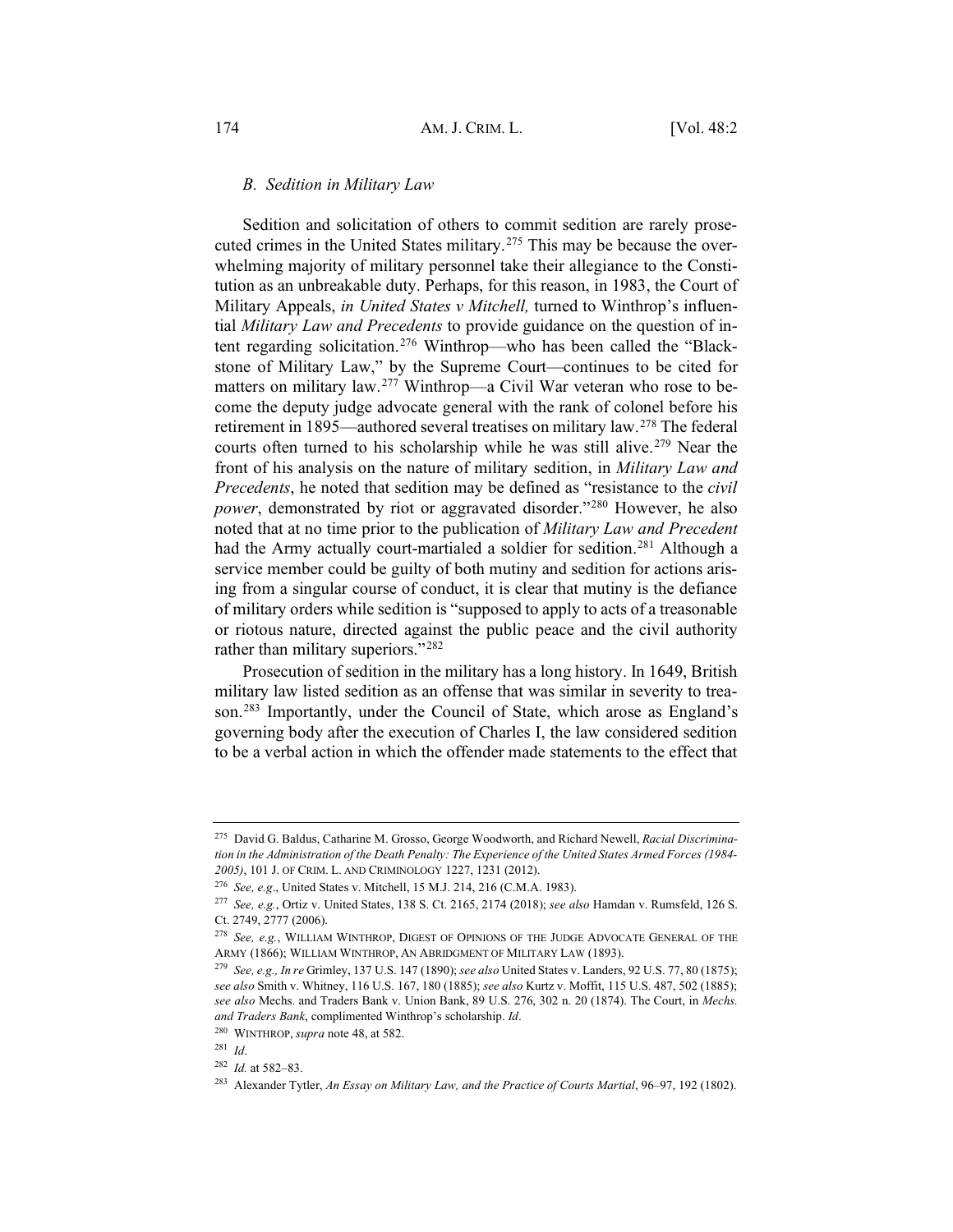the Parliament or Council of State were tyrannical.<sup>284</sup> The 1688 Articles of War of James II criminalized sedition as enticing or persuading others to act against the monarch or the government.285 In 1775, the British Articles of War—as adopted by the Continental Army in the War of Independence criminalized sedition, albeit with no mention of a monarch.<sup>286</sup> The 1874 Articles of War for the United States Army prohibited both sedition and the failure to suppress sedition.<sup>287</sup>

Although there is a dearth of published appellate military law decisions on sedition prior to the UCMJ, court-martial orders from naval and army courts-martial review provide guidance to the historic meaning of sedition in United States courts-martial. 288 In 1918, the Navy Judge Advocate General defined military sedition as "conduct tending toward treason but wanting an overt act."289 In 1942, the Navy Judge Advocate General's office determined that a service-member who disparaged the United States through unpatriotic language was not guilty of sedition unless the words were uttered with a seditious intent.290 In that particular case, an enlisted Marine was allegedly overheard favoring Italy, a country in which the United States had declared war on, over the United States.<sup>291</sup>

<sup>&</sup>lt;sup>284</sup> *Id.* at 97. The Council of State became the governing body of England after the execution of Charles I on February 14, 1649. J.A. Cannon, *Council of State*, *in* THE OXFORD COMPANION TO BRIT. HIST., https://www.encyclopedia.com/history/encyclopedias-almanacs-transcripts-and-maps/council-state (last visited May 16, 2021).

<sup>285</sup> Article IX reads:

Whoever shall go about to Entice or Persuade either Officer or Soldier to join in or engage in any Traitorous or Rebellious Act either against the Royal Person of the King or Kingly Government shall suffer Death for it; and whoever shall not reveal to his superior Officer such a conspiracy as soon as ever it shall come to his knowledge shall be judged equally guilty with the Contrivers of such a Plot or Conspiracy, and consequently shall suffer same Penalty.

GARNET WOLSELEY,2THE LIFE OF JOHN CHURCHILL, DUKE OF MARLBOROUGH, TO THE ACCESSION OF QUEEN ANNE 83–84 (1894).

<sup>&</sup>lt;sup>286</sup> GEORGE BRECKENRIDGE DAVIS, A TREATISE ON THE MILITARY LAW OF THE UNITED STATES 342 (1st ed. 1903).

<sup>287</sup> Article 22 reads: "Any officer or soldier who begins, excites, causes, or joins in any mutiny or sedition, in any troop, battery, company, party, post, detachment, or guard, shall suffer death, or such other punishment, as a court-martial may direct." *Id.* at 389. Article 23 reads:

Any officer or soldier who being present at any mutiny or sedition, does not use his utmost endeavor to suppress the same or having knowledge of any intended mutiny or sedition, does not without delay, give information thereof to his commanding officer, shall suffer death, or such other punishment as a court-martial may direct.

*Id.* at 391.

<sup>288</sup> For the process of courts-martial review, see Joshua E. Kastenberg, *Fears of Tyranny: The Fine Between Presidential Authority over Military Discipline and Unlawful Command Influence Through the Lens of Military Legal History in the Era of Bergdahl*, 49 HOFSTRA L. REV. 11, 110–12 (2020).

<sup>289</sup> C.M.O. 4—1918, *in* 1 OFFICE OF THE JUDGE ADVOCATE GEN., U.S. NAVY, COMPILATION OF COURT-MARTIAL ORDERS FOR THE YEARS 1916–1937, 147 (1940).

<sup>290</sup> OFFICE OF THE JUDGE ADVOCATE GEN., U.S. NAVY, COMPILATION OF COURT-MARTIAL ORDERS 270 (1942).

<sup>&</sup>lt;sup>291</sup> *Id*. Apparently, while the enlisted Marine was in a taxicab he stated "I hope Italy comes over and takes the whole damned United States. The damned presidents of the United States are as rotten as the United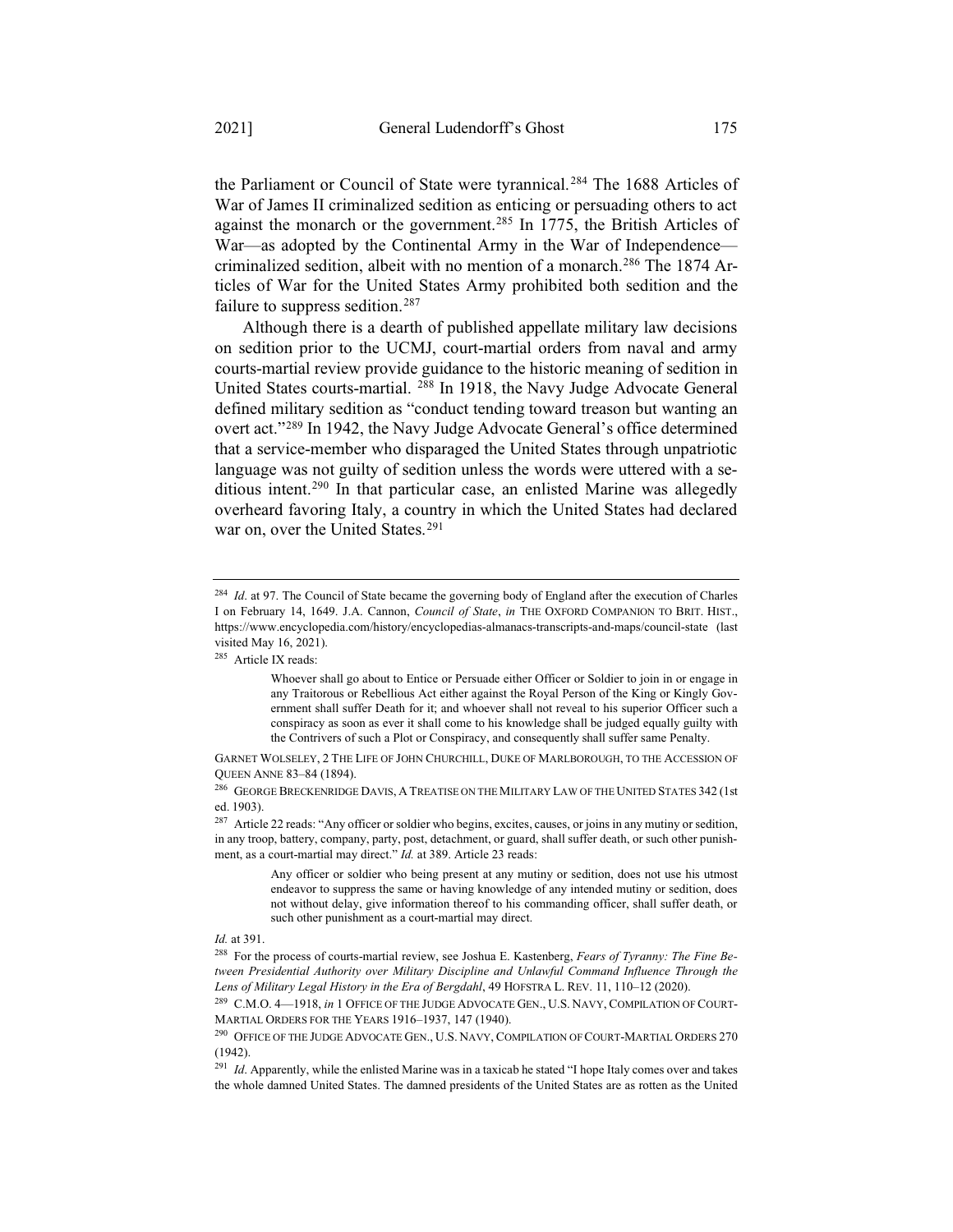176 **AM. J. CRIM. L.** [Vol. 48:2]

Both sedition and mutiny are considered among the most serious crimes and may be punished with a sentence of death.<sup>292</sup> The UCMJ lists both mutiny and sedition within Article 94.293 In current military law, sedition is defined as acting "with intent to cause the overthrow or destruction of lawful civil authority, creat[ing], in concert with any other person, revolt, violence, or other disturbance against that authority."294 Mutiny is defined as "violence or disturbance" with a corresponding "intent to usurp or override lawful military authority" or a refusal "in concert with any other person, to obey orders or otherwise do his duty." 295 Thus, sedition is a crime against the civil government while mutiny is a crime against the military. UCMJ Article 82 makes it illegal to solicit others to commit sedition or mutiny.<sup>296</sup> In 1952, the Army charged over eighty soldiers from the same regiment with sedition after they refused to attack Chinese positions during the Korean War.<sup>297</sup> One year later, the Army Board of Military Review—a predecessor to the modern Army Court of Criminal Appeals—determined in *United States v. Turner* that a military prisoner who counsels other prisoners to resist mandatory work may be guilty of the crime of soliciting mutiny.<sup>298</sup> In 1956, the Navy Board of Review determined, in *United States v. Morris*, that an enlisted service member who was sentenced to a Navy brig for other crimes was guilty of soliciting others to commit mutiny by refusing, and coercing others to refuse, to march in formation to the mess hall.<sup>299</sup> There is widely reported evidence, as noted above, that Flynn solicited others to commit sedition for a cause far more deleterious to the nation than any of these examples.

#### *C. Conduct Unbecoming an Officer and Gentleman*

The elements for a violation of Article 133, Conduct Unbecoming an Officer, are first that the officer accused committed or omitted to do certain acts and second that under the circumstances, these acts or omissions constituted conduct unbecoming an officer and a gentleman.300 In *United States v. Gomes*, one of the earliest appeals to arise under the UCMJ, the (then) Court of Military Appeals noted that the prohibition includes an officer articulating false statements to Federal Bureau of Investigation agents.<sup>301</sup> The Court of Military Appeals held that even if the false statement did not arise to meet

States." *Id*. In response to President Franklin Roosevelt's request, Congress declared war on Italy on December 11, 1941. Joint Resolution, Pub. L. 77-332, 55 Stat. 797 (1941).

<sup>292</sup> 10 U.S.C.S. § 894 (2021).

<sup>293</sup> 10 U.S.C.S. § 894 (2021).

 $294$  10 U.S.C.S. § 894 (a)(2) (2021).

<sup>295</sup> 10 U.S.C.S. § 894 (a)(1) (2021).

<sup>296</sup> 10 U.S.C.S. § 882 (2021).

<sup>297</sup> *88 Soldiers Convicted in Korea Attack Mutiny*, L.A. TIMES, Jan. 25, 1953.

<sup>298</sup> 10 C.M.R. 394, 398 (A.B.R. 1953).

<sup>299</sup> 21 C.M.R. 535, 540 (N.B.R. 1956).

<sup>300</sup> *E.g*., United States v. Conliffe, 67 M.J. 127, 132 (C.A.A.F. 2009).

<sup>301</sup> 11 C.M.R. 232 (C.M.A. 1953).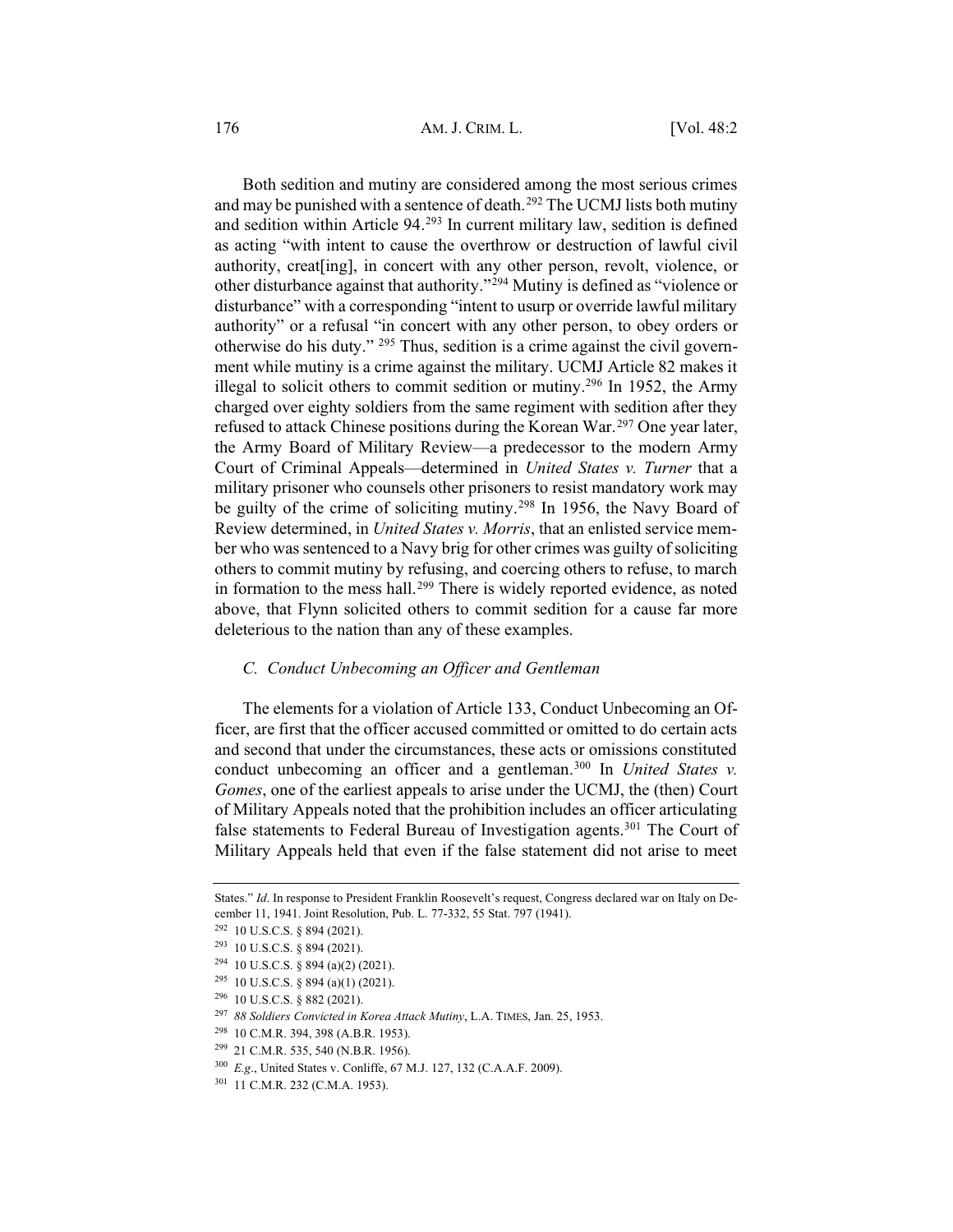the actual elements of perjury, it still could be held criminal under Article 133 because it evidenced, in part, a "moral unfitness" for an officer.<sup>302</sup> Given that Flynn earlier lied to the Federal Bureau of Investigation, and notwithstanding former Attorney General William Barr's claim that Flynn's conduct did not constitute a federal crime, it is clear that had Flynn been recalled to duty and court-martialed, his conduct could have reasonably been charged under Article 133. It is less clear that Flynn's pardon extends to shield him from military crimes because the pardon itself does not specify "military offenses."303

Notice, to be sure, is an important due process right, and the Court has addressed notice as it applies to Article 133. In 1974 the Court reaffirmed, in *Parker v. Levy*, that the military constitutes a separate society in which tolerable limits on speech and expression are constitutional.304 *Levy* arose from an army officer serving as a doctor counseling enlisted service-members not to deploy to Vietnam.<sup>305</sup> The officer, Captain Howard Levy, also publicly articulated his opposition to the United States' involvement in the Vietnam Conflict.<sup>306</sup> Found guilty of disobeying a lawful order and conduct unbecoming a gentleman, a court-martial sentenced him to three years at hard labor and a dismissal.307 While Levy raised a First Amendment defense on appeal, the Court, in an opinion authored by Justice William Rehnquist, held that the amendment's protections are not as broad in the military as in civilian life.<sup>308</sup>

Since 1974, the military courts have continued to uphold Article 133. In *United States v Vorhees*, the Court of Appeals for the Armed Forces upheld a conviction based on an officer's sexually-laden comments to enlisted personnel.309 In *United States v. Hartwig*, the Court of Appeals for the Armed

<sup>302</sup> *Id*. at 236. In United States v. Diaz, No. NMCCA 200700970, 2009 CCA Lexis 79 at \*7, \*16 (N-M Ct. Crim. App. 2009), the Navy-Marine Court of Criminal Appeals, in an unpublished opinion, held that the release of classified information to an unauthorized person was chargeable under Article 133. The Court of Appeals for the Armed Forces upheld the officer's conviction and sentence. United States v. Diaz, 69 M.J. 127, 137 (C.A.A.F. 2010).

<sup>303</sup> *See, e.g*., Lorance v. Commandant, 435 F. Supp. 3d 1169, 1177–78 (D. Kan. 2020) (holding that a pardon does not shield a convicted service member from the collateral consequences of the pardon). <sup>304</sup> Parker v. Levy, 417 U.S. 733, 743 (1974).

<sup>305</sup> *Id*. at 736.

<sup>&</sup>lt;sup>306</sup> *Id.* at 737 ("If I were a colored soldier I would refuse to go to Viet Nam and if I were a colored soldier and were sent I would refuse to fight. Special Forces personnel are liars and thieves and killers of peasants and murderers of women and children."). Other officers and service-members were prosecuted during the conflict for similar conduct*. See, e.g.,* United States v. Howe, 37 C.M.R. 429 (C.M.A. 1967); Sec'y of the Navy v. Avrech, 418 U.S. 676 (1974); Priest v. Sec'y of the Navy, 570 F. 2d 1013 (D.C. Cir. 1977); and Culver v. Sec'y of Air Force, 559 F. 2d 622 (D.C. Cir. 1977).

<sup>307</sup> *Parker*, 417 U.S., at 736.

<sup>308</sup> *Id*. at 759. The Court noted that in military law, other considerations arise:

The armed forces depend on a command structure that at times must commit men to combat, not only hazarding their lives but ultimately involving the security of the Nation itself. Speech that is protected in the civil population may nonetheless undermine the effectiveness of response to command. If it does, it is constitutionally unprotected.

<sup>309</sup> United States v. Voorhees, 79 M.J. 5, 17 (C.A.A.F. 2019).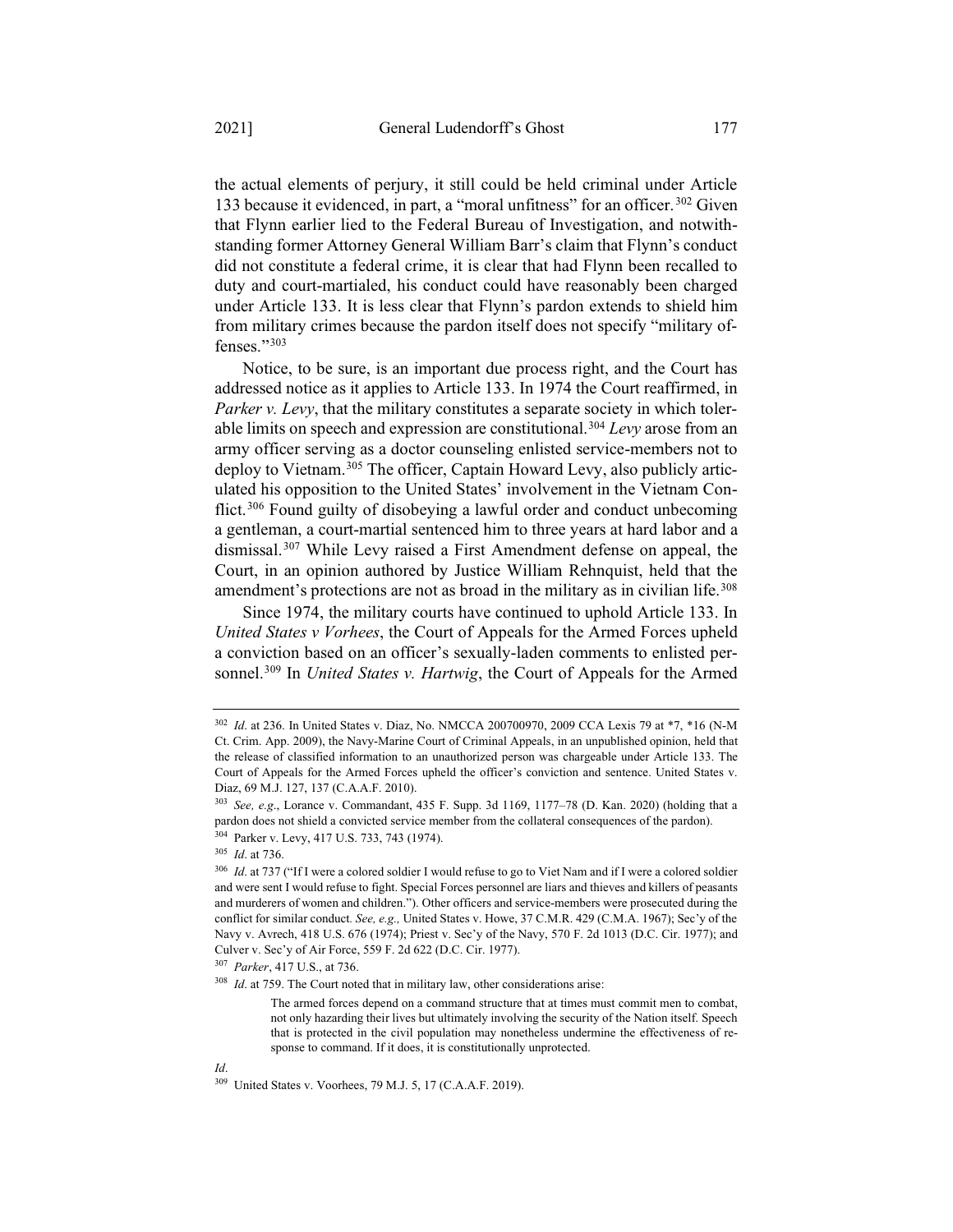Forces determined that an officer's language need not present a clear and present danger to the military to run afoul of Article 133.310 Although *Hartwig* arose from an officer's sexually salacious letter to a fourteen-year old, the court, in citing to *Priest v. Secretary of the Navy,* noted that a servicemember's language that "undermines the effectiveness of response" by military personnel to command may be constitutionally prohibited.311 *Priest* is an important decision issued by the Court of Appeals for the District of Columbia because it recognized that an enlisted sailor who published an underground newspaper critical of the Vietnam conflict and calling authority "illegitimate" could undermine military effectiveness. <sup>312</sup>

#### *D. The Framers' Intent: Restrictive Application of Military Law Favors Recall to Duty*

In 1950, with the enactment of the UCMJ, Congress expanded the military's jurisdiction over crimes beyond what it had ever been.<sup>313</sup> However, at the height of the Vietnam Conflict, the Court, in *O'Callahan v. Parker,* curtailed the military's jurisdiction to crimes which had a direct military nexus.314 Authored by Justice William O. Douglas, *O'Callahan* rested on the premise that because the nation's founders had a fear of standing armies and had limited court-martial jurisdiction to military-specific offenses, the 1950 expansion was unconstitutional.315 Less than two years after *O'Callahan,* the Court in *Relford v Commandant* listed twelve factors to consider in determining whether the military possessed court-martial jurisdiction.<sup>316</sup> Notable among these factors is the flouting of military authority and a connection between a military duty and the charged crime.<sup>317</sup> The primary responsibility of all officers is fidelity to the Constitution as embodied in their oath of office. While it is true that the Court overturned *O'Callahan* in *Solorio v. United States* (and by implication negated *Relford*),<sup>318</sup> when reviewing Flynn's conduct under the service-connection test arising from the two moribund decisions, it is clear that the military would retain jurisdiction. So too would it in regard to McInerney and Tata.

<sup>310</sup> United States v. Hartwig, 39 M.J. 125, 128 (C.M.A. 1994).

<sup>311</sup> *Id*. citing to 570 F.2d at 1017.

<sup>312</sup> *Priest*, 570 F.2d. at 1017.

<sup>313</sup> *See* Harvey Allen Sernovita, *The New Boundaries of Military Jurisdiction,* 43 TEMP. L. Q., 166 168– 69 (1969–1970).

<sup>314</sup> O'Callahan v. Parker, 395 U.S. 258, 270–71 (1969).

<sup>315</sup> *Id.* at 268–69. For the history of *O'Callahan*, see Joshua E. Kastenberg, *Cause and Effect: The Origins and Impact of Justice William O. Douglas's Anti-Military Ideology from World War II to O'Callahan v. Parker*, 26 T. COOLEY L. REV. 163 (2009).

<sup>316</sup> Relford v. Commandant, 401 U.S. 355, 365 (1971).

<sup>317</sup> *Id.*

<sup>318</sup> Solorio v. United States, 483 U.S. 435, 441 (1987).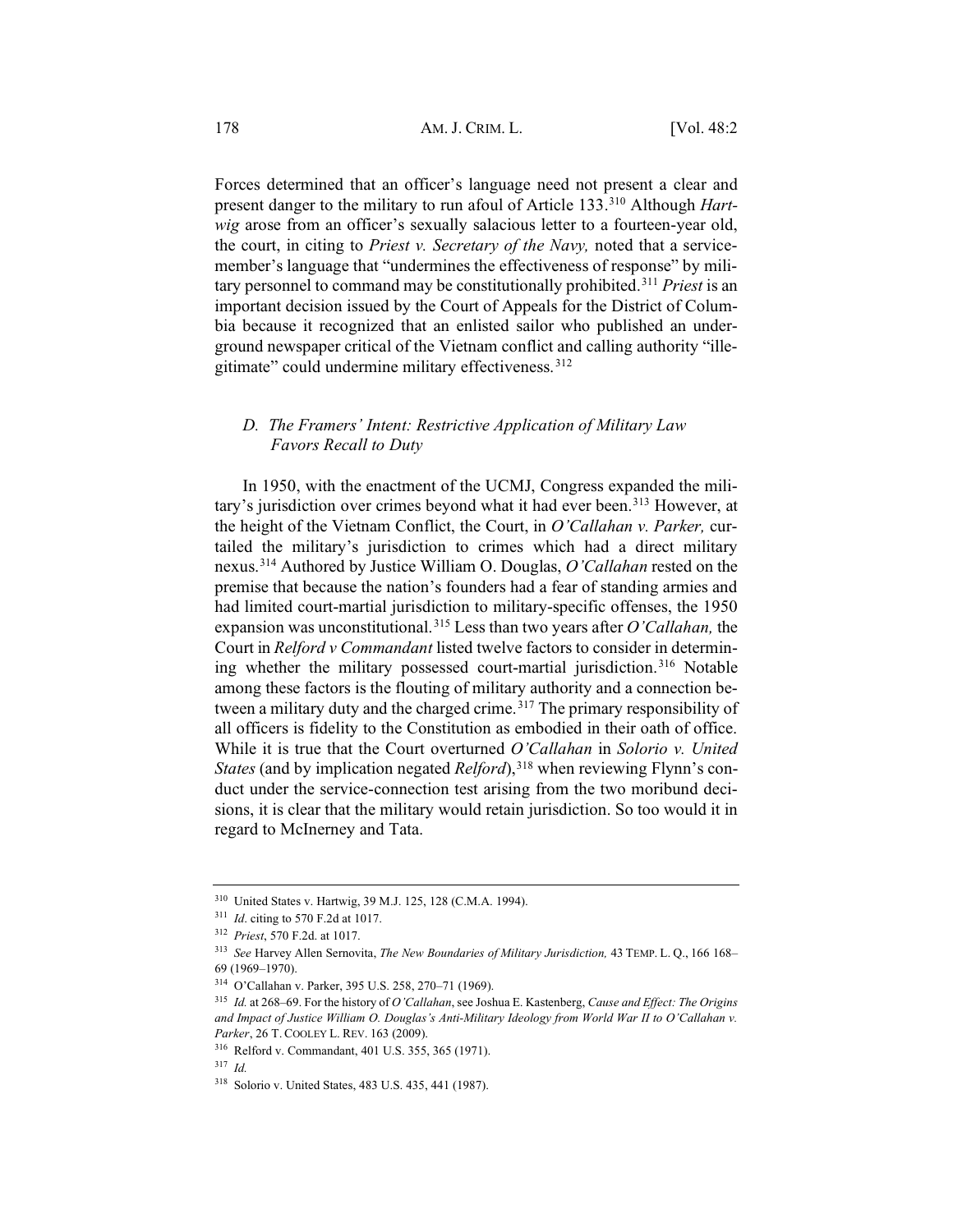Two recent Court of Appeals for the Armed Forces decisions highlight how, even under the *Relford* twelve-part test, jurisdiction may still attach to Flynn, McInerney, and Tata. In *United States v. Hennis*, the appellate court determined that the Army was not constitutionally barred from recalling to active duty a retired service member who had committed murder in North Carolina.319 The civilian trial resulted in a conviction for the murder of three military dependents in 1986, but the conviction and death penalty were overturned by the North Carolina Supreme Court.<sup>320</sup> In 1989 Hennis was acquitted by a North Carolina jury and permitted to return to active duty until his retirement in 2004.321 The Court of Appeals for the Armed Forces determined that even if the *Relford* test remained in effect, the military would maintain jurisdiction because there was a service nexus between Hennis and the murder victims, who were the children and spouse of an active-duty officer.<sup>322</sup>

There is a final reason why it is important to hold Flynn and the others accountable under military law. At the United States' founding, the Constitution's framers believed that a standing army was a danger to the liberties of citizens.323 In the words of Professor Richard Kohn, "No principle of government was more widely understood or more completely accepted . . . than the danger of a standing army in peacetime."<sup>324</sup> The founders adopted the Whigs' fears of standing armies, and this fear influenced the shaping of the Constitution.325 In the rebelling colonies that became the United States, George III's use of a standing army (with the addition of Hessian mercenaries) was bitterly resented and appears among the grievances listed in the Declaration of Independence.326 Shortly after arriving as the ambassador to France, Thomas Jefferson made it known to the new nation that standing armies were antithetical to the new republic.327 Likewise, Delegate Edmund Randolph noted at the Virginia ratifying convention that "there was not a member of the federal

<sup>319</sup> United States v. Hennis, 79 M.J. 370, 380 (C.A.A.F. 2020).

<sup>320</sup> *Id.* at 374.

<sup>321</sup> *Id.*

<sup>322</sup> *Id.* at 378–79.

<sup>323</sup> Their fear emanated from the English Whig concerns regarding standing armies. *See* Earl F. Martin, *America's Anti-Standing Army Tradition and the Separate Community Doctrine*, 76 MISS. L. J. 135, 145– 47 (2005), and THOMAS COOLEY,ATREATISE ON CONSTITUTIONAL LIMITATIONS 350 (1868). *See also* JOHN WHITECLAY CHAMBERS II, TO RAISE AN ARMY: THE DRAFT COMES TO MODERN AMERICA, 23–25 (1987).

<sup>324</sup> RICHARD H. KOHN, EAGLE AND SWORD: THE FEDERALISTS AND THE CREATION OF THE MILITARY ESTABLISHMENT IN AMERICA, 1783–1802 2 (1975).

<sup>325</sup> *See id.* at 3–4.

<sup>326</sup> *See, e.g*., David Luban, *On the Commander in Chief Power*, 81 S. CAL. L. REV. 447, 501, 517–18 (2008).

<sup>327</sup> Letter from Thomas Jefferson to James Madison (Dec. 20, 1787), *in* M. PETERSON, THOMAS JEFFERSON: WRITINGS 914, 916 (1984). *See also* Frederick Bernays Weiner, *Courts-Martial and the Bill of Rights: The Original Practice* I, 72 HARV. L. REV. 1, 6 (1958).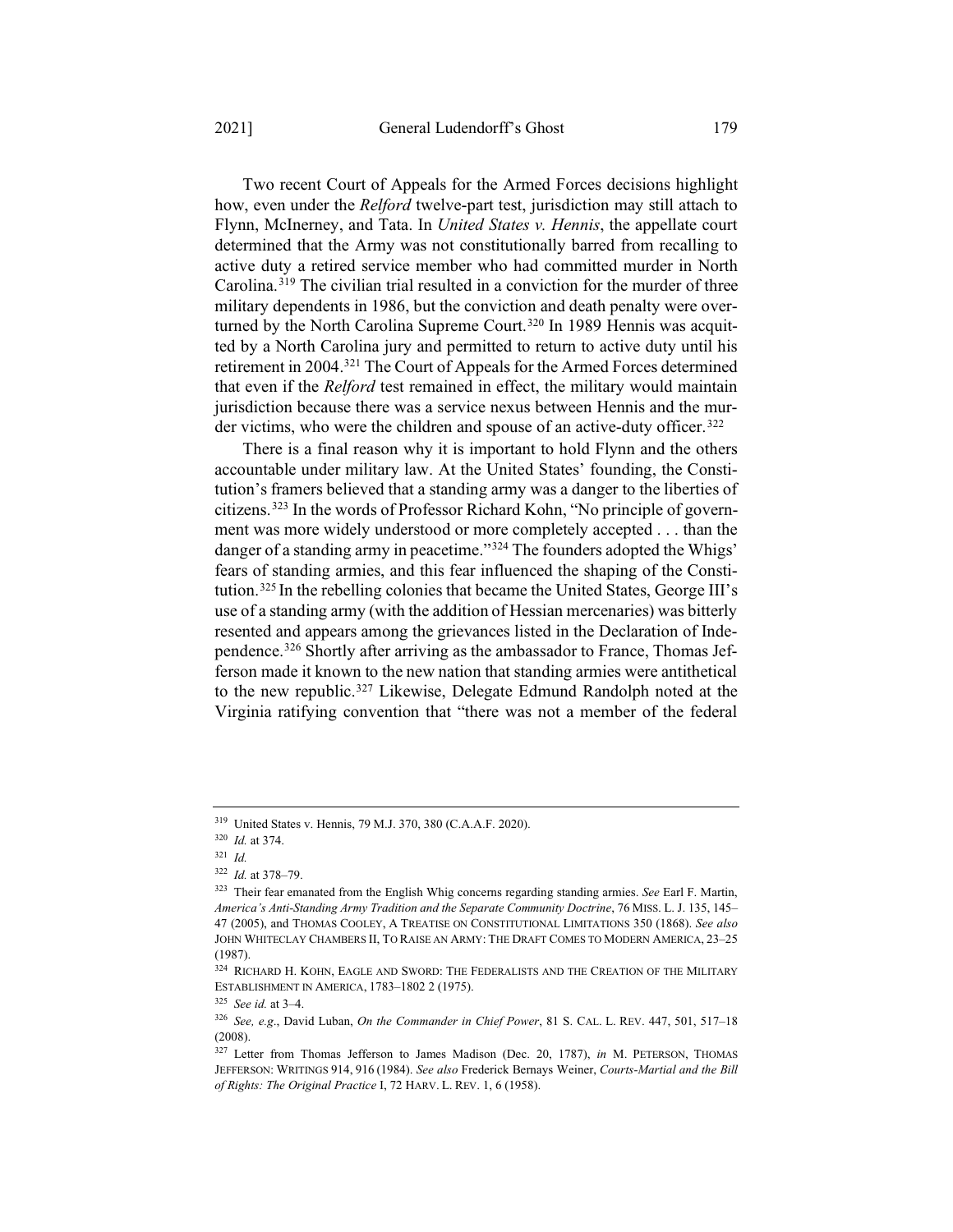convention who did not feel indignation" at the idea of a standing army.328 One only need recall that James Madison, in the Federalist Papers argued:

> . . . [T]he liberties of Rome proved the final victim to her military triumphs; and that the liberties of Europe, as far as they ever existed, have, with few exceptions, been the price of her military establishments. A standing force, therefore, is a dangerous, at the same time that it may be a necessary, provision. On the smallest scale, it has its inconveniences. On an extensive scale its consequences may be fatal. On any scale it is an object of laudable circumspection and precaution.<sup>329</sup>

As late as 1829, no less a military icon than former general President Andrew Jackson, in his first inaugural address, stressed standing armies were "dangerous to free government in time of peace."<sup>330</sup> And even at the beginning of twentieth century, the standing army fears remained a part of the political-legal landscape.<sup>331</sup> For instance, in 1908, while addressing the Ohio Board of Trade on the need for a permanent army, future president William Howard Taft conceded "there is an indefinite, elusive, but influential impression in the minds of many that there is something inconsistent with the purpose of a republic."332 As Taft had previously been Secretary of War and served as governor general in the Philippines,<sup>333</sup> he wanted to justify his position, while campaigning, that a standing army was critical to the protection of the United States from both external enemies and the possibility of a mass insurrection against the government.<sup>334</sup> In 1914, President Wilson, who would veto the effort to end the military's jurisdiction over retirees, was emphatically opposed to a large standing army. "From the first we have had a clear and settled policy with regard" he challenged advocates of increasing the military's size before concluding that to depart from the nation's founders meant "that we had lost our self-possession."335

<sup>328</sup> JONATHAN ELLIOT,3THE DEBATES IN THE SEVERAL STATE CONVENTIONS ON THE ADOPTION OF THE FEDERAL CONSTITUTION 401 (1901).

<sup>&</sup>lt;sup>329</sup> THE FEDERALIST NO. 41., at 257 (JAMES MADISON) (Clinton Rossiter ed., 1961).

<sup>330</sup> Andrew Jackson, First Inaugural Address (Mar. 4, 1829) in 2 A COMPILATION OF THE MESSAGES AND PAPERS OF THE PRESIDENTS 437–38 (James D. Richardson ed., 1902).

<sup>331</sup> *See, e.g*., Senator John Sharp Williams to President Wilson, October 26, 1915, *quoted in* KASTENBERG,*supra* note 263, at 26. Williams, a confidant of Wilson, argued against expanding the army: "Let the modern critics laugh at it as much as they please, a large standing army is always a menace to free institutions." *Id.*

<sup>332</sup> WILLIAM HOWARD TAFT, *The Army of the United States: Address Before the Ohio Board of Trade of Columbus Ohio, April 2, 1908*, *in* PRESENT DAY PROBLEMS:ACOLLECTION OF ADDRESSES DELIVERED ON VARIOUS OCCASIONS 79–80 (1967 ed.).

<sup>333</sup> Joshua E. Kastenberg, *Chief Justice Taft's Conception of Judicial Integrity: The Legal History of* Tumey v. Ohio, 65 CLEVELAND ST. L. REV. 317, 329 (2017).

<sup>334</sup> WILLIAM HOWARD TAFT, *The Army of the United States: Address Before the Ohio Board of Trade of Columbus Ohio, April 2, 1908*, *in* PRESENT DAY PROBLEMS:ACOLLECTION OF ADDRESSES DELIVERED ON VARIOUS OCCASIONS 79–80 (1967 ed.).

<sup>335</sup> THOMAS J. KNOCK, TO END ALL WARS: WOODROW WILSON AND QUEST FOR A NEW WORLD ORDER 59 (1992).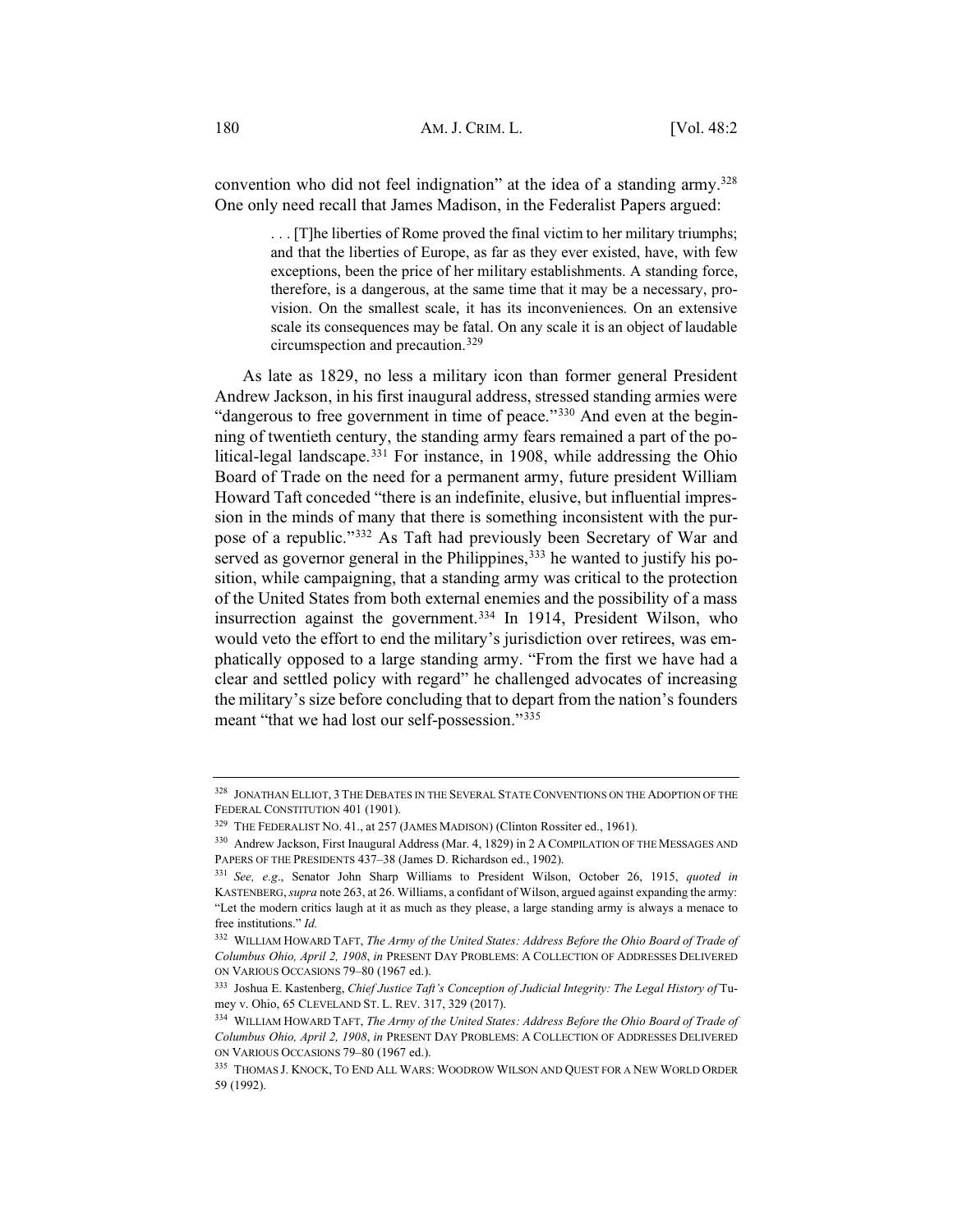While conceding that sedition is both a military and a civilian crime, albeit with differing elements, it remains important that the military exercise jurisdiction over Flynn, McInerney and Tata to maintain the military's subordination to the civilian government and the Constitution. That is, a military which effectively investigates and prosecutes Flynn, McInerney, and Tata in a fair trial—the court-martial—is reminding the nation that the military is not above the law and will not shun its fullest application against offending retired flag officers. And, if confronted with a dangerous insurrection, the military units assigned by the government to protect the republic's existence will be reliably compliant with the Constitution, rather than with a retired flag officer's or errant representative's self-serving interpretation of the document.

#### **CONCLUSION**

In 1916, the Judge Advocate General of the Army, General Enoch Crowder, testified on the need to maintain retiree jurisdiction as "necessary, in order that the retired list might not become a source of tendencies which would weaken the discipline of the active land forces and impair that control over those forces which the Constitution vests in the President."336 In analyzing Crowder's observations, Professor Joseph W. Bishop, in 1964, observed that Crowder's reference to "tendencies" may have been a suggestion that the retired list could "become a source of plots and conspiracies against the Government."<sup>337</sup> Bishop went on to note that "such fears are not, of course pure fantasy" and pointed to the history of the Weimar Republic as well as the French Third, Fourth, and Fifth Republics before commenting on the possibility of such an event occurring in the United States.<sup>338</sup> Bishop lived through the machinations of Erich Ludendorff, as well as that of Edwin Walker and George Van Horn Moseley, but it is Flynn, McInerney, and Tata who give credence to his fears, not only for their actions, but also because of the possibility that they might not serve as a basis for a deterrent under military law if there is a failure to utilize the military justice system to investigate them.

Flynn, McInerney, and Tata appear to have had analogous desires to Ludendorff's but, luckily, they hardly approximated Ludendorff's military successes in their careers. Nonetheless, the dangers of this type of conduct exist now as then, and Ludendorff provides a poignant addition to the *lex non scripta* for the question of their liability under the UCMJ. In the third season of the acclaimed German historic crime series *Babylon Berlin*, the end of the Weimar Republic is presented as being caused not by an enemy from outside

<sup>336</sup> 53 CONG. REC. 12844–45 (1916).

<sup>337</sup> Joseph W. Bishop, *Court-Martial Jurisdiction over Military-Civilian Hybrids: Retired Regulars, Reservists, and Discharged Prisoners*, 112 U. PENN. L. REV. 317, 334–35 (1964).

<sup>&</sup>lt;sup>338</sup> *Id.* Professor Joseph Bishop taught law at Yale University and had opposed both McCarthyism as well as the "New Left." *See* R.K. Winter, *Joseph Warren Bishop, Jr*., 95 YALE L. REV. 4, 4–6 (1985), and *Joseph W. Bishop, Law Professor and Autho*r, N.Y. TIMES, May 21, 1985.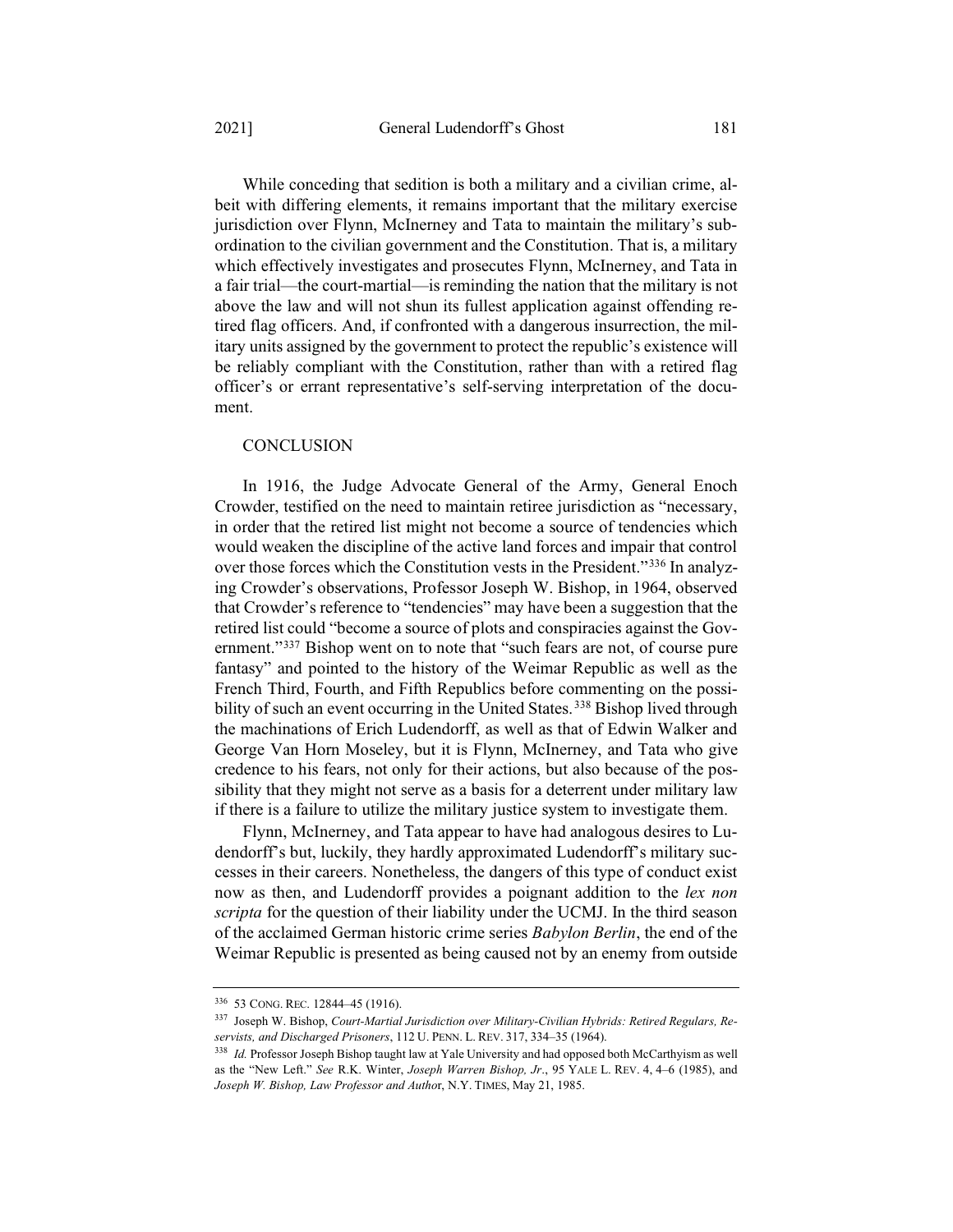of Germany, but through internal forces desirous of its overthrow.339 A communist movement was bent on imposing the doctrines of Karl Marx on Germany,<sup>340</sup> as portrayed in the series. Beginning in late 1918, with the revolt of the Kaiser's Navy and the subsequent Spartacist Revolt, there were real fears of a communist state forming in Germany.341 But by 1924, communism in the Weimar Republic had considerably weakened as the bulk of the population turned to political affiliations that ranged from the left-leaning Social Democratic Party to the parties of the center and right.<sup>342</sup>

*Babylon Berlin* also suggests that a plot to overthrow a government does not need a large conspiracy to take effect. In the third season's sixth and seventh episodes, a political police officer, Oberst Wendt, meets with Franz von Papen and General Kurt von Schleicher. During a card game, Wendt opines that the conservative politicians and the Reichswehr need the Nazis to create chaos and unrest so that "everyone will cry out for order." In other words, von Papen and von Schleicher, both of whom would serve short terms as chancellor on the eve of Hitler's Nazi takeover of Germany, believed that once placed in fear of a communist versus Nazi "street war," Germany's population would welcome the return of the "Old Order," whether that be a restored Hohenzollern monarchy or something akin to it.<sup>343</sup> The plotters went so far as to design attacks on the centrist and left-leaning newspapers, including one against a journalist who had uncovered that Lufthansa, the German national airline, was being used as a front for training Germany's illicit Luftwaffe, which had been prohibited per the Versailles Treaty.<sup>344</sup> But because Wendt had played both sides, neither von Papen (who became Hitler's vice chancellor and then ambassador to Turkey) nor von Schleicher (who was assassinated by the Nazis in the 1934 in the Night of the Long Knives) predicted that chaos would empower the Nazi Party to dominate rather than the "Old Order<sup>"345</sup>

<sup>339</sup> *Babylon Berlin* is based on German author Volker Kutscher's novels and set in Weimar Germany. *See Germany's 'Babylon Berlin' Crime Series Is Like 'Cabaret' On Cocaine*, NAT'L PUB. RADIO (Jan. 30, 2018), https://www.npr.org/2018/01/30/581543050/germanys-babylon-berlin-crime-series-is-like-cabaret-on-cocaine.

<sup>340</sup> *See, e.g*., ERIC D. WEITZ, CREATING GERMAN COMMUNISM, 1890–1990: FROM POPULAR PROTESTS TO SOCIALIST STATE 233–35, 249–50 (1997).

<sup>341</sup> *See* HOWARD M. SACHAR, THE ASSASSINATION OF EUROPE, 1918–1942, 11–15 (2015); *The Keil Mutiny*, *in* VOL. X, THE MARSHALL-CAVENDISH ILLUSTRATED ENCYCLOPEDIA OF WORLD WAR I, 3113 (1984); *see also* BERNARD WASSERSTEIN, BARBARISM AND CIVILIZATION:AHISTORY OF EUROPE IN OUR TIME 93–94 (2007).

<sup>342</sup> *See* Conan Fisher, *Turning the Tide? The KPD and Right Radicalism in German Industrial Relations, 1925*–*28,* 24 J. CONTEMP. HIST., 575–79 (1989); *see also* Jürgen W. Falter, *The Two Hindenburg Elections of 1925 and 1932: A Total Reversal of Voter Coalitions*, HIST. SOC. RES. / Historische Sozialforschung. Supplement (1990).

<sup>343</sup> *Id*. For more discussion, see also BERNHARD FULDA, PRESS AND POLITICS IN THE WEIMAR REPUBLIC 199 (2009); JOSEPH J. BENDERSKY, CARL SCHMITT: THEORIST FOR THE REICH 114–15 (1983).

<sup>344</sup> *Id*.